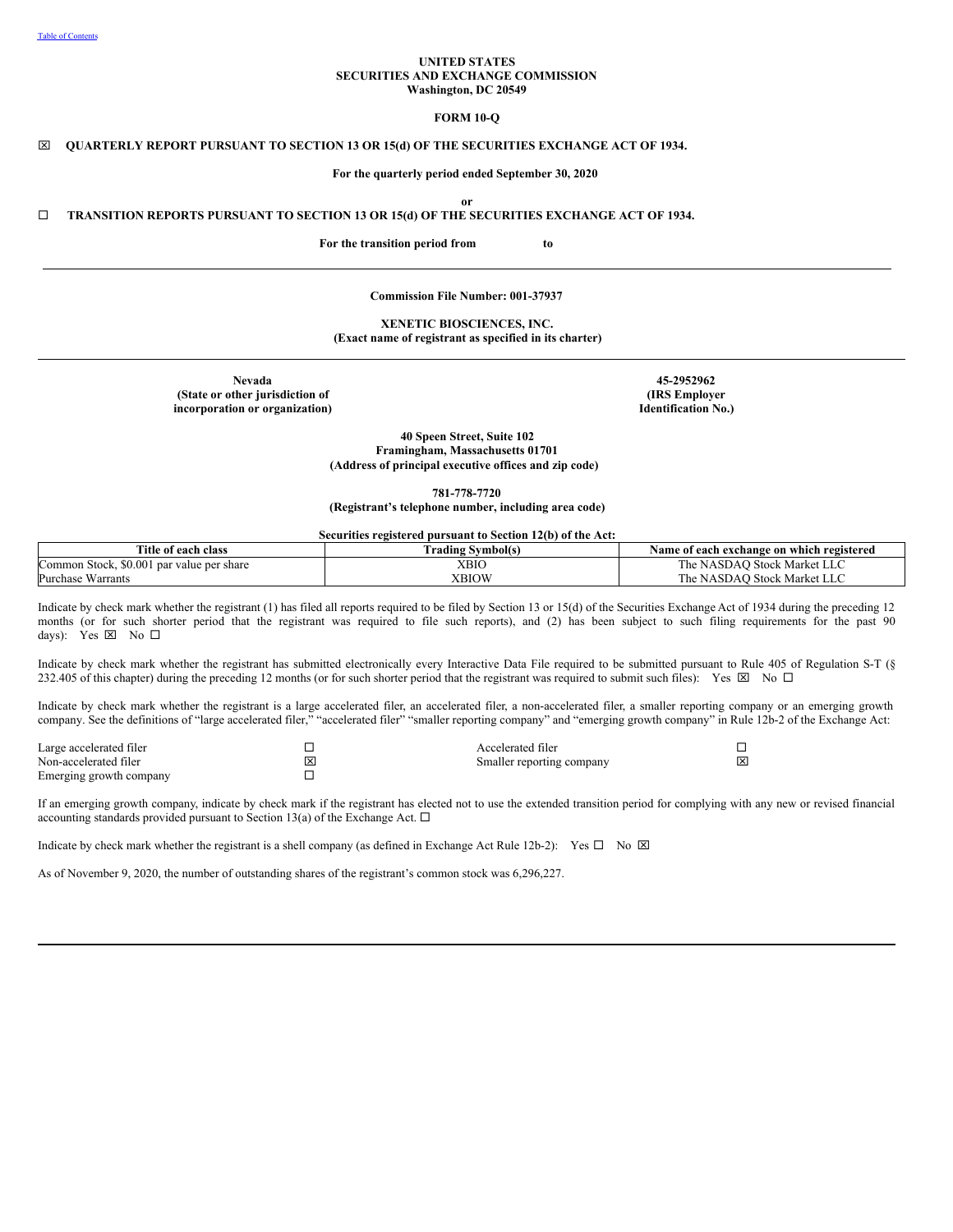# <span id="page-1-0"></span>**XENETIC BIOSCIENCES, INC. FORM 10-Q QUARTERLY PERIOD ENDED SEPTEMBER 30, 2020**

| <b>PART I</b>     | <b>FINANCIAL INFORMATION</b>                                                                                                          |                |
|-------------------|---------------------------------------------------------------------------------------------------------------------------------------|----------------|
| Item 1            | <b>Condensed Consolidated Financial Statements:</b>                                                                                   | 3              |
|                   | Condensed Consolidated Balance Sheets as of September 30, 2020 (Unaudited) and December 31, 2019                                      | 3              |
|                   | Condensed Consolidated Statements of Operations (Unaudited) for the three and nine months ended September 30, 2020 and 2019           | $\overline{4}$ |
|                   | Condensed Consolidated Statements of Stockholders' Equity (Unaudited) for the three and nine months ended September 30, 2020 and 2019 | 5              |
|                   | Condensed Consolidated Statements of Cash Flows (Unaudited) for the nine months ended September 30, 2020 and 2019                     | 8              |
|                   | <b>Notes to Condensed Consolidated Financial Statements (Unaudited)</b>                                                               | 9              |
| Item 2            | Management's Discussion and Analysis of Financial Condition and Results of Operations                                                 | 18             |
| Item 3            | <b>Ouantitative and Oualitative Disclosures About Market Risk</b>                                                                     | 27             |
| Item 4            | <b>Controls and Procedures</b>                                                                                                        | 27             |
| <b>PART II</b>    | <b>OTHER INFORMATION</b>                                                                                                              |                |
| Item 1            | <b>Legal Proceedings</b>                                                                                                              | 28             |
| Item 1A           | <b>Risk Factors</b>                                                                                                                   | 28             |
| Item 2            | Unregistered Sales of Equity Securities and Use of Proceeds                                                                           | 29             |
| Item 3            | <b>Defaults Upon Senior Securities</b>                                                                                                | 29             |
| Item 4            | <b>Mine Safety Disclosures</b>                                                                                                        | 29             |
| Item 5            | <b>Other Information</b>                                                                                                              | 29             |
| Item 6            | <b>Exhibits</b>                                                                                                                       | 30             |
| <b>Signatures</b> |                                                                                                                                       | 31             |
|                   |                                                                                                                                       |                |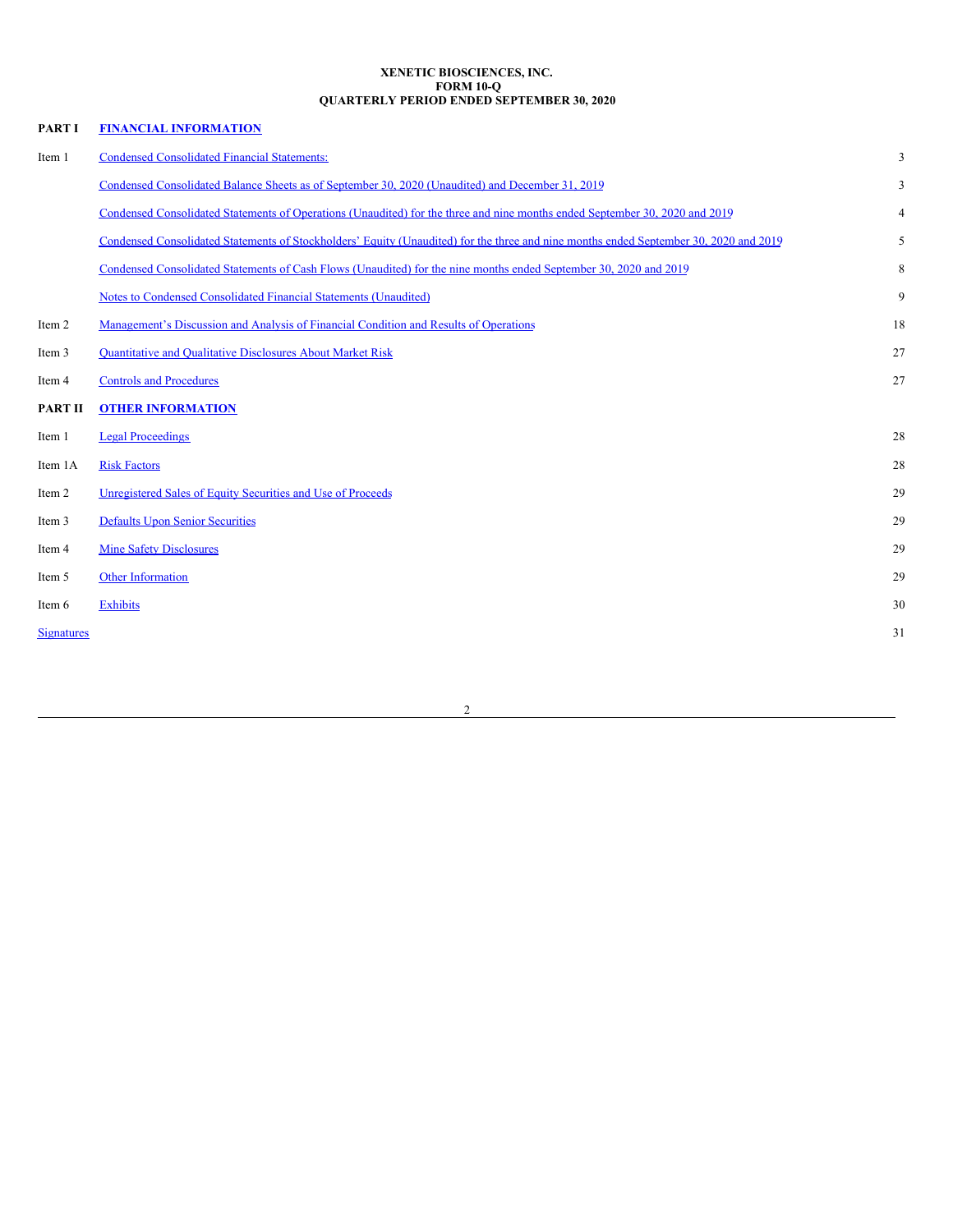# <span id="page-2-1"></span>**ITEM 1 - FINANCIAL STATEMENTS**

## <span id="page-2-2"></span><span id="page-2-0"></span>**XENETIC BIOSCIENCES, INC. CONDENSED CONSOLIDATED BALANCE SHEETS**

|                                                                                                                                                                                                                          | September 30,<br>2020 |    | December 31,<br>2019 |
|--------------------------------------------------------------------------------------------------------------------------------------------------------------------------------------------------------------------------|-----------------------|----|----------------------|
|                                                                                                                                                                                                                          | (Unaudited)           |    |                      |
| <b>ASSETS</b>                                                                                                                                                                                                            |                       |    |                      |
| Current assets:                                                                                                                                                                                                          |                       |    |                      |
| Cash                                                                                                                                                                                                                     | \$<br>7,054,387       | \$ | 10,367,920           |
| Prepaid expenses and other                                                                                                                                                                                               | 937,596               |    | 722,079              |
| Total current assets                                                                                                                                                                                                     | 7.991.983             |    | 11,089,999           |
| Property and equipment, net                                                                                                                                                                                              |                       |    | 757                  |
| Indefinite-lived intangible assets                                                                                                                                                                                       |                       |    | 9,243,128            |
| Other assets                                                                                                                                                                                                             | 704,431               |    | 1,213,042            |
| <b>Total assets</b>                                                                                                                                                                                                      | \$<br>8,696,414       | S  | 21,546,926           |
| LIABILITIES AND STOCKHOLDERS' EQUITY                                                                                                                                                                                     |                       |    |                      |
| Current liabilities:                                                                                                                                                                                                     |                       |    |                      |
| Accounts payable                                                                                                                                                                                                         | \$<br>251,033         | \$ | 931,128              |
| Accrued expenses and other current liabilities                                                                                                                                                                           | 537,440               |    | 484,029              |
| Total current liabilities                                                                                                                                                                                                | 788,473               |    | 1,415,157            |
| Deferred tax liability                                                                                                                                                                                                   |                       |    | 2,918,518            |
| <b>Total liabilities</b>                                                                                                                                                                                                 | 788,473               |    | 4,333,675            |
| Commitments (Note 11)                                                                                                                                                                                                    |                       |    |                      |
| Stockholders' equity:                                                                                                                                                                                                    |                       |    |                      |
| Preferred stock, 10,000,000 shares authorized                                                                                                                                                                            |                       |    |                      |
| Series B, \$0.001 par value: 1,804,394 shares issued and outstanding as of September 30, 2020 and December 31,<br>2019                                                                                                   | 1,804                 |    | 1,804                |
| Series A, \$0.001 par value: 970,000 shares issued and outstanding as of September 30, 2020 and December 31,                                                                                                             |                       |    |                      |
| 2019                                                                                                                                                                                                                     | 970                   |    | 970                  |
| Common stock, \$0.001 par value; 12,500,000 shares authorized as of September 30, 2020 and December 31, 2019;<br>$6,323,218$ and $6,092,432$ shares issued as of September 30, 2020 and December 31, 2019, respectively; |                       |    |                      |
| $6,296,227$ and $6,065,441$ shares outstanding as of September 30, 2020 and December 31, 2019, respectively                                                                                                              | 6,322                 |    | 6.092                |
| Additional paid in capital                                                                                                                                                                                               | 188,628,352           |    | 188,240,451          |
| Accumulated deficit                                                                                                                                                                                                      | (175, 702, 061)       |    | (166,008,620)        |
| Accumulated other comprehensive income                                                                                                                                                                                   | 253,734               |    | 253,734              |
| Treasury stock                                                                                                                                                                                                           | (5,281,180)           |    | (5,281,180)          |
| Total stockholders' equity                                                                                                                                                                                               | 7,907,941             |    | 17,213,251           |
| Total liabilities and stockholders' equity                                                                                                                                                                               | \$<br>8.696.414       | S. | 21.546.926           |

The accompanying notes are an integral part of these unaudited condensed consolidated financial statements.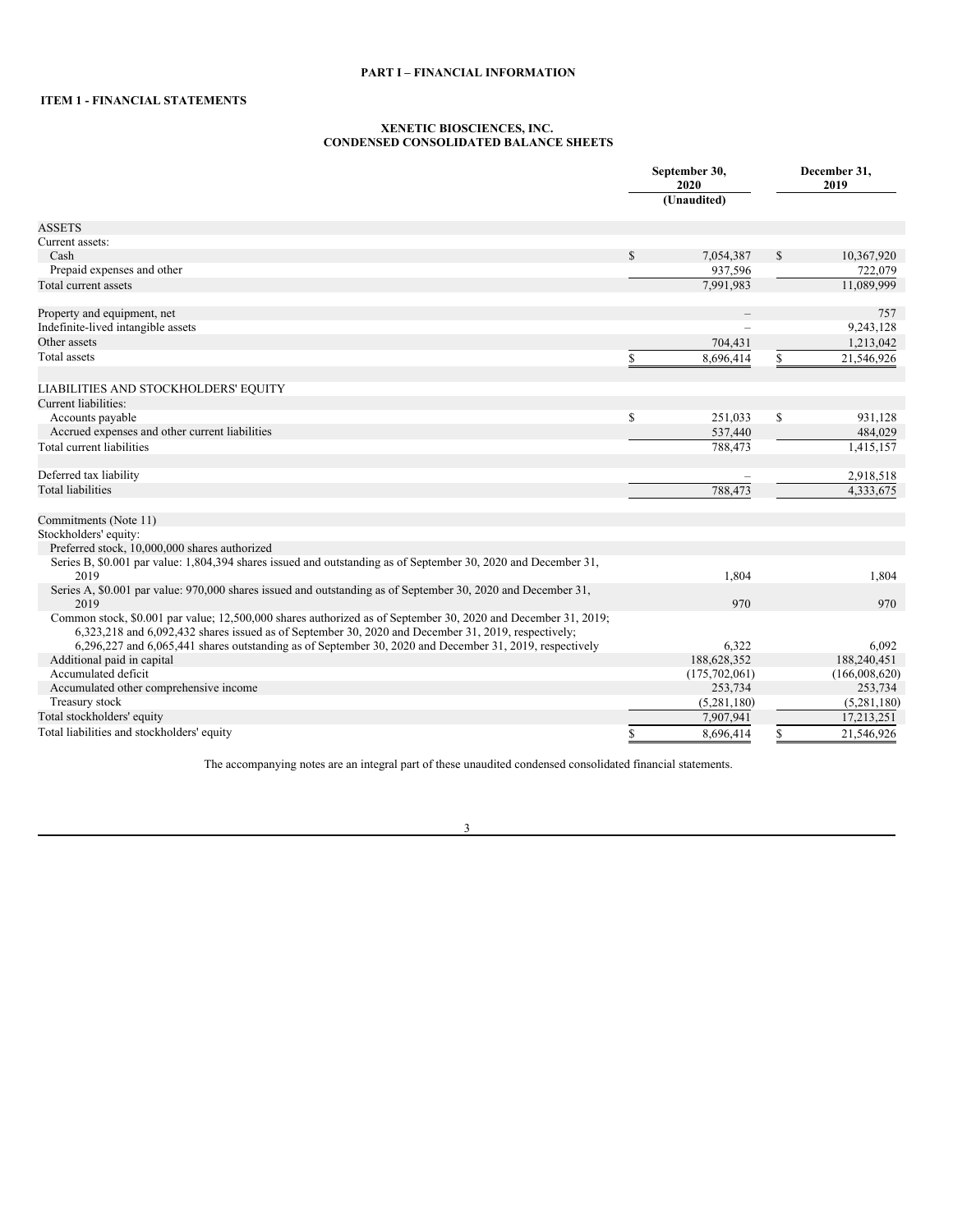## <span id="page-3-0"></span>**XENETIC BIOSCIENCES, INC. CONDENSED CONSOLIDATED STATEMENTS OF OPERATIONS (Unaudited)**

|                                                                           |    | <b>THREE MONTHS ENDED</b><br><b>SEPTEMBER 30,</b> |                    | <b>NINE MONTHS ENDED</b><br><b>SEPTEMBER 30,</b> |              |              |               |
|---------------------------------------------------------------------------|----|---------------------------------------------------|--------------------|--------------------------------------------------|--------------|--------------|---------------|
|                                                                           |    | 2020                                              | 2019               |                                                  | 2020         |              | 2019          |
| Revenue:                                                                  |    |                                                   |                    |                                                  |              |              |               |
| Royalty revenue                                                           |    | 115,934                                           | \$                 | \$                                               | 285,610      | \$           |               |
| Total revenue                                                             |    | 115,934                                           |                    |                                                  | 285,610      |              |               |
| Operating costs and expenses:                                             |    |                                                   |                    |                                                  |              |              |               |
| Research and development                                                  |    | (573,061)                                         | (3,520,638)        |                                                  | (1,240,612)  |              | (4,471,939)   |
| General and administrative                                                |    | (804, 149)                                        | (2,142,505)        |                                                  | (2,519,515)  |              | (3,896,657)   |
| Asset impairment charges                                                  |    | (9,243,128)                                       | (3,283,379)        |                                                  | (9,243,128)  |              | (3,283,379)   |
| Total operating costs and expenses                                        |    | (10,620,338)                                      | (8,946,522)        |                                                  | (13,003,255) |              | (11,651,975)  |
| Loss from operations                                                      |    | (10, 504, 404)                                    | (8,946,522)        |                                                  | (12,717,645) |              | (11,651,975)  |
| Other income (expense):                                                   |    |                                                   |                    |                                                  |              |              |               |
| Other income (expense)                                                    |    | 585                                               | (223)              |                                                  | 643          |              | 267           |
| Interest income, net                                                      |    | 24,931                                            | 46,617             |                                                  | 105,043      |              | 46,930        |
| Total other income                                                        |    | 25,516                                            | 46,394             |                                                  | 105,686      |              | 47,197        |
| Loss before income taxes                                                  |    | (10, 478, 888)                                    | (8,900,128)        |                                                  | (12,611,959) |              | (11,604,778)  |
| Income tax benefit                                                        |    | 2,918,518                                         |                    |                                                  | 2,918,518    |              |               |
| Net loss                                                                  | \$ | (7,560,370)                                       | \$<br>(8,900,128)  | \$                                               | (9,693,441)  | S            | (11,604,778)  |
| Deemed dividend                                                           |    |                                                   | (1,404,932)        |                                                  |              |              | (5, 284, 379) |
| Net loss applicable to common stockholders                                |    | (7,560,370)                                       | \$<br>(10,305,060) | \$                                               | (9,693,441)  | $\mathbb{S}$ | (16,889,157)  |
| Basic and diluted net loss per share                                      | S. | (1.20)                                            | \$<br>(2.67)       | \$                                               | (1.55)       | \$           | (9.07)        |
| Weighted-average shares of common stock outstanding, basic and<br>diluted |    | 6,296,227                                         | 3,862,936          |                                                  | 6,272,722    |              | 1,861,867     |

The accompanying notes are an integral part of these unaudited condensed consolidated financial statements.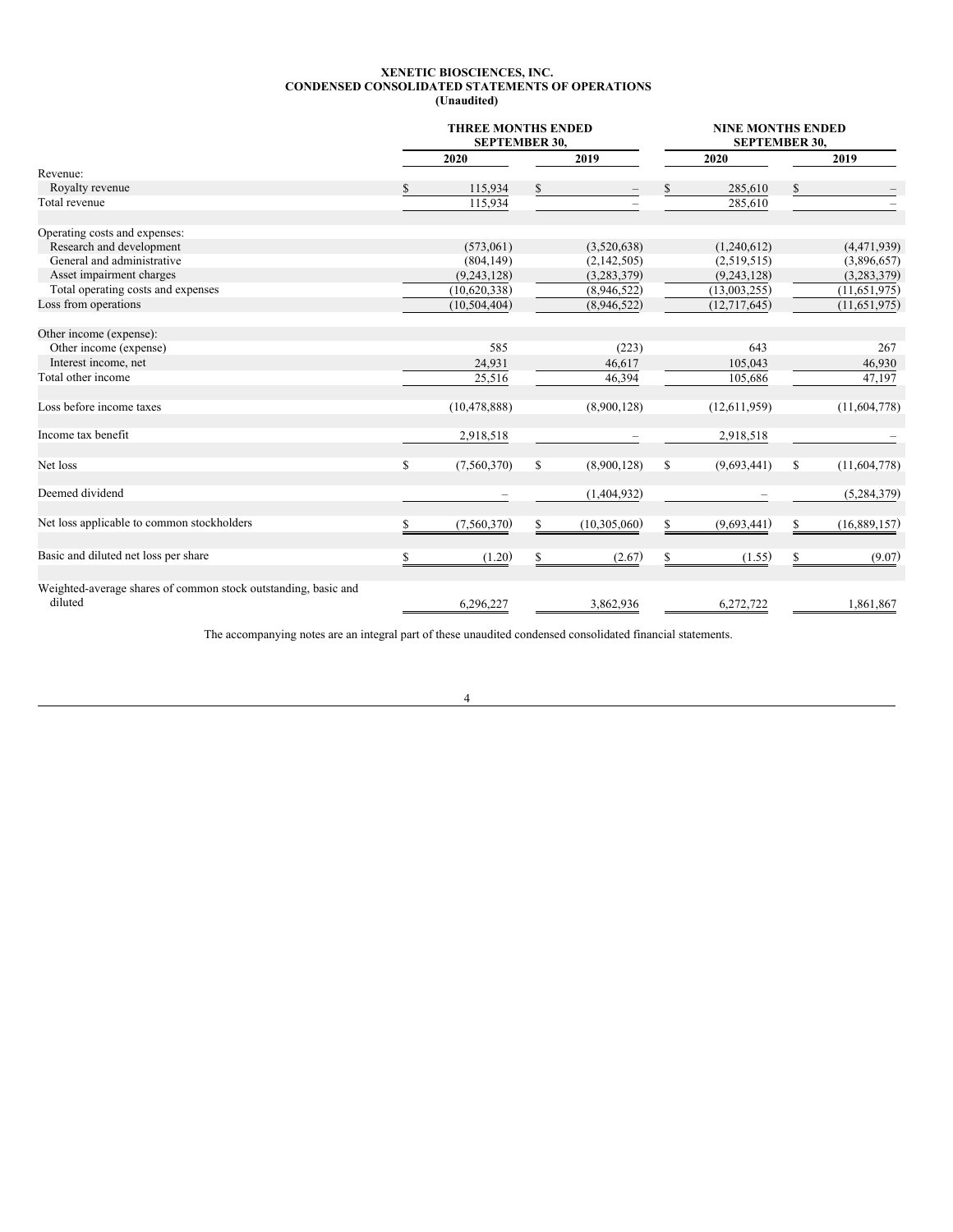# <span id="page-4-0"></span>**XENETIC BIOSCIENCES, INC. CONDENSED CONSOLIDATED STATEMENTS OF STOCKHOLDERS' EQUITY (Unaudited)**

# **THREE MONTHS ENDED SEPTEMBER 30, 2020**

|                                            | <b>Preferred Stock</b>     |                          |                            | Common Stock             |                                  |                        | Accumulated                      |                          |                                         |  |  |
|--------------------------------------------|----------------------------|--------------------------|----------------------------|--------------------------|----------------------------------|------------------------|----------------------------------|--------------------------|-----------------------------------------|--|--|
|                                            | Number of<br><b>Shares</b> | Par<br>Value<br>(S0.001) | Number of<br><b>Shares</b> | Par<br>Value<br>(S0.001) | Additional<br>Paid in<br>Capital | Accumulated<br>Deficit | Other<br>Comprehensive<br>Income | <b>Treasury</b><br>Stock | Total<br>Stockholders'<br><b>Equity</b> |  |  |
| Balance as of July 1, 2020                 | 2,774,394                  | 2.774                    | 6,323,218                  | 6,322                    | \$188,517,553                    | \$(168, 141, 691)      | 253,734                          | \$ (5,281,180)           | 15,357,512                              |  |  |
| Share-based expense                        |                            | $\overline{\phantom{a}}$ |                            |                          | 110,799                          | $\qquad \qquad -$      |                                  |                          | 110,799                                 |  |  |
| Net loss                                   |                            |                          |                            |                          | -                                | (7,560,370)            |                                  |                          | (7,560,370)                             |  |  |
| <b>Balance as of September 30,</b><br>2020 | 2,774,394                  | 2.774                    | 6,323,218                  | 6,322                    | \$188,628,352                    | \$(175,702,061)        | 253,734                          | \$ (5,281,180)           | 7,907,941                               |  |  |

# **NINE MONTHS ENDED SEPTEMBER 30, 2020**

|                                       |                            | <b>Preferred Stock</b>                                                    |                                 | <b>Common Stock</b>      |                                  |                          | Accumulated                      |                                 |                                         |  |  |
|---------------------------------------|----------------------------|---------------------------------------------------------------------------|---------------------------------|--------------------------|----------------------------------|--------------------------|----------------------------------|---------------------------------|-----------------------------------------|--|--|
|                                       | Number of<br><b>Shares</b> | Par<br>Value<br>(S0.001)                                                  | Number of<br><b>Shares</b>      | Par<br>Value<br>(S0.001) | Additional<br>Paid in<br>Capital | Accumulated<br>Deficit   | Other<br>Comprehensive<br>Income | <b>Treasury</b><br>Stock        | Total<br>Stockholders'<br><b>Equity</b> |  |  |
| Balance as of January 1, 2020         | 2,774,394                  | 2,774                                                                     | 6,092,432                       | 6,092                    | \$188,240,451                    | \$(166,008,620)          | 253,734                          | \$ (5,281,180)                  | 17,213,251                              |  |  |
| Issuance of common stock to<br>vendor |                            | $\overline{\phantom{a}}$                                                  | 1,188                           |                          | (1)                              | -                        |                                  | -                               |                                         |  |  |
| Share-based expense                   |                            | $\qquad \qquad -$                                                         | $\hspace{0.1mm}-\hspace{0.1mm}$ |                          | 388.131                          | $\qquad \qquad -$        | $\overline{\phantom{a}}$         | $\hspace{0.1mm}-\hspace{0.1mm}$ | 388,131                                 |  |  |
| Exercise of purchase warrants         | -                          | $\hspace{1.0cm} \rule{1.5cm}{0.15cm} \hspace{1.0cm} \rule{1.5cm}{0.15cm}$ | 229,598                         | 229                      | (229)                            | $\overline{\phantom{a}}$ | $\overline{\phantom{a}}$         | $\overline{\phantom{a}}$        |                                         |  |  |
| Net loss                              |                            |                                                                           |                                 |                          |                                  | (9,693,441)              |                                  |                                 | (9,693,441)                             |  |  |
| Balance as of September 30,<br>2020   | 2,774,394                  | 2.774                                                                     | 6,323,218                       | 6,322                    | \$188,628,352                    | \$(175,702,061)          | 253,734                          | \$ (5,281,180)                  | 7,907,941                               |  |  |

The accompanying notes are an integral part of these unaudited condensed consolidated financial statements.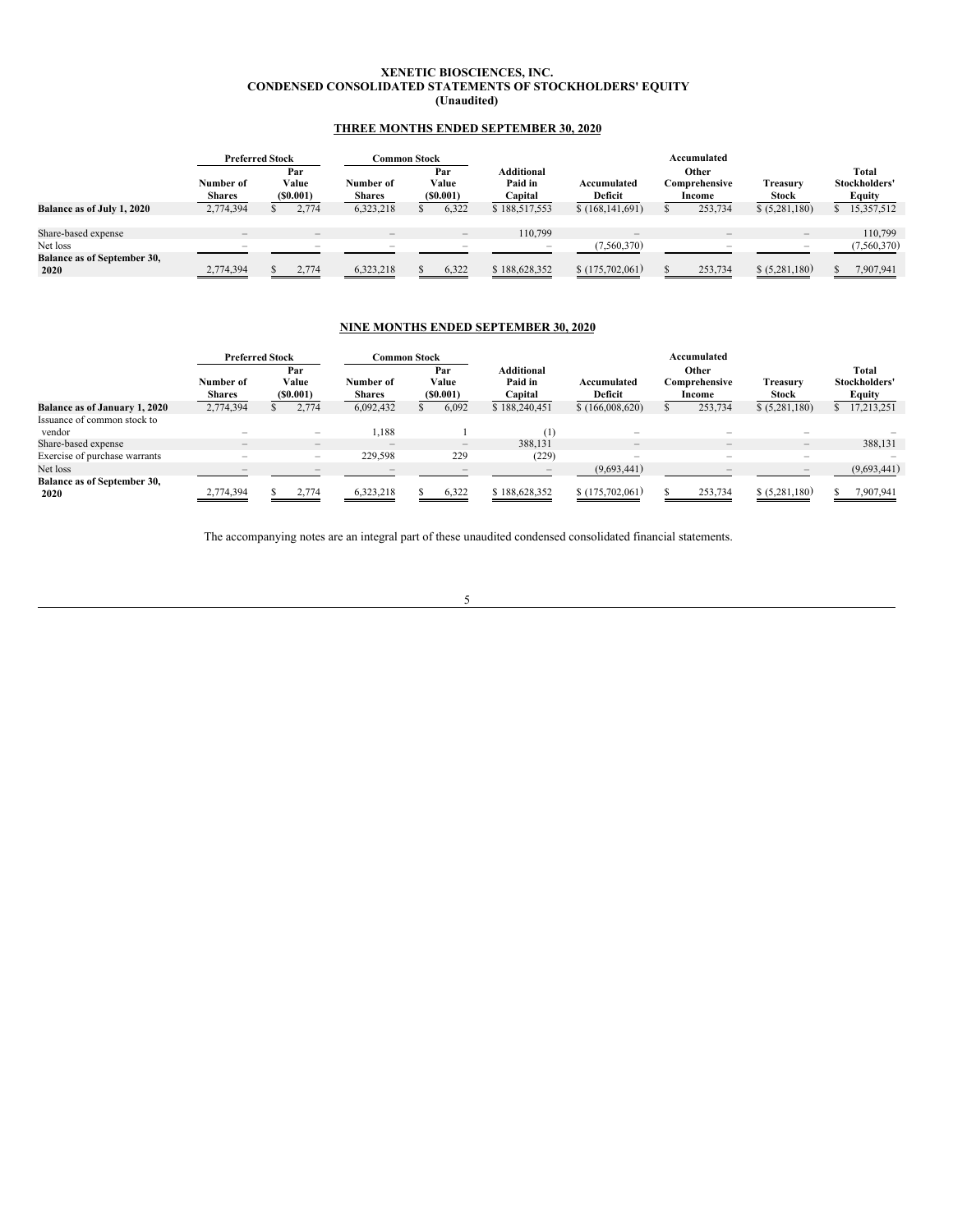# **XENETIC BIOSCIENCES, INC. CONDENSED CONSOLIDATED STATEMENTS OF CHANGES IN STOCKHOLDERS' EQUITY (Unaudited) THREE MONTHS ENDED SEPTEMBER 30, 2019**

|                                                                                                 | <b>Preferred Stock</b>                |                                 | <b>Common Stock</b>                   |                          |                                  |                        | Accumulated                      |                   |                                 |                                         |
|-------------------------------------------------------------------------------------------------|---------------------------------------|---------------------------------|---------------------------------------|--------------------------|----------------------------------|------------------------|----------------------------------|-------------------|---------------------------------|-----------------------------------------|
|                                                                                                 | Number of<br><b>Shares</b>            | Par<br>Value<br>(S0.001)        | Number of<br><b>Shares</b>            | Par<br>Value<br>(S0.001) | Additional<br>Paid in<br>Capital | Accumulated<br>Deficit | Other<br>Comprehensive<br>Income |                   | <b>Treasury</b><br><b>Stock</b> | Total<br>Stockholders'<br><b>Equity</b> |
| Balance as of June 30, 2019                                                                     | 2,774,394                             | 2,774<br>S.                     | 949,218                               | 948                      | \$171,352,760                    | \$(155,938,245)        | S.                               | 253,734           | \$ (5,281,180)                  | 10,390,791<br>$\mathbb{S}$              |
| Issuance of common stock and<br>warrants in July 2019 public<br>offering, net of issuance costs |                                       |                                 | 1,746,666                             | 1,747                    | 13,420,203                       |                        |                                  |                   |                                 | 13,421,950                              |
| Issuance of common stock in<br>connection with purchase of in-                                  |                                       |                                 |                                       |                          |                                  |                        |                                  |                   |                                 |                                         |
| process research and development                                                                |                                       | $\qquad \qquad$                 | 624.995                               | 625                      | 3,030,601                        |                        |                                  |                   | $\qquad \qquad -$               | 3,031,226                               |
| Exercise of pre-funded warrants                                                                 |                                       | $\overline{\phantom{m}}$        | 450,000                               | 450                      | 4,050                            | $\qquad \qquad -$      |                                  |                   |                                 | 4,500                                   |
| Exercise of purchase warrants                                                                   | $\hspace{1.0cm} \rule{1.5cm}{0.15cm}$ | $\overline{\phantom{a}}$        | 1,889,602                             | 1,890                    | (1,890)                          | $\qquad \qquad$        |                                  | $\qquad \qquad -$ | $\qquad \qquad -$               |                                         |
| Issuance of warrants in connection<br>with reverse stock split                                  |                                       |                                 |                                       |                          | 63,536                           |                        |                                  |                   |                                 | 63,536                                  |
| Deemed dividend related to Series<br>B Preferred Stock down round<br>provision                  |                                       |                                 |                                       |                          | 1,404,932                        |                        |                                  |                   | -                               | 1,404,932                               |
| Accretion of deemed dividend<br>related to Series B Preferred                                   |                                       |                                 |                                       |                          |                                  |                        |                                  |                   |                                 |                                         |
| Stock down round provision                                                                      |                                       |                                 |                                       |                          | (1,404,932)                      |                        |                                  |                   | $\qquad \qquad -$               | (1,404,932)                             |
| Share-based expense                                                                             |                                       | $\overline{\phantom{a}}$        | $\hspace{1.0cm} \rule{1.5cm}{0.15cm}$ | $\overline{\phantom{0}}$ | 232,437                          |                        |                                  |                   | -                               | 232,437                                 |
| Common stock awards to vendors                                                                  |                                       | $\hspace{0.1mm}-\hspace{0.1mm}$ |                                       |                          | 15,000                           |                        |                                  |                   |                                 | 15,000                                  |
| Net loss                                                                                        |                                       |                                 |                                       |                          | -                                | (8,900,128)            |                                  |                   |                                 | (8,900,128)                             |
| Balance as of September 30,<br>2019                                                             | 2,774,394                             | 2,774                           | 5,660,481                             | 5,660                    | \$188,116,697                    | \$(164,838,373)        | S                                | 253,734           | \$ (5,281,180)                  | 18,259,312<br>S.                        |

The accompanying notes are an integral part of these unaudited condensed consolidated financial statements.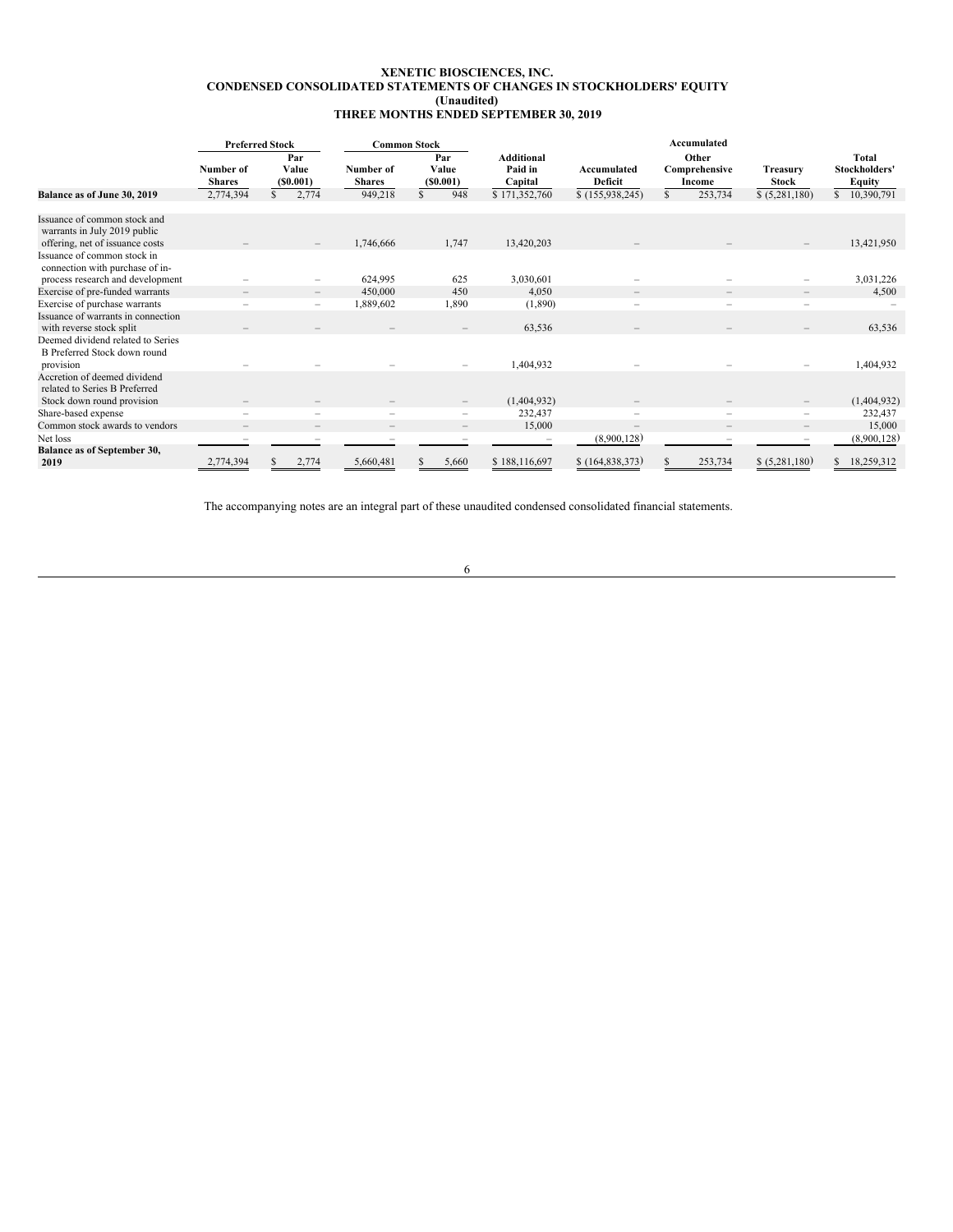# **XENETIC BIOSCIENCES, INC. CONDENSED CONSOLIDATED STATEMENTS OF CHANGES IN STOCKHOLDERS' EQUITY (Unaudited) NINE MONTHS ENDED SEPTEMBER 30, 2019**

|                                                                                                                | <b>Preferred Stock</b>     |                          |                                       | <b>Common Stock</b>      |                                  |                        | Accumulated |                                  |                                       |                                         |
|----------------------------------------------------------------------------------------------------------------|----------------------------|--------------------------|---------------------------------------|--------------------------|----------------------------------|------------------------|-------------|----------------------------------|---------------------------------------|-----------------------------------------|
|                                                                                                                | Number of<br><b>Shares</b> | Par<br>Value<br>(S0.001) | Number of<br><b>Shares</b>            | Par<br>Value<br>(S0.001) | Additional<br>Paid in<br>Capital | Accumulated<br>Deficit |             | Other<br>Comprehensive<br>Income | <b>Treasury</b><br><b>Stock</b>       | Total<br>Stockholders'<br><b>Equity</b> |
| Balance as of January 1, 2019                                                                                  | 2,774,394                  | S                        | 2,774<br>810,856                      | 811<br>\$.               | \$168,170,244                    | \$(153, 233, 595)      | \$          | 253,734                          | \$(5,281,180)                         | 9,912,788<br>\$                         |
| Issuance of common stock and<br>warrants in March 2019 registered<br>direct offering, net of issuance<br>costs |                            |                          | 86,667                                | 87                       | 2,698,963                        |                        |             |                                  |                                       | 2,699,050                               |
| Issuance of common stock and<br>warrants in July 2019 public                                                   |                            |                          |                                       |                          |                                  |                        |             |                                  |                                       |                                         |
| offering, net of issuance costs<br>Issuance of common stock in<br>connection with purchase of in-              |                            |                          | 1,746,666                             | 1,747                    | 13,420,203                       |                        |             |                                  |                                       | 13,421,950                              |
| process research and development                                                                               |                            |                          | 624,995                               | 625                      | 3,030,601                        |                        |             |                                  |                                       | 3,031,226                               |
| Exercise of pre-funded warrants                                                                                |                            |                          | 492,417                               | 492                      | 4,517                            |                        |             |                                  |                                       | 5,009                                   |
| Exercise of purchase warrants                                                                                  |                            |                          | 1,889,602<br>$\overline{\phantom{0}}$ | 1,890                    | (1,890)                          |                        |             |                                  |                                       |                                         |
| Issuance of common stock to<br>vendor                                                                          |                            |                          | 7,836                                 | $\tau$                   | (7)                              |                        |             |                                  |                                       |                                         |
| Issuance of warrants in connection<br>with reverse stock split                                                 |                            |                          |                                       |                          | 63,536                           |                        |             |                                  |                                       | 63,536                                  |
| Issuance of common stock to                                                                                    |                            |                          |                                       |                          |                                  |                        |             |                                  |                                       |                                         |
| adjust for reverse split rounding<br>Deemed dividend related to Series<br><b>B</b> Preferred Stock down round  |                            |                          | 1,442                                 |                          | (1)                              |                        |             |                                  |                                       |                                         |
| provision<br>Accretion of deemed dividend                                                                      |                            |                          |                                       |                          | 5,284,379                        |                        |             |                                  |                                       | 5,284,379                               |
| related to Series B Preferred                                                                                  |                            |                          |                                       |                          |                                  |                        |             |                                  |                                       |                                         |
| Stock down round provision                                                                                     |                            |                          |                                       |                          | (5,284,379)                      |                        |             |                                  | $\overline{\phantom{m}}$              | (5,284,379)                             |
| Share-based expense<br>Common stock awards to vendors                                                          | $\overline{\phantom{0}}$   |                          | $\equiv$<br>$\overline{\phantom{a}}$  | $\overline{\phantom{m}}$ | 683,104                          |                        |             | $\overline{\phantom{a}}$         | $\overline{\phantom{a}}$              | 683,104                                 |
|                                                                                                                |                            |                          |                                       |                          | 47,427                           |                        |             |                                  |                                       | 47,427                                  |
| Net loss                                                                                                       |                            |                          | $\overline{\phantom{a}}$              |                          |                                  | (11,604,778)           |             |                                  | $\hspace{1.0cm} \rule{1.5cm}{0.15cm}$ | (11,604,778)                            |
| Balance as of September 30,<br>2019                                                                            | 2,774,394                  |                          | 5,660,481<br>2,774                    | 5,660                    | \$188,116,697                    | \$(164,838,373)        |             | 253,734                          | \$(5,281,180)                         | 18,259,312<br>\$                        |

The accompanying notes are an integral part of these unaudited condensed consolidated financial statements.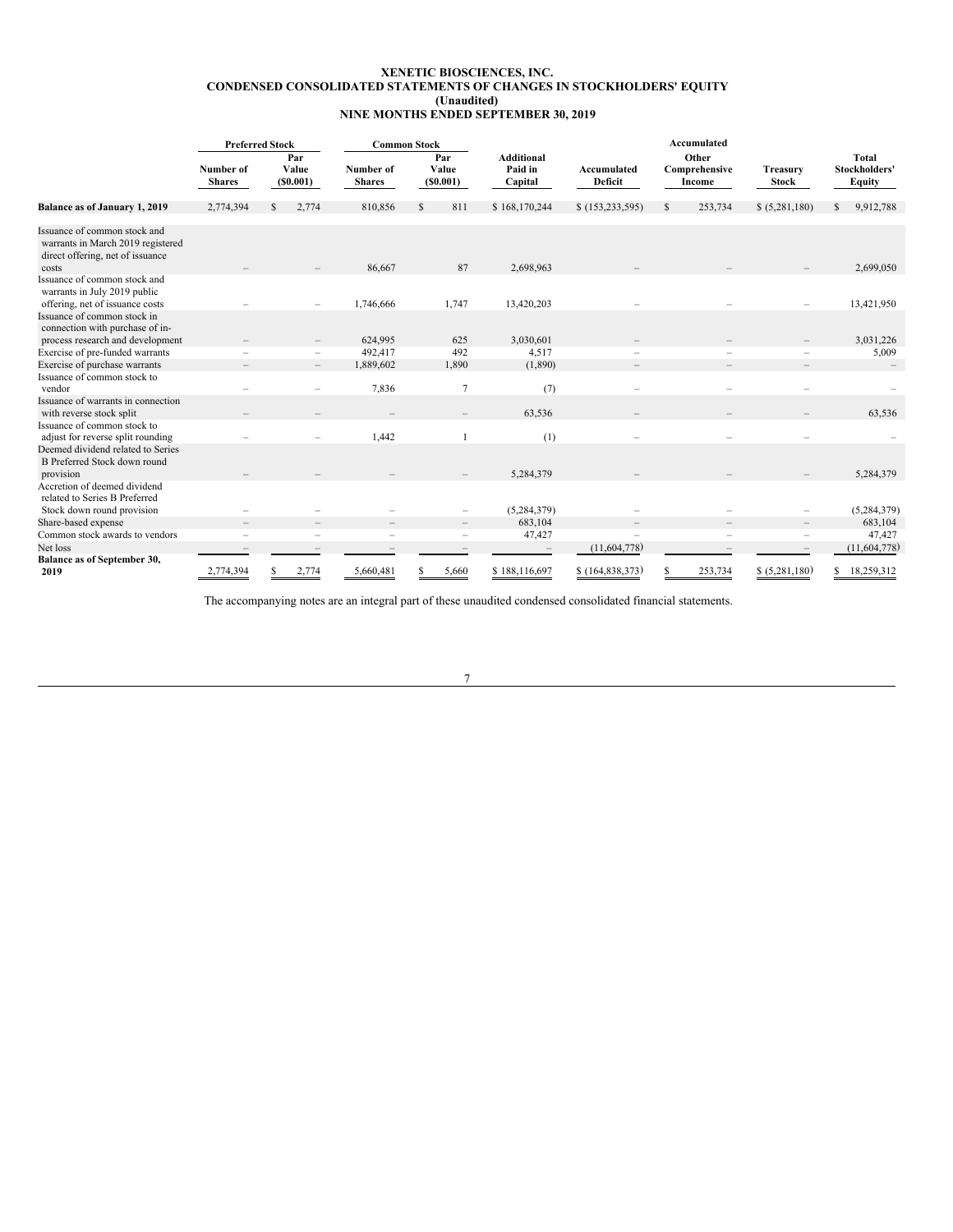## <span id="page-7-0"></span>**XENETIC BIOSCIENCES, INC. CONDENSED CONSOLIDATED STATEMENTS OF CASH FLOWS (Unaudited)**

| 2020<br>2019<br><b>CASH FLOWS FROM OPERATING ACTIVITIES:</b><br>Net loss<br>\$<br>(9,693,441)<br>\$<br>(11,604,778)<br>Adjustments to reconcile net loss to net cash used in operating activities:<br>Acquired in-process research and development<br>3,031,226<br>Asset impairment charges<br>9,243,128<br>3,283,379<br>Deferred income taxes<br>(2,918,518)<br>Depreciation<br>3,366<br>757<br>Amortization of right of use asset<br>20,042<br>16,629<br>Gain on sale of property and equipment<br>(2,000)<br>Gain on settlement with vendor<br>(143, 639)<br>388,131<br>683,104<br>Share-based expense<br>Issuance of warrants in connection with reverse stock split<br>63,536<br>$\overline{\phantom{0}}$<br>Vendor share-based expense<br>47,427<br>Changes in operating assets and liabilities:<br>Prepaid expenses and other assets<br>273,052<br>(297, 712)<br>Accounts payable, accrued expenses and other liabilities<br>(483, 045)<br>54,171<br>Net cash used in operating activities<br>(3,313,533)<br>(4, 721, 652)<br>Proceeds from sale of property and equipment<br>2,000<br>2.000<br>Net proceeds from issuance of common stock and warrants in July 2019 public offering<br>13,421,950<br>Net proceeds from issuance of common stock and warrants in March 2019 registered direct offering<br>2,699,050<br>Proceeds from exercise of warrants<br>5,009<br>16,126,009<br>Net change in cash<br>(3,313,533)<br>11,406,357<br>10,367,920<br>638,115<br>\$<br>7,054,387<br>\$<br>12,044,472<br>SUPPLEMENTAL CASH FLOW INFORMATION:<br>Cash paid for interest<br>\$<br>\$<br>8<br>Right of use asset acquired in exchange for lease liability<br>\$<br>$\frac{1}{2}$<br>43,330<br>Issuance of common stock to vendor<br>\$<br>7<br>1<br>Issuance of common stock to acquire in-process research and development<br>3.031.226<br>S<br>\$<br>\$<br>-1<br>\$<br>229<br>1,890<br>S |                                                                       | Nine Months Ended September 30, |  |  |  |
|----------------------------------------------------------------------------------------------------------------------------------------------------------------------------------------------------------------------------------------------------------------------------------------------------------------------------------------------------------------------------------------------------------------------------------------------------------------------------------------------------------------------------------------------------------------------------------------------------------------------------------------------------------------------------------------------------------------------------------------------------------------------------------------------------------------------------------------------------------------------------------------------------------------------------------------------------------------------------------------------------------------------------------------------------------------------------------------------------------------------------------------------------------------------------------------------------------------------------------------------------------------------------------------------------------------------------------------------------------------------------------------------------------------------------------------------------------------------------------------------------------------------------------------------------------------------------------------------------------------------------------------------------------------------------------------------------------------------------------------------------------------------------------------------------------------------------------------------------------------------------------------------|-----------------------------------------------------------------------|---------------------------------|--|--|--|
|                                                                                                                                                                                                                                                                                                                                                                                                                                                                                                                                                                                                                                                                                                                                                                                                                                                                                                                                                                                                                                                                                                                                                                                                                                                                                                                                                                                                                                                                                                                                                                                                                                                                                                                                                                                                                                                                                              |                                                                       |                                 |  |  |  |
|                                                                                                                                                                                                                                                                                                                                                                                                                                                                                                                                                                                                                                                                                                                                                                                                                                                                                                                                                                                                                                                                                                                                                                                                                                                                                                                                                                                                                                                                                                                                                                                                                                                                                                                                                                                                                                                                                              |                                                                       |                                 |  |  |  |
|                                                                                                                                                                                                                                                                                                                                                                                                                                                                                                                                                                                                                                                                                                                                                                                                                                                                                                                                                                                                                                                                                                                                                                                                                                                                                                                                                                                                                                                                                                                                                                                                                                                                                                                                                                                                                                                                                              |                                                                       |                                 |  |  |  |
|                                                                                                                                                                                                                                                                                                                                                                                                                                                                                                                                                                                                                                                                                                                                                                                                                                                                                                                                                                                                                                                                                                                                                                                                                                                                                                                                                                                                                                                                                                                                                                                                                                                                                                                                                                                                                                                                                              |                                                                       |                                 |  |  |  |
|                                                                                                                                                                                                                                                                                                                                                                                                                                                                                                                                                                                                                                                                                                                                                                                                                                                                                                                                                                                                                                                                                                                                                                                                                                                                                                                                                                                                                                                                                                                                                                                                                                                                                                                                                                                                                                                                                              |                                                                       |                                 |  |  |  |
|                                                                                                                                                                                                                                                                                                                                                                                                                                                                                                                                                                                                                                                                                                                                                                                                                                                                                                                                                                                                                                                                                                                                                                                                                                                                                                                                                                                                                                                                                                                                                                                                                                                                                                                                                                                                                                                                                              |                                                                       |                                 |  |  |  |
|                                                                                                                                                                                                                                                                                                                                                                                                                                                                                                                                                                                                                                                                                                                                                                                                                                                                                                                                                                                                                                                                                                                                                                                                                                                                                                                                                                                                                                                                                                                                                                                                                                                                                                                                                                                                                                                                                              |                                                                       |                                 |  |  |  |
|                                                                                                                                                                                                                                                                                                                                                                                                                                                                                                                                                                                                                                                                                                                                                                                                                                                                                                                                                                                                                                                                                                                                                                                                                                                                                                                                                                                                                                                                                                                                                                                                                                                                                                                                                                                                                                                                                              |                                                                       |                                 |  |  |  |
|                                                                                                                                                                                                                                                                                                                                                                                                                                                                                                                                                                                                                                                                                                                                                                                                                                                                                                                                                                                                                                                                                                                                                                                                                                                                                                                                                                                                                                                                                                                                                                                                                                                                                                                                                                                                                                                                                              |                                                                       |                                 |  |  |  |
|                                                                                                                                                                                                                                                                                                                                                                                                                                                                                                                                                                                                                                                                                                                                                                                                                                                                                                                                                                                                                                                                                                                                                                                                                                                                                                                                                                                                                                                                                                                                                                                                                                                                                                                                                                                                                                                                                              |                                                                       |                                 |  |  |  |
|                                                                                                                                                                                                                                                                                                                                                                                                                                                                                                                                                                                                                                                                                                                                                                                                                                                                                                                                                                                                                                                                                                                                                                                                                                                                                                                                                                                                                                                                                                                                                                                                                                                                                                                                                                                                                                                                                              |                                                                       |                                 |  |  |  |
|                                                                                                                                                                                                                                                                                                                                                                                                                                                                                                                                                                                                                                                                                                                                                                                                                                                                                                                                                                                                                                                                                                                                                                                                                                                                                                                                                                                                                                                                                                                                                                                                                                                                                                                                                                                                                                                                                              |                                                                       |                                 |  |  |  |
|                                                                                                                                                                                                                                                                                                                                                                                                                                                                                                                                                                                                                                                                                                                                                                                                                                                                                                                                                                                                                                                                                                                                                                                                                                                                                                                                                                                                                                                                                                                                                                                                                                                                                                                                                                                                                                                                                              |                                                                       |                                 |  |  |  |
|                                                                                                                                                                                                                                                                                                                                                                                                                                                                                                                                                                                                                                                                                                                                                                                                                                                                                                                                                                                                                                                                                                                                                                                                                                                                                                                                                                                                                                                                                                                                                                                                                                                                                                                                                                                                                                                                                              |                                                                       |                                 |  |  |  |
|                                                                                                                                                                                                                                                                                                                                                                                                                                                                                                                                                                                                                                                                                                                                                                                                                                                                                                                                                                                                                                                                                                                                                                                                                                                                                                                                                                                                                                                                                                                                                                                                                                                                                                                                                                                                                                                                                              |                                                                       |                                 |  |  |  |
|                                                                                                                                                                                                                                                                                                                                                                                                                                                                                                                                                                                                                                                                                                                                                                                                                                                                                                                                                                                                                                                                                                                                                                                                                                                                                                                                                                                                                                                                                                                                                                                                                                                                                                                                                                                                                                                                                              |                                                                       |                                 |  |  |  |
|                                                                                                                                                                                                                                                                                                                                                                                                                                                                                                                                                                                                                                                                                                                                                                                                                                                                                                                                                                                                                                                                                                                                                                                                                                                                                                                                                                                                                                                                                                                                                                                                                                                                                                                                                                                                                                                                                              |                                                                       |                                 |  |  |  |
|                                                                                                                                                                                                                                                                                                                                                                                                                                                                                                                                                                                                                                                                                                                                                                                                                                                                                                                                                                                                                                                                                                                                                                                                                                                                                                                                                                                                                                                                                                                                                                                                                                                                                                                                                                                                                                                                                              |                                                                       |                                 |  |  |  |
|                                                                                                                                                                                                                                                                                                                                                                                                                                                                                                                                                                                                                                                                                                                                                                                                                                                                                                                                                                                                                                                                                                                                                                                                                                                                                                                                                                                                                                                                                                                                                                                                                                                                                                                                                                                                                                                                                              | <b>CASH FLOWS FROM INVESTING ACTIVITIES:</b>                          |                                 |  |  |  |
|                                                                                                                                                                                                                                                                                                                                                                                                                                                                                                                                                                                                                                                                                                                                                                                                                                                                                                                                                                                                                                                                                                                                                                                                                                                                                                                                                                                                                                                                                                                                                                                                                                                                                                                                                                                                                                                                                              |                                                                       |                                 |  |  |  |
|                                                                                                                                                                                                                                                                                                                                                                                                                                                                                                                                                                                                                                                                                                                                                                                                                                                                                                                                                                                                                                                                                                                                                                                                                                                                                                                                                                                                                                                                                                                                                                                                                                                                                                                                                                                                                                                                                              | Net cash provided by investing activities                             |                                 |  |  |  |
|                                                                                                                                                                                                                                                                                                                                                                                                                                                                                                                                                                                                                                                                                                                                                                                                                                                                                                                                                                                                                                                                                                                                                                                                                                                                                                                                                                                                                                                                                                                                                                                                                                                                                                                                                                                                                                                                                              | <b>CASH FLOWS FROM FINANCING ACTIVITIES:</b>                          |                                 |  |  |  |
|                                                                                                                                                                                                                                                                                                                                                                                                                                                                                                                                                                                                                                                                                                                                                                                                                                                                                                                                                                                                                                                                                                                                                                                                                                                                                                                                                                                                                                                                                                                                                                                                                                                                                                                                                                                                                                                                                              |                                                                       |                                 |  |  |  |
|                                                                                                                                                                                                                                                                                                                                                                                                                                                                                                                                                                                                                                                                                                                                                                                                                                                                                                                                                                                                                                                                                                                                                                                                                                                                                                                                                                                                                                                                                                                                                                                                                                                                                                                                                                                                                                                                                              |                                                                       |                                 |  |  |  |
|                                                                                                                                                                                                                                                                                                                                                                                                                                                                                                                                                                                                                                                                                                                                                                                                                                                                                                                                                                                                                                                                                                                                                                                                                                                                                                                                                                                                                                                                                                                                                                                                                                                                                                                                                                                                                                                                                              |                                                                       |                                 |  |  |  |
|                                                                                                                                                                                                                                                                                                                                                                                                                                                                                                                                                                                                                                                                                                                                                                                                                                                                                                                                                                                                                                                                                                                                                                                                                                                                                                                                                                                                                                                                                                                                                                                                                                                                                                                                                                                                                                                                                              | Net cash provided by financing activities                             |                                 |  |  |  |
|                                                                                                                                                                                                                                                                                                                                                                                                                                                                                                                                                                                                                                                                                                                                                                                                                                                                                                                                                                                                                                                                                                                                                                                                                                                                                                                                                                                                                                                                                                                                                                                                                                                                                                                                                                                                                                                                                              |                                                                       |                                 |  |  |  |
|                                                                                                                                                                                                                                                                                                                                                                                                                                                                                                                                                                                                                                                                                                                                                                                                                                                                                                                                                                                                                                                                                                                                                                                                                                                                                                                                                                                                                                                                                                                                                                                                                                                                                                                                                                                                                                                                                              | Cash at beginning of period                                           |                                 |  |  |  |
|                                                                                                                                                                                                                                                                                                                                                                                                                                                                                                                                                                                                                                                                                                                                                                                                                                                                                                                                                                                                                                                                                                                                                                                                                                                                                                                                                                                                                                                                                                                                                                                                                                                                                                                                                                                                                                                                                              | Cash at end of period                                                 |                                 |  |  |  |
|                                                                                                                                                                                                                                                                                                                                                                                                                                                                                                                                                                                                                                                                                                                                                                                                                                                                                                                                                                                                                                                                                                                                                                                                                                                                                                                                                                                                                                                                                                                                                                                                                                                                                                                                                                                                                                                                                              |                                                                       |                                 |  |  |  |
|                                                                                                                                                                                                                                                                                                                                                                                                                                                                                                                                                                                                                                                                                                                                                                                                                                                                                                                                                                                                                                                                                                                                                                                                                                                                                                                                                                                                                                                                                                                                                                                                                                                                                                                                                                                                                                                                                              |                                                                       |                                 |  |  |  |
|                                                                                                                                                                                                                                                                                                                                                                                                                                                                                                                                                                                                                                                                                                                                                                                                                                                                                                                                                                                                                                                                                                                                                                                                                                                                                                                                                                                                                                                                                                                                                                                                                                                                                                                                                                                                                                                                                              |                                                                       |                                 |  |  |  |
|                                                                                                                                                                                                                                                                                                                                                                                                                                                                                                                                                                                                                                                                                                                                                                                                                                                                                                                                                                                                                                                                                                                                                                                                                                                                                                                                                                                                                                                                                                                                                                                                                                                                                                                                                                                                                                                                                              | SUPPLEMENTAL SCHEDULE OF NON-CASH INVESTING AND FINANCING ACTIVITIES: |                                 |  |  |  |
|                                                                                                                                                                                                                                                                                                                                                                                                                                                                                                                                                                                                                                                                                                                                                                                                                                                                                                                                                                                                                                                                                                                                                                                                                                                                                                                                                                                                                                                                                                                                                                                                                                                                                                                                                                                                                                                                                              |                                                                       |                                 |  |  |  |
|                                                                                                                                                                                                                                                                                                                                                                                                                                                                                                                                                                                                                                                                                                                                                                                                                                                                                                                                                                                                                                                                                                                                                                                                                                                                                                                                                                                                                                                                                                                                                                                                                                                                                                                                                                                                                                                                                              |                                                                       |                                 |  |  |  |
|                                                                                                                                                                                                                                                                                                                                                                                                                                                                                                                                                                                                                                                                                                                                                                                                                                                                                                                                                                                                                                                                                                                                                                                                                                                                                                                                                                                                                                                                                                                                                                                                                                                                                                                                                                                                                                                                                              |                                                                       |                                 |  |  |  |
|                                                                                                                                                                                                                                                                                                                                                                                                                                                                                                                                                                                                                                                                                                                                                                                                                                                                                                                                                                                                                                                                                                                                                                                                                                                                                                                                                                                                                                                                                                                                                                                                                                                                                                                                                                                                                                                                                              | Issuance of common stock to adjust for Reverse Stock Split            |                                 |  |  |  |
|                                                                                                                                                                                                                                                                                                                                                                                                                                                                                                                                                                                                                                                                                                                                                                                                                                                                                                                                                                                                                                                                                                                                                                                                                                                                                                                                                                                                                                                                                                                                                                                                                                                                                                                                                                                                                                                                                              | Issuance of common stock from cashless exercise of purchase warrants  |                                 |  |  |  |

The accompanying notes are an integral part of these unaudited condensed consolidated financial statements.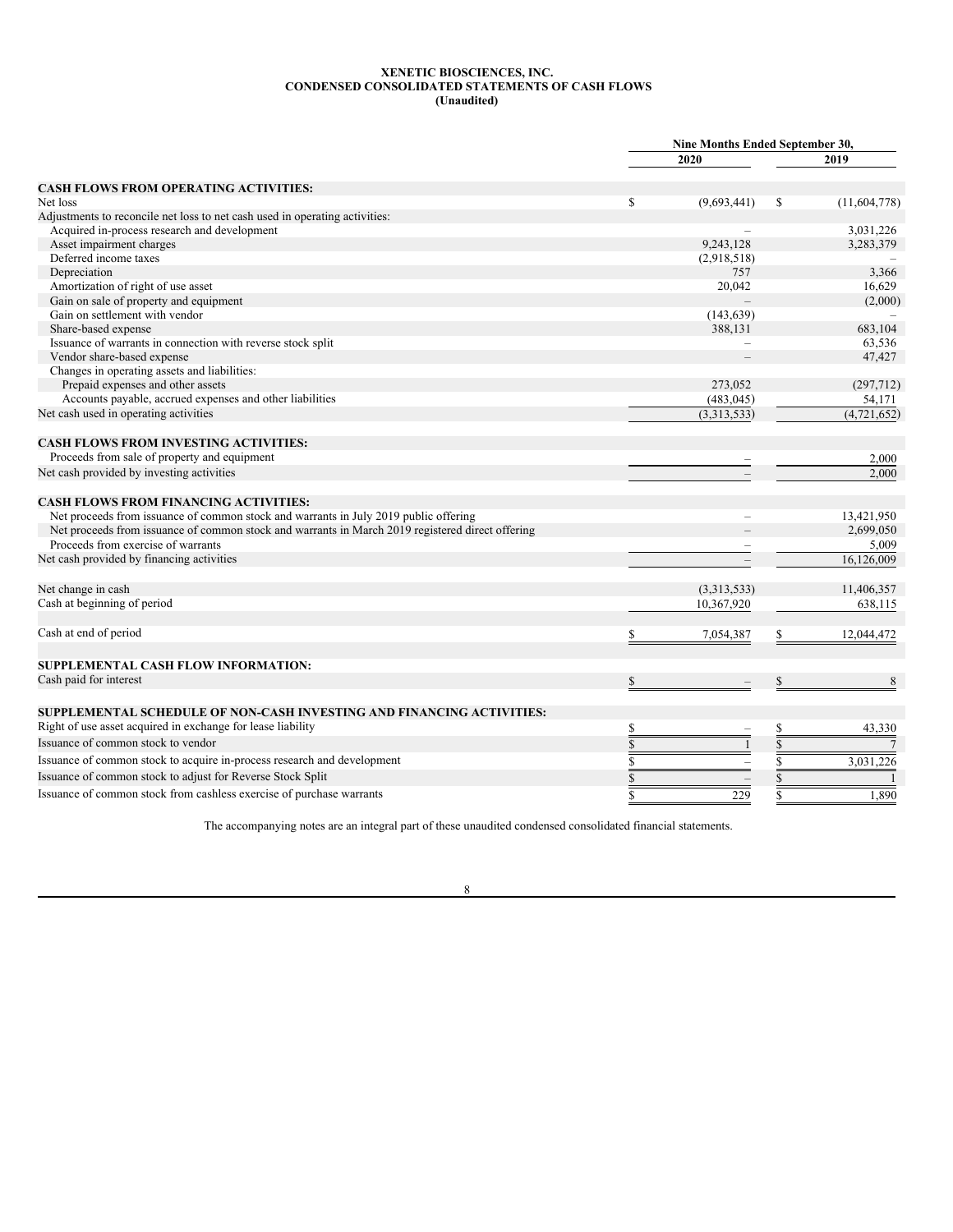## <span id="page-8-0"></span>**XENETIC BIOSCIENCES, INC. NOTES TO CONDENSED CONSOLIDATED FINANCIAL STATEMENTS (Unaudited)**

# **1. The Company**

## *Background*

Xenetic Biosciences, Inc. ("Xenetic" or the "Company"), incorporated in the state of Nevada and based in Framingham, Massachusetts, is a biopharmaceutical company focused on progressing XCART™, a personalized Chimeric Antigen Receptor ("CAR") T platform technology engineered to target patient- and tumor-specific neoantigens. The Company is initially advancing cell-based therapeutics targeting the unique B-cell receptor on the surface of an individual patient's malignant tumor cells, for the treatment of B-cell lymphomas. The XCART technology, developed by the Scripps Research Institute in collaboration with the Shemyakin-Ovchinnikov Institute of Bioorganic Chemistry, is believed to have the potential to significantly enhance the safety and efficacy of cell therapy for B-cell lymphomas by generating patient- and tumor-specific CAR T cells.

Additionally, Xenetic is leveraging its proprietary drug delivery platform, PolyXen®, by partnering with biotechnology and pharmaceutical companies. PolyXen is an enabling platform technology which can be applied to protein or peptide therapeutics. It employs the natural polymer polysialic acid to prolong a drug's circulating half-life and potentially improve other pharmacological properties. Xenetic incorporates its patented and proprietary technologies into a number of drug candidates currently under development with biotechnology and pharmaceutical industry collaborators to create what the Company believes will be the next-generation biologic drugs with improved pharmacological properties over existing therapeutics.

As used in this Quarterly Report on Form 10-Q ("Quarterly Report"), unless otherwise indicated, all references herein to "Xenetic," the "Company," "we" or "us" refer to Xenetic Biosciences, Inc. and its wholly owned subsidiaries.

The Company, directly or indirectly, through its wholly-owned subsidiaries, Hesperix S.A. ("Hesperix") and Xenetic Biosciences (U.K.) Limited ("Xenetic UK"), and the wholly-owned subsidiaries of Xenetic UK, Lipoxen Technologies Limited ("Lipoxen"), Xenetic Bioscience, Incorporated and SymbioTec, GmbH ("SymbioTec"), own various United States ("U.S.") federal trademark registrations and applications, and unregistered trademarks and service marks, including but not limited to XCART, OncoHist™, PolyXen, ErepoXen™, and ImuXen™, which are used throughout this Quarterly Report. All other company and product names may be trademarks of the respective companies with which they are associated.

# *Going Concern and Management's Plan*

Management evaluates whether there are conditions or events, considered in the aggregate, that raise substantial doubt about the Company's ability to continue as a going concern within one year after the date that the financial statements are issued. The Company has incurred substantial losses since its inception and expects to continue to incur operating losses in the near-term. These factors raise substantial doubt about its ability to continue as a going concern. The Company had an accumulated deficit of approximately \$175.7 million at September 30, 2020 as compared to an accumulated deficit of approximately \$166.0 million at December 31, 2019. Working capital was approximately \$7.2 million and \$9.7 million at September 30, 2020 and December 31, 2019, respectively. During the nine months ended September 30, 2020, our working capital decreased by \$2.5 million primarily due to our net loss for the nine months ended September 30, 2020. The Company expects to continue incurring losses for the foreseeable future and may need to raise additional capital or pursue other strategic alternatives in the near term in order to continue the pursuit of its business plan and continue as a going concern.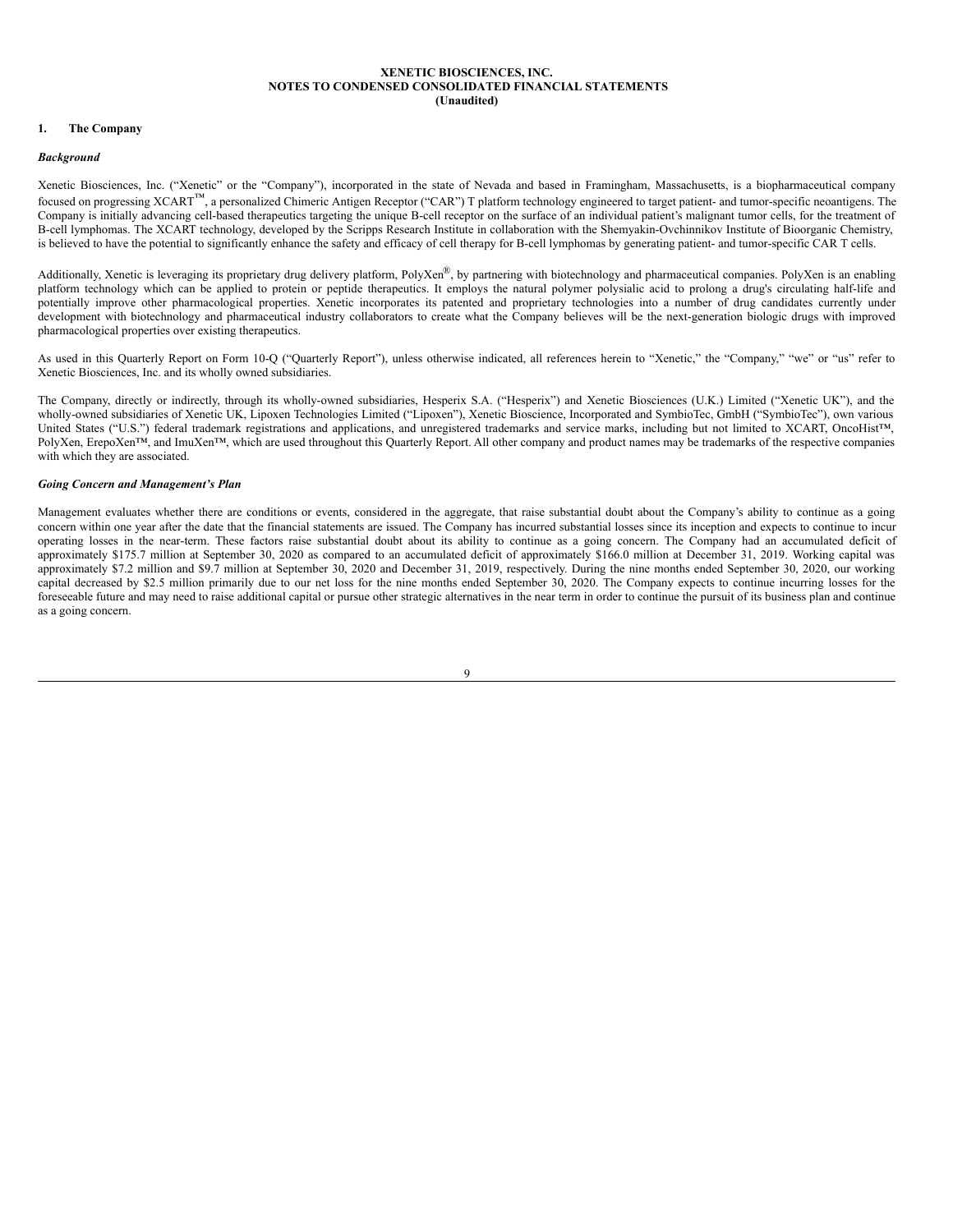The Company believes that it has access to capital resources through possible public or private equity offerings, debt financings, corporate collaborations, related party funding, or other means to continue as a going concern. During 2019, the Company completed two stock offerings that resulted in \$16.1 million of net proceeds to the Company. The Company believes that its existing resources will be adequate to fund the Company's operations through mid-2021. However, the Company anticipates it may need additional capital in the near term to pursue its business initiatives. The terms, timing and extent of any future financing will depend upon several factors, including the achievement of progress in its clinical development programs, its ability to identify and enter into licensing or other strategic arrangements, and factors related to financial, economic and market conditions, many of which are beyond its control.

While these condensed consolidated financial statements have been prepared on a going concern basis, if the Company does not successfully raise additional working capital, there can be no assurance that the Company will be able to continue its operations and these conditions raise substantial doubt about its ability to continue as a going concern. Under such circumstances, the Company would have to further reduce the planned scale of, or possibly suspend, some or all of its pre-clinical development initiatives and clinical trials. In addition, the Company would have to continue to reduce its general and administrative and other operating expenses and delay or cease the purchase of clinical research services if and until the Company is able to obtain additional financing. The accompanying condensed consolidated financial statements do not include any adjustments related to the recoverability or classification of asset carrying amounts or the amounts and classification of liabilities that may result should the Company be unable to continue as a going concern.

# **2. Impact of COVID-19**

During March 2020, a global pandemic was declared by the World Health Organization related to the rapidly growing outbreak of a novel strain of coronavirus, or COVID-19. The pandemic has significantly affected economic conditions in the U.S., accelerating during the first half of March and continuing into November, as federal, state and local governments react to the public health crisis with mitigation measures, creating significant uncertainties in the U.S. economy. The Company continues to evaluate the effects of the COVID-19 pandemic on its business and while there has been no significant impact to the Company's operations to date, the Company at this time is uncertain of the impact this event may have on the Company's future operations. The extent to which the COVID-19 pandemic affects our business, operations and financial results will depend on numerous evolving factors that we may not be able to accurately predict, and such uncertainty is expected to continue for some time.

# **3. Summary of Significant Accounting Policies**

## *Preparation of Interim Financial Statements*

The accompanying condensed consolidated interim financial statements were prepared by the Company pursuant to the rules and regulations of the Securities and Exchange Commission ("SEC") and, in the opinion of management, include all normal and recurring adjustments necessary to present fairly the results of the interim periods shown. Certain information and footnote disclosures normally included in financial statements prepared in accordance with U.S. generally accepted accounting principles have been condensed or omitted pursuant to such SEC rules and regulations. Management believes that the disclosures made are adequate to make the information presented not misleading. The results for the interim periods are not necessarily indicative of results for the full year. The condensed consolidated financial statements contained herein should be read in conjunction with the consolidated financial statements and notes thereto included in the Company's Annual Report on Form 10-K for the year ended December 31, 2019 filed with the SEC on March 26, 2020 and amended on April 29, 2020.

On June 25, 2019, the Company effected a reduction, on a 1 for 12 basis, in its authorized common stock, par value \$0.001, along with a corresponding and proportional decrease in the number of shares issued and outstanding (the "Reverse Stock Split"). On the effective date of the Reverse Stock Split, (i) every 12 shares of common stock were reduced to one share of common stock, with any fractional amounts rounded up to one share; (ii) the number of shares of common stock into which each outstanding warrant, restricted stock unit, or option to purchase common stock were proportionately reduced on the same basis as the common stock; (iii) the exercise price of each outstanding warrant or option to purchase common stock were proportionately increased on a 1 for 12 basis; and (iv) the number of shares of common stock into which each share of preferred stock could be converted were proportionately reduced on the same basis as the common stock. Unless otherwise indicated, all of the share numbers, share prices, and exercise prices have been adjusted, on a retroactive basis, to reflect this Reverse Stock Split.

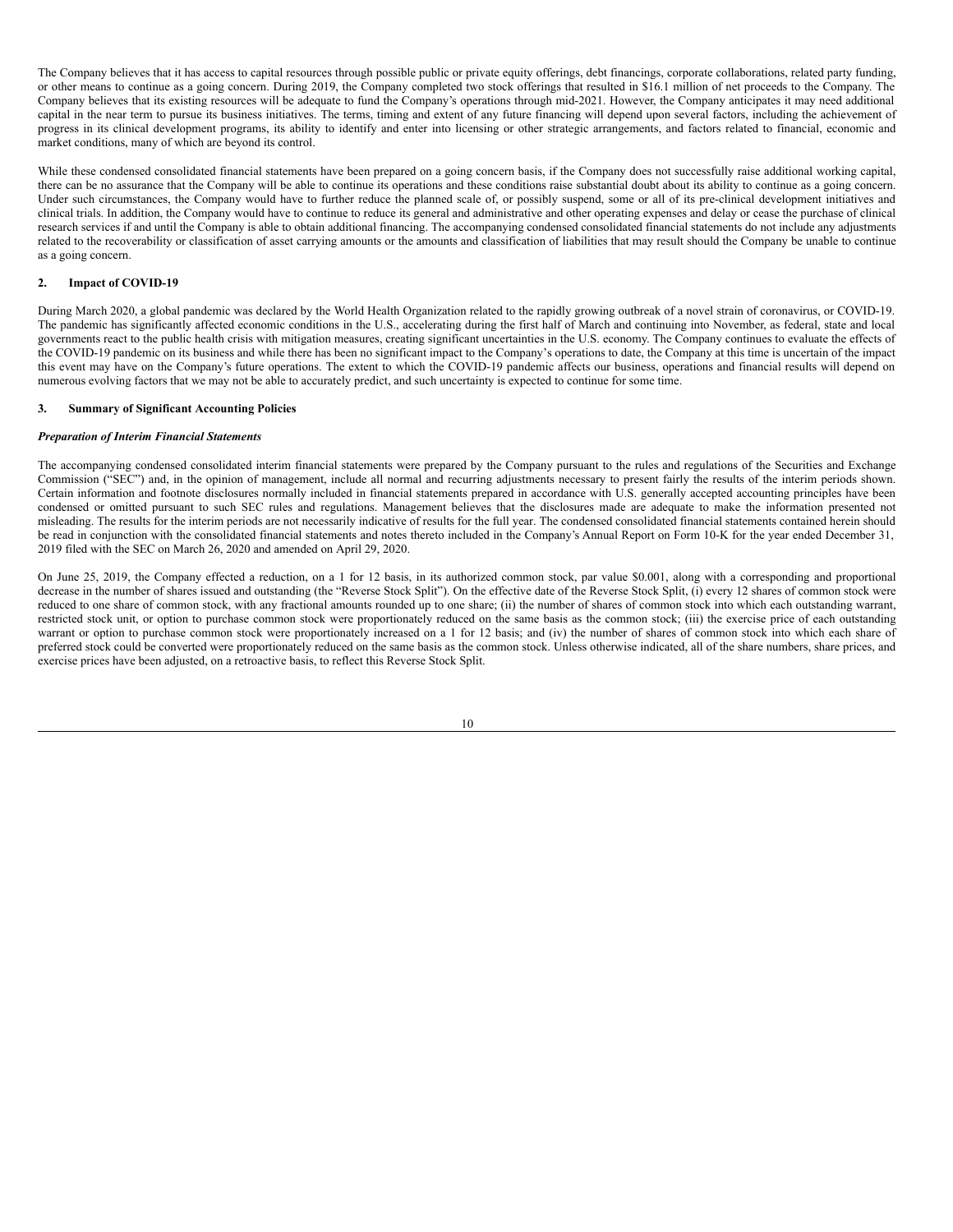Certain prior period amounts have been reclassified to conform to the presentation for the current period.

## *Principles of Consolidation*

The condensed consolidated financial statements of the Company include the accounts of Hesperix, Xenetic UK and Xenetic UK's wholly owned subsidiaries: Lipoxen, Xenetic Bioscience, Incorporated, and SymbioTec. All intercompany balances and transactions have been eliminated in consolidation.

## *Basic and Diluted Net Loss per Share*

The Company computes basic net loss per share by dividing net loss applicable to common stockholders by the weighted-average number of shares of the Company's common stock outstanding during the period. The Company computes diluted net loss per share after giving consideration to the dilutive effect of stock options that are outstanding during the period, except where such non-participating securities would be anti-dilutive.

For the three and nine months ended September 30, 2020 and 2019, basic and diluted net loss per share are the same for each respective period due to the Company's net loss position. Potentially dilutive, non-participating securities have not been included in the calculations of diluted net loss per share, as their inclusion would be anti-dilutive.

## *Recent Accounting Standards*

In November 2018, the Financial Accounting Standards Board ("FASB") issued ASU 2018-18, *Clarifying the Interaction between Topic 808 and Topic 606* . The guidance clarifies that certain transactions between collaborative arrangement participants should be accounted for as revenue under ASC 606 when the collaborative arrangement participant is a customer for a promised good or service that is distinct within the collaborative arrangement. The guidance also precludes entities from presenting amounts related to transactions with a collaborative arrangement participant that is not a customer as revenue, unless those transactions are directly related to third-party sales. ASU 2018-18 is effective in the first quarter of 2020 and should be applied retrospectively to January 1, 2018, when the Company adopted ASC 606. Early adoption is permitted. The new guidance was adopted on January 1, 2020 and it did not have a material effect on the Company's condensed consolidated financial statements.

In August 2018, the FASB issued ASU 2018-13, Disclosure Framework - Changes to the Disclosure Requirements for Fair Value Measurement The guidance eliminates, adds and modifies certain disclosure requirements for fair value measurements as part of its disclosure framework project. ASU 2018-13 is effective for annual reporting periods beginning after December 15, 2019 and interim periods within those annual periods and early adoption is permitted. The new guidance was adopted on January 1, 2020 and it did not have a material effect on the Company's condensed consolidated financial statements.

## **4. Significant Strategic Collaborations**

The Company has entered into various research, development, license and supply agreements with Takeda Pharmaceuticals Co. Ltd. ("Takeda"), Serum Institute of India ("Serum Institute"), Pharmsynthez and SynBio LLC ("SynBio"), a wholly owned subsidiary of Pharmsynthez. The Company and its collaborative partners continue to engage in research and development activities with no resultant commercial products through September 30, 2020. In October 2017, the Company granted to Takeda the right to grant a non-exclusive sublicense to certain patents related to the Company's PolyXen technology that were previously exclusively licensed to Takeda in connection with products related to the treatment of blood and bleeding disorders. Royalty payments of approximately \$116,000 and \$286,000 were recorded as revenue by the Company during the three and nine months ended September 30, 2020, respectively. The Company's policy is to recognize royalty payments as revenue when they are reliably measurable, which is upon receipt of reports from Takeda. The Company receives these reports in the quarter subsequent to the actual sublicensee sales. There were no remaining performance obligations and all other revenue recognition criteria were met. There were no amounts recognized under this sublicense agreement during the three and nine months ended September 30, 2019. No amounts were recognized as revenue related to the Serum Institute, Pharmsynthez or SynBio agreements during the three and nine months ended September 30, 2020 and 2019, respectively.

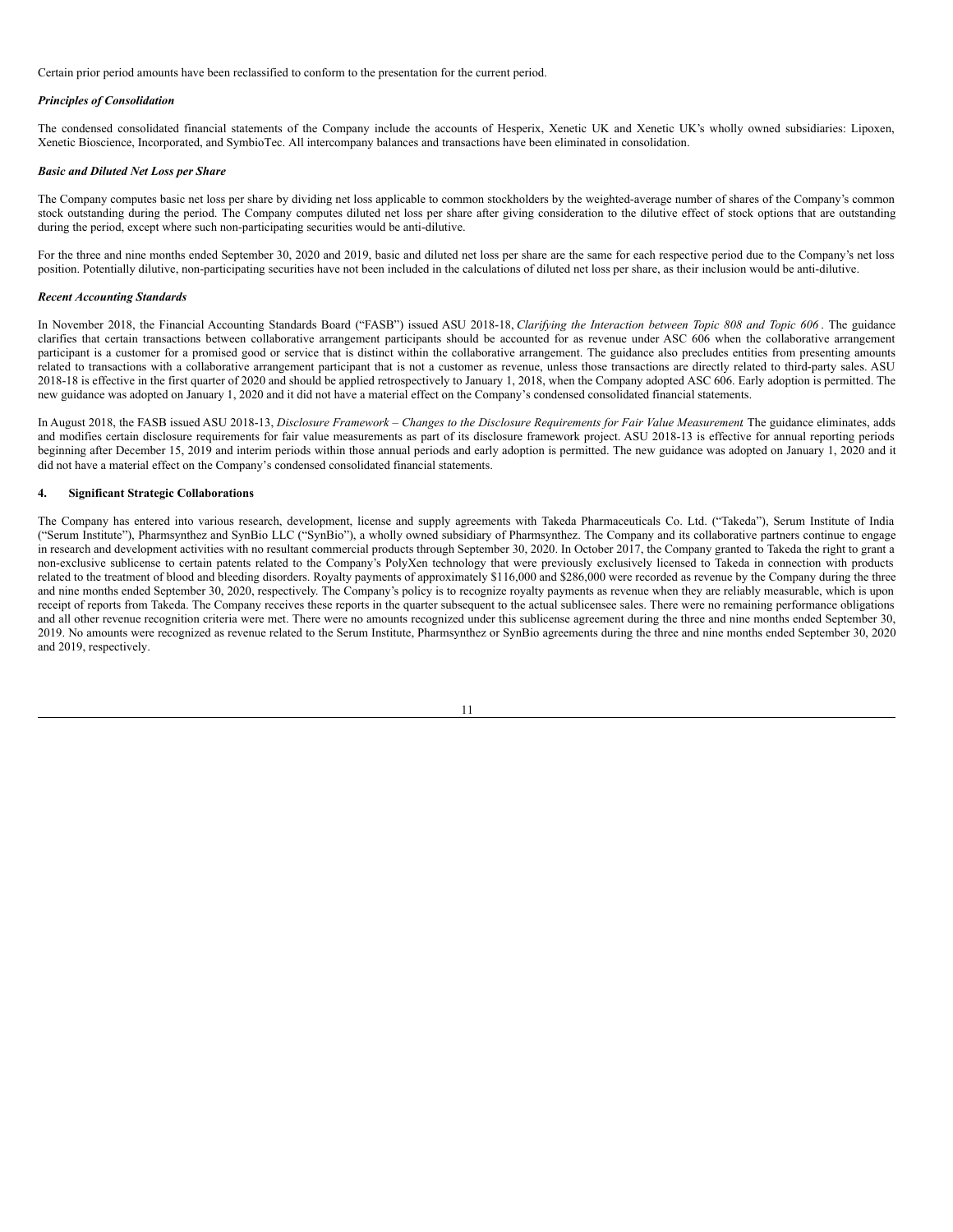On May 15, 2020, the Company and The Scripps Research Institute ("Scripps Research") entered into a Research Funding and Option Agreement (the "Scripps Agreement"), pursuant to which the Company has agreed to provide Scripps Research an aggregate of up to \$3.0 million to fund research relating to advancing the pre-clinical development of XCART™. The research funding is payable by the Company to Scripps Research on a quarterly basis in accordance with a negotiated budget, which provides for an initial payment of approximately \$300,000 on the date of the Scripps Agreement and subsequent quarterly payments of approximately \$300,000 over a 27-month period. Under the Scripps Agreement, Scripps Research has granted the Company a license within the Field (as defined in the Scripps Agreement) to any Patent Rights or Technology (as defined in the Scripps Agreement) under the terms of that certain license agreement with Scripps Research, dated February 25, 2019, assigned to the Company on March 1, 2019. Additionally, the Company has the option to acquire a worldwide exclusive license to Scripps Research's rights in the Technology or Patent Rights not already licensed to the Company, as well as a non-exclusive, royalty-free, non-transferrable license to make and use Scripps Research Technology (as defined in the Scripps Agreement) solely for the Company's internal research purposes during the performance of the research program contemplated by the Scripps Agreement.

# **5. Property and Equipment, net**

Property and equipment, net consists of the following:

|                                    | September 30,<br>2020 |  |          |
|------------------------------------|-----------------------|--|----------|
| Office and computer equipment      | 42.289                |  | 42,289   |
| Furniture and fixtures             | 14.738                |  | 14,738   |
| Property and equipment $-$ at cost | 57,027                |  | 57,027   |
| Less accumulated depreciation      | (57, 027)             |  | (56,270) |
| Property and equipment – net       | $\sim$                |  | 757      |

There was no depreciation expense for the three months ended September 30, 2020. Depreciation expense was approximately \$1,000 for the three months ended September 30, 2019 and approximately \$800 and \$3,000 for the nine months ended September 30, 2020 and 2019, respectively.

# **6. Goodwill and Indefinite-Lived Intangible Assets**

## *Goodwill*

Goodwill is comprised of the purchase price of business combinations in excess of the fair value assigned at acquisition to the net tangible and identifiable intangible assets acquired and is not amortized. The Company assessed goodwill for impairment at least annually, or when events or changes in the business environment indicated that the carrying value may not be fully recoverable. The Company performed its annual impairment review during the fourth quarter at the reporting unit level. Goodwill may be considered impaired if the carrying value of the reporting unit, including goodwill, exceeds the reporting unit's fair value. The Company is comprised of one reporting unit. The Company experienced a significant decline in its stock price during the three months ended September 30, 2019 resulting in a drop in its market capitalization indicating potential impairment. As a result, the Company performed an interim impairment test during the three months ended September 30, 2019 to determine the fair value of the reporting unit using its market capitalization, concluding that the fair value of the reporting unit is less than the carrying amount in excess of Goodwill, therefore fully impairing Goodwill. For the three and nine months ended September 30, 2019, the Company recorded an asset impairment charge of \$3.3 million in our condensed consolidated statement of operations related to Goodwill. A reconciliation of the change in the carrying value of Goodwill is as follows:

| Balance as of January 1, 2019    | 3,283,379                |
|----------------------------------|--------------------------|
| Impairment                       | (3, 283, 379)            |
| Balance as of September 30, 2019 | $\overline{\phantom{a}}$ |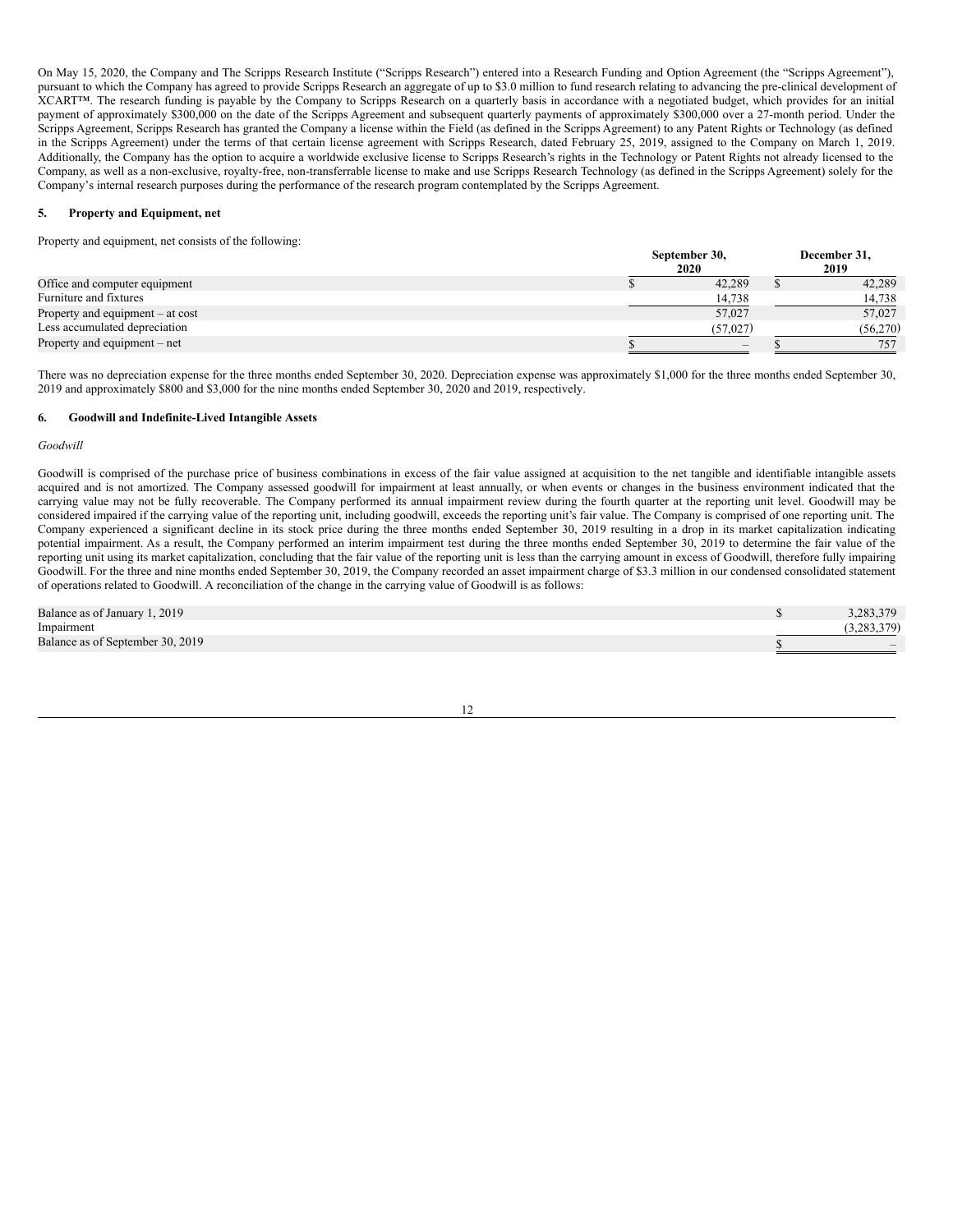## *Indefinite-Lived Intangible Assets*

The Company's indefinite-lived intangible asset, OncoHist, is in-process research and development ("IPR&D") relating to the Company's business combination with SymbioTec in 2012. IPR&D is tested for impairment whenever events or changes in circumstances indicate that the carrying value may not be recoverable, although it is to be tested at least annually until the project is completed or abandoned. The Company completed an impairment analysis of the IPR&D as of September 30, 2020 and concluded that the following factors indicate that the IPR&D was impaired: a decision by management to delay indefinitely any further development of the IPR&D and to not support the underlying intellectual property; the failure to sell or license the IPR&D to a third party; and the reduction in market capitalization. For the three and nine months ended September 30, 2020, the Company recorded an asset impairment charge of \$9.2 million in our condensed consolidated statement of operations, which represents the excess of the IPR&D asset's carrying value over its estimated fair value. No indefinite-lived intangible asset impairment was recorded during the year ended December 31, 2019. A reconciliation of the change in the carrying value of Indefinite-Lived Intangible Assets is as follows:

| Balance as of January 1, 2019    | 9.243.128                |
|----------------------------------|--------------------------|
| No changes                       | $\overline{\phantom{a}}$ |
| Balance as of December 31, 2019  | 9,243,128                |
| Impairment                       | (9.243.128)              |
| Balance as of September 30, 2020 |                          |

## **7. Fair Value Measurements**

Accounting Standards Codification ("ASC") Topic 820, *Fair Value Measurement,* defines fair value as the price that would be received to sell an asset or be paid to transfer a liability in an orderly transaction between market participants at the measurement date. The Company applies the following fair value hierarchy, which prioritizes the inputs used to measure fair value into three levels and bases the categorization within the hierarchy upon the lowest level of input that is available and significant to the fair value measurement. Level 1 inputs are quoted prices in active markets for identical assets or liabilities that the reporting entity has the ability to access at the measurement date. Level 2 utilizes quoted market prices in markets that are not active, broker or dealer quotations, or alternative pricing sources with reasonable levels of price transparency. Level 3 inputs are unobservable inputs for the asset or liability in which there is little, if any, market activity for the asset or liability at the measurement date. The carrying amounts of certain of the Company's financial instruments approximates fair value due to their short maturities.

## **8. Stockholders' Equity**

# *Warrants*

In connection with certain of the Company's collaboration agreements and consulting arrangements, the Company has issued warrants to purchase shares of common stock as payment for services. As of September 30, 2020 and December 31, 2019, collaboration warrants to purchase 30,307 and 32,412 shares of common stock were outstanding, respectively. During the nine months ended September 30, 2020, collaboration warrants to purchase 2,105 shares expired. No collaboration warrants expired during the three months ended September 30, 2020. The outstanding warrants as of September 30, 2020 have an average weighted exercise price of \$124.74 and expiration dates ranging from April 2021 through May 2021. No collaboration warrants were granted or exercised in connection with collaboration or consulting services during the three and nine months ended September 30, 2020 and 2019, respectively.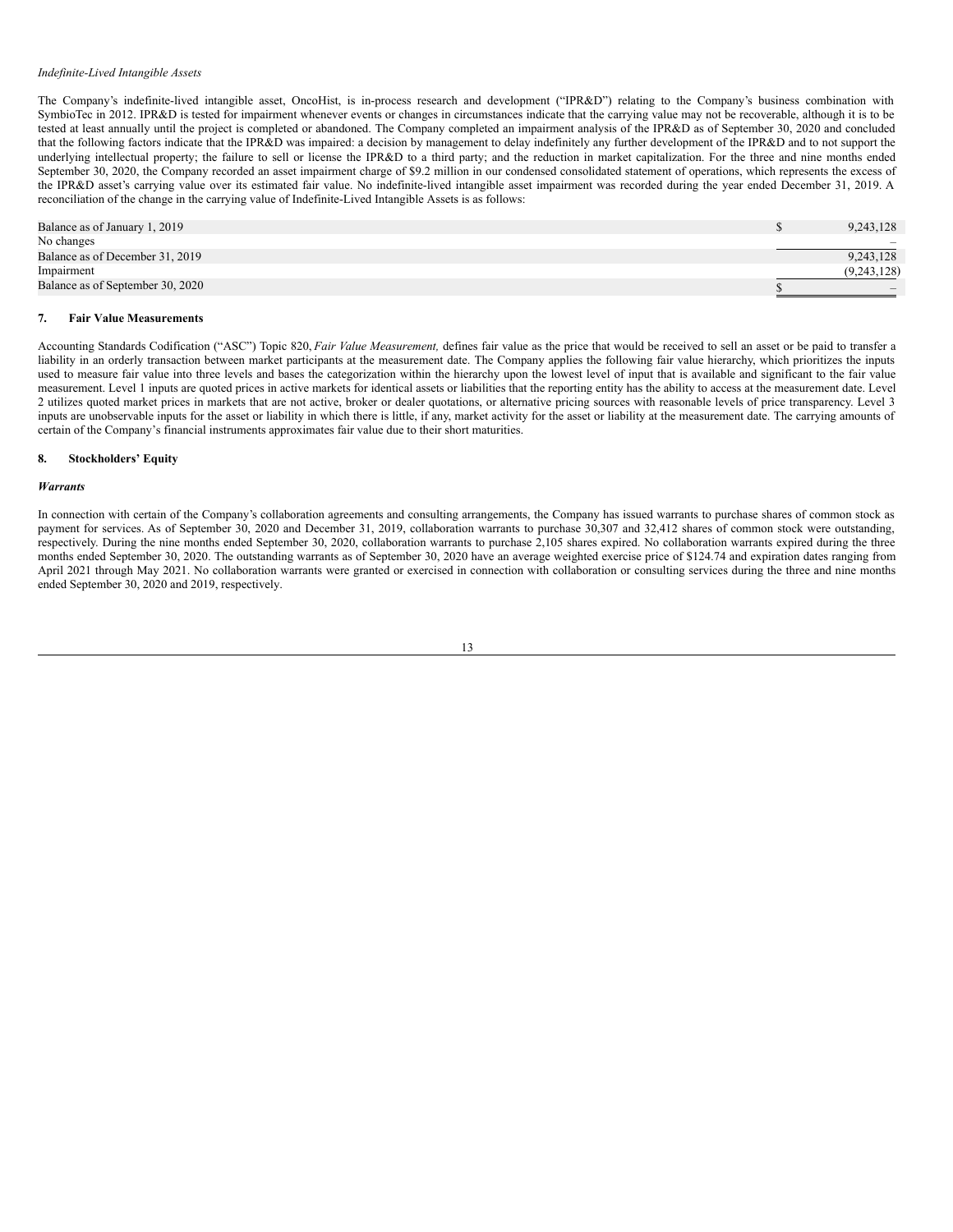In addition, the Company has outstanding warrants to purchase an aggregate of 378,453 and 658,557 shares of common stock in connection with debt and equity financing arrangements as of September 30, 2020 and December 31, 2019, respectively. These warrants have an average weighted exercise price of \$38.41 as of September 30, 2020 and expiration dates ranging from March 2021 through September 2026. There were prefunded warrants to purchase approximately 0.5 million and 0.6 million shares of Common Stock issued during the three and nine months ended September 30, 2019, respectively, of which approximately 0.5 million were exercised during the three and nine months ended September 30, 2019 with the remaining 0.1 million of prefunded warrants having been exercised during the fourth quarter of 2019. As of December 31, 2019, there were no pre-funded warrants outstanding. During the three and nine months ended September 30, 2019 debt and equity warrants to purchase approximately 2.5 million and 2.6 million shares of common stock were granted and 1.9 million debt and equity warrants were exercised during the three and nine months ended September 30, 2019. During the nine months ended September 30, 2020, debt and equity financing warrants to purchase approximately 0.2 million shares of common stock were exercised on a cashless onefor-one basis. In addition, approximately 0.1 million of debt and equity warrants expired during the nine months ended September 30, 2020. No debt and equity warrants expired during the nine months ended September 30, 2019.

# **9. Share-Based Expense**

Total share-based expense related to stock options, restricted stock units ("RSUs") and common stock awards were approximately \$0.1 million and \$0.2 million during the three months ended September 30, 2020 and 2019, respectively, and approximately \$0.4 million and \$0.7 million for the nine months ended September 30, 2020 and 2019, respectively.

Share-based compensation expense is classified in the condensed consolidated statements of operations as follows:

|                                     | Three Months Ended September 30. |         |  | Nine Months Ended September 30. |  |         |  |         |
|-------------------------------------|----------------------------------|---------|--|---------------------------------|--|---------|--|---------|
|                                     |                                  | 2020    |  | 2019                            |  | 2020    |  | 2019    |
| Research and development expenses   |                                  | 13.078  |  | 38.843                          |  | 39.372  |  | 81.921  |
| General and administrative expenses |                                  | 97.721  |  | 208.594                         |  | 348,759 |  | 648.610 |
|                                     |                                  | 110,799 |  | 247,437                         |  | 388.131 |  | 730.531 |

## *Employee Stock Options*

There were no employee stock options or RSUs granted or exercised during the nine months ended September 30, 2020. During the three and nine months ended September 30, 2019, the Company granted 50,000 stock option awards. The weighted average grant date fair value per option share was \$1.18. Key assumptions used in the Black-Scholes option pricing model for options granted during the three and nine months ending September 30, 2019 were the Company's stock price, a risk free rate of 1.60%, an expected life of 5.5 years and an expected volatility of 119.11%. There were no employee stock options exercised during the nine months ended September 30, 2019. The Company recognized a total of \$0.1 million and \$0.2 million of compensation expense related to employee stock options during the three months ended September 30, 2020 and 2019, respectively, and \$0.4 million and \$0.7 million during the nine months ended September 30, 2020 and 2019, respectively.

## *Non-Employee Stock Options*

The Company did not grant any non-employee stock options during the nine months ended September 30, 2020 and 2019. There were no non-employee stock options exercised during the nine months ended September 30, 2020 and 2019. The Company recognized approximately \$4,000 and \$11,000 of expense during the three and nine months ended September 30, 2020, respectively. The Company did not recognize any expense related to non-employee stock options during the three and nine months ended September 30, 2019, respectively.

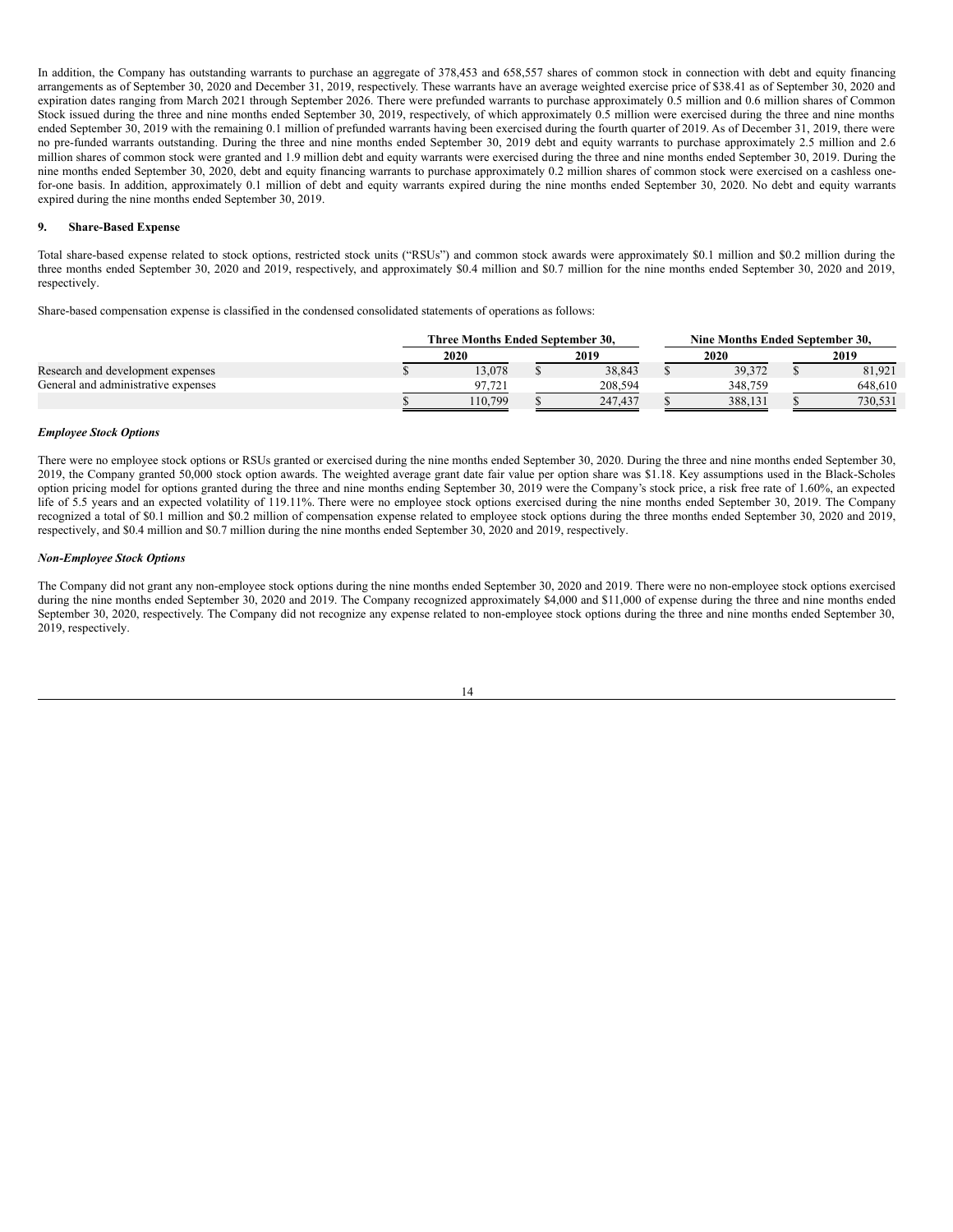## *Common Stock Awards*

During the three and nine months ended September 30, 2019, the Company granted 7,153 and 9,026 common stock awards, respectively, based on the value of the professional services provided and the average stock price during the respective periods. As all services were rendered during the three and nine months ended September 30, 2019, approximately \$15,000 and \$47,000 of expense related to common stock awards was recognized, respectively. There were no common stock awards granted during the three and nine months ended September 30, 2020. During the nine months ended September 30, 2020, the Company issued 1,188 shares related to these awards. As of September 30, 2020, there were 7,406 common stock awards authorized but not issued.

# **10. Income Taxes**

Deferred tax assets and liabilities reflect the net tax effect of temporary differences between the carrying amount of assets and liabilities for financial reporting purposes and the amounts used for income tax purposes. The Company records a valuation allowance against its deferred tax assets as the Company believes it is more likely than not the deferred tax assets will not be realized. The valuation allowance against deferred tax assets was approximately \$26.5 million and \$25.9 million as of September 30, 2020 and December 31, 2019, respectively.

As of December 31, 2019, the net deferred tax liability of \$2.9 million on the condensed consolidated balance sheets is related to book and tax basis differences for intangible assets with indefinite lives. In accordance with ASC 740-10-30-18, the deferred tax liability related to the intangible assets cannot be used to offset deferred tax assets when determining the amount of the valuation allowance for deferred tax assets which are not more-likely-than-not to be realized. This results in a net deferred tax liability, even though the Company has a full valuation allowance on its other net deferred tax assets. During the three and nine months ended September 30, 2020, the related intangible assets were impaired and the net deferred tax liability was eliminated. As a result, the Company recorded an income tax benefit of \$2.9 million during the three and nine months ended September 30, 2020. There was no provision for income taxes for the three and nine months ended September 30, 2019 as the Company incurred losses during both periods.

As of September 30, 2020 and December 31, 2019, the Company did not record any unrecognized tax positions.

## **11. Commitments**

The Company determines whether an arrangement is a lease at inception. On October 1, 2020, the Company entered into a two-year lease for its corporate headquarters in Framingham, Massachusetts. This lease calls for total future minimum rent payments of approximately \$78,000 and has a termination date of September 30, 2022. The Company does not have options to extend, termination options or material residual value guarantees. As the lease agreement was not executed until October 1, 2020, the Company will record a right-of-use ("ROU") asset and corresponding lease liability of approximately \$71,000 in the fourth quarter of 2020. As the lease does not provide an implicit rate, we used our incremental borrowing rate (10.2%) based on the information available at the lease's commencement date in determining the present value of lease payments.

Supplemental cash flow information and non-cash activity related to our operating leases are as follows:

|                                                                        |  | <b>Nine Months</b><br>Ended<br>September 30,<br>2020 |
|------------------------------------------------------------------------|--|------------------------------------------------------|
| Operating cash flow information:                                       |  |                                                      |
| Cash paid for amounts included in the measurement of lease liabilities |  | 20,042                                               |

As the Company's existing operating lease expired on September 30, 2020, there was no ROU or lease liability reflected on the September 30, 2020 balance sheet.

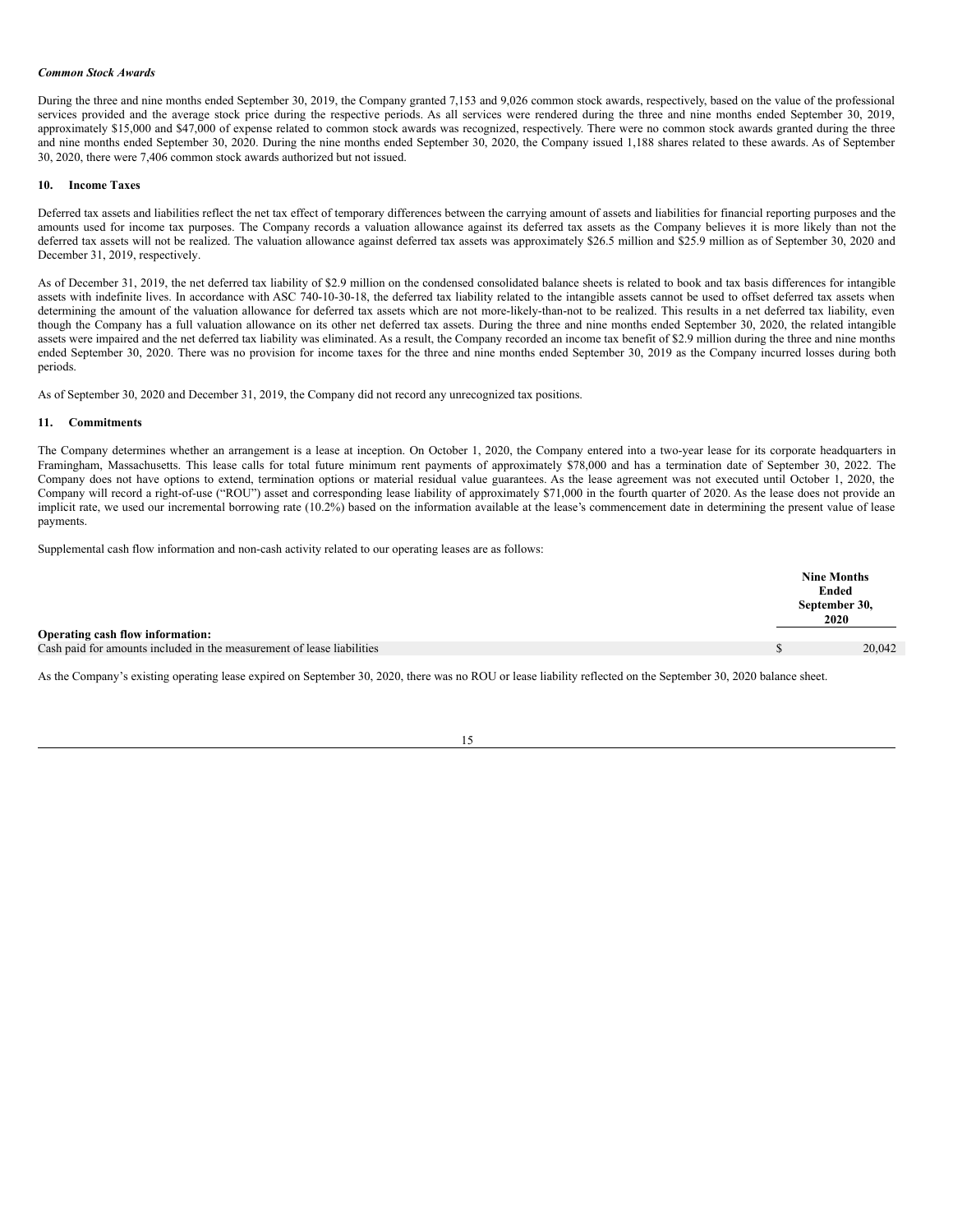## **12. Related Party Transactions**

The Company has entered into various research, development, license and supply agreements with Serum Institute and Pharmsynthez (as well as SynBio, a wholly owned subsidiary of Pharmsynthez), each a related party whose relationship has not materially changed from that disclosed in the Company's Annual Report on Form 10-K for the year ended December 31, 2019 filed with the SEC on March 26, 2020, as amended on April 29, 2020.

On July 19, 2019, the Company acquired the XCART technology platform from Hesperix and Opko Pharmaceuticals LLC ("OPKO"). Dr. Dmitry Genkin, one of our directors and Chairman of Pharmsynthez, was a director and significant shareholder of Hesperix. In addition, the Company agreed to repay an approximate \$225,000 loan that Dr. Genkin entered into with Hesperix. Mr. Adam Logal, one of our directors, is Senior Vice President, Chief Financial Officer, Chief Accounting Officer and Treasurer of OPKO Health, Inc., the parent company of OPKO.

During the third quarter of 2019, the Company entered into a Sponsored Research Agreement with Pharmsynthez (the "SRA") related to experiments identified by the Company to support its efforts for initial tech transfer of the XCART methods to a future academic collaborator. Under the agreement, the Company made a \$350,000 payment to Pharmsynthez during the third quarter of 2019, which is refundable on pro rata basis if the project is terminated prematurely as a result of Pharmsynthez failing to perform the work. The Company expensed approximately \$0.2 million related to this agreement during the nine months ended September 30, 2020. The Company did not record any expense during the three months ended September 30, 2020 as the Company and Pharmsynthez entered into a Master Services Agreement ("MSA") on June 12, 2020 that terminated and superseded the SRA. As of September 30, 2020 and December 31, 2019, approximately \$0.1 million and \$0.2 million, respectively, was recorded as an advanced payment and included in Prepaid expenses and other on the condensed consolidated balance sheets.

In October 2019, the Company entered into a loan agreement with Pharmsynthez (the "Pharmsynthez Loan"), pursuant to which the Company advanced Pharmsynthez an aggregate principal amount of up to \$500,000 to be used for the development of a specific product under the August 2011 Stock Subscription and Collaborative Development of Pharmaceutical Products Agreement between the Company and SynBio. The Pharmsynthez Loan has a term of 15-months and accrues interest at a rate of 10% per annum. The Pharmsynthez Loan is guaranteed by all of the operating subsidiaries of Pharmsynthez, including SynBio and AS Kevelt, and is secured by all of the equity interests of the Company owned by Pharmsynthez and SynBio. The Company recognized approximately \$13,000 and \$38,000 of interest income related to this loan during the three and nine months ended September 30, 2020, respectively. As of September 30, 2020, the Pharmsynthez Loan was included in Prepaid expenses and other on the condensed consolidated balance sheets. As of December 31, 2019, the Pharmsynthez Loan was included in Other assets on the condensed consolidated balance sheets.

On June 12, 2020, the Company and Pharmsynthez entered into the MSA to advance the development of the Company's XCART technology for B-cell malignancies. Under the MSA, Pharmsynthez agreed to provide services pursuant to work orders agreed upon by the parties from time to time, which services include, but are not limited to, acting as the Company's primary contract research organization to assist in managing collaborations with multiple academic institutions in Russia and Belarus. The Company is required to pay reasonable fees, expenses and pass-through costs incurred by Pharmsynthez in providing the services in accordance with a budget and payment terms set forth in each work order. Additionally, in the event that a work order provides for milestone payments, the Company is required to make such payments to Pharmsynthez, or third party service providers designated by Pharmsynthez, in accordance with the terms set forth in the work order, which milestone payments may be made, at the sole discretion of the Company, in cash or shares of the Company's common stock. The MSA terminated and superseded the SRA between the Company and Pharmsynthez.

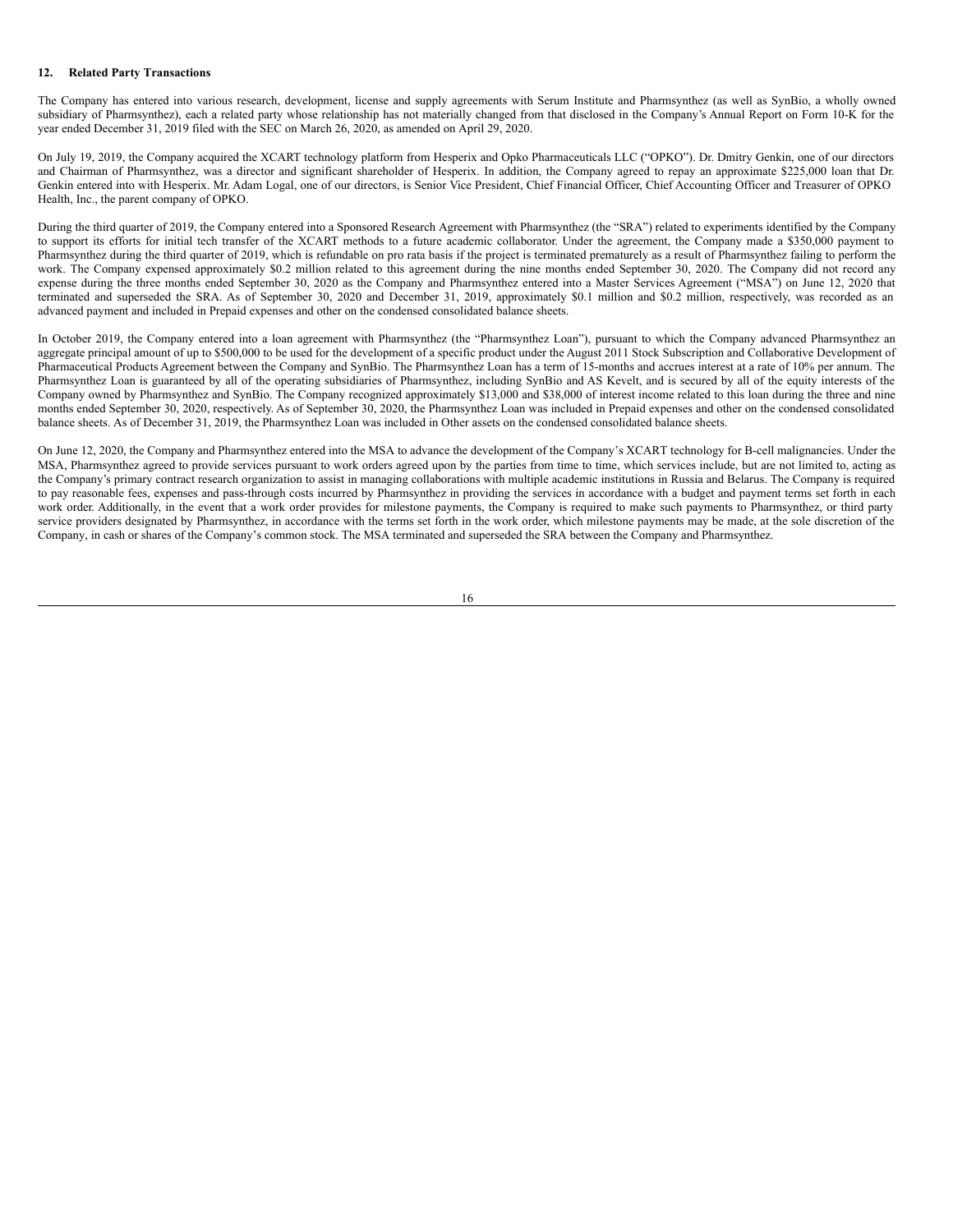The Company and Pharmsynthez executed a work order on June 12, 2020 (the "Work Order") under the MSA pursuant to which Pharmsynthez agreed to conduct a Stage 1 study of the Company's XCART technology under the research program as set forth in the Work Order. The activities to be performed under the Work Order are currently expected to take approximately 20 months unless earlier terminated in accordance with the MSA. Under the terms of the Work Order, the Company paid Pharmsynthez \$51,000 as an initial payment for trial startup costs, which amount was credited against the amounts paid under the SRA. The Work Order provides for additional pass-through costs to be invoiced by Pharmsynthez upon execution of contracts with third party sites, which will be further credited against the SRA. The total cost under the Work Order is currently estimated to be approximately \$1.8 million. Additionally, the Work Order provides for milestone payments of up to an aggregate of \$1,050,000, or, in the Company's sole discretion, up to an aggregate of 1,000,000 shares of the Company's common stock, to be paid or issued, as applicable, by the Company upon achievement of milestones associated with completion of early stages of the research program as set forth in the Work Order. For the three and nine months ended September 30, 2020, the Company expensed \$34,000 under the Work Order.

# **13. Subsequent Events**

The Company performed a review of events subsequent to the balance sheet date through the date the financial statements were issued and determined that other than described in Note 11, there were no such events requiring recognition or disclosure in the financial statements.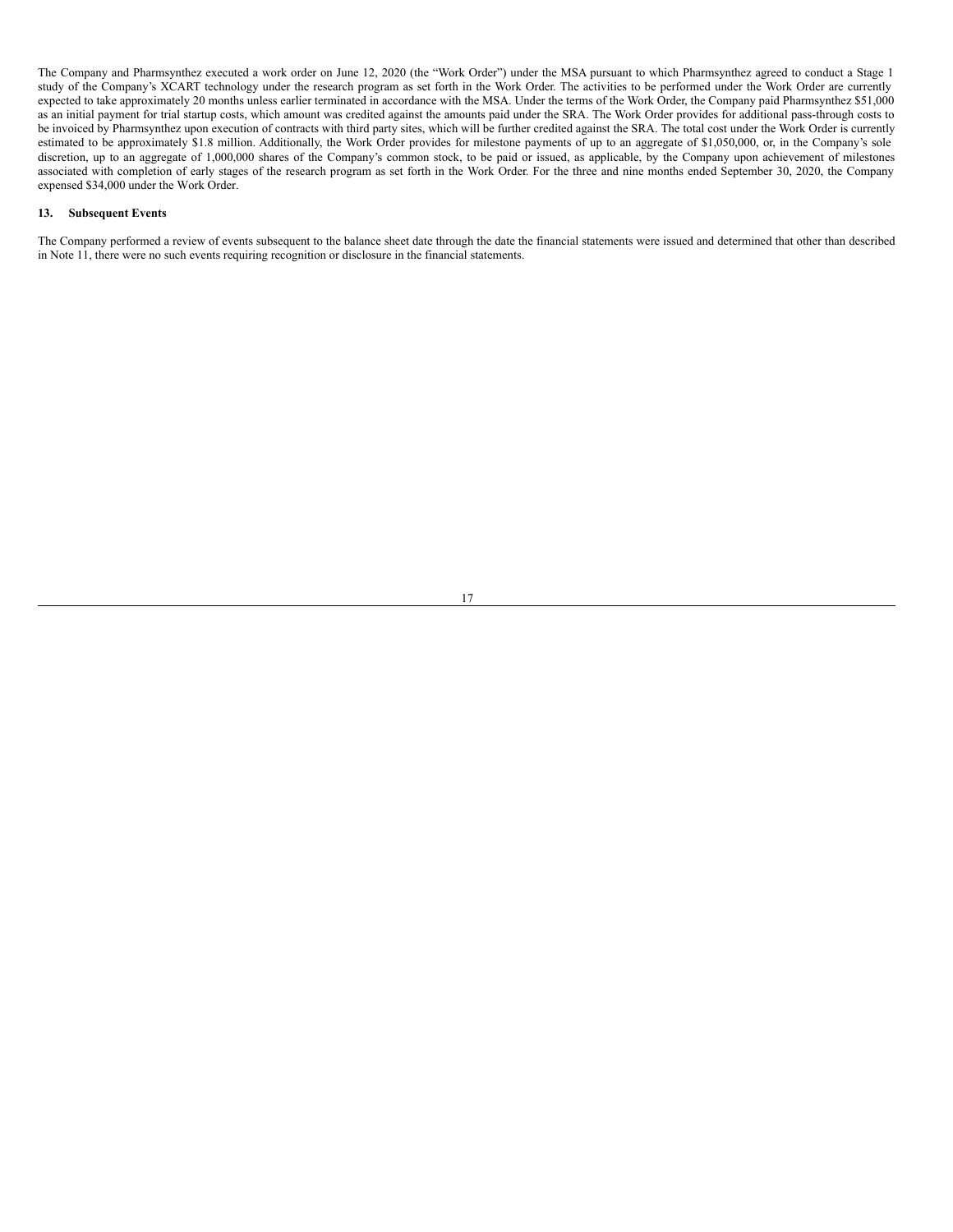# <span id="page-17-0"></span>**ITEM 2 – MANAGEMENT'S DISCUSSION AND ANALYSIS OF FINANCIAL CONDITION AND RESULTS OF OPERATIONS**

# **CAUTIONARY NOTE REGARDING FORWARD-LOOKING STATEMENTS**

This report contains forward-looking statements within the meaning of Section 21E of the Securities Exchange Act of 1934, as amended (the "Exchange Act"), and Section 27A of the Securities Act of 1933, as amended. All statements contained in this Quarterly Report other than statements of historical fact, including statements regarding our future results of operations and financial position, our business strategy and plans, future revenues, projected costs, prospects and our objectives for future operations, are forwardlooking statements. These forward-looking statements include, but are not limited to, statements concerning the anticipated effects and duration of the novel coronavirus, or COVID-19, global pandemic and the responses thereto, including the pandemic's impact on general economic and market conditions, as well as on our business, results of operations and financial condition; our plans to develop our proposed drug candidates; our expectations regarding the nature, timing and extent of clinical trials and proposed clinical trials including the timing of generating clinical data from these trials; our expectations regarding the timing for proposed submissions of regulatory filings, including but not limited to any Investigational New Drug ("IND") filing or any New Drug Application; the nature, timing and extent of collaboration arrangements; the expected results pursuant to collaboration arrangements including the receipts of future payments that may arise pursuant to collaboration arrangements; the outcome of our plans to obtain regulatory approval of our drug candidates; the outcome of our plans for the commercialization of our drug candidates; our plans to address certain markets, engage third party manufacturers, and evaluate additional drug candidates for subsequent commercial development, and the likelihood and extent of competition to our drug candidates; the development of the XCART™ Chimeric Antigen Receptor ("CAR") T technology; our plans to apply the XCART technology to advance cell-based therapeutics by targeting the unique B cell receptor on the surface of an individual patient's malignant tumor cells for the treatment of B-cell lymphomas; our beliefs regarding the expected results of the XCART technology, including its potential to significantly enhance the safety and efficacy of cell therapy for B-cell lymphomas by generating patient- and tumor-specific CAR T cells; and our anticipation that our primary focus will now be on advancing the XCART technology through regulatory approval and commercialization technology.

In some cases, these statements may be identified by terminology such as "may", "will", "should", "expect", "plan", "anticipate", "believe", "estimate", "predict", "potential", or "continue", or the negative of such terms and other comparable terminology. Although we believe that the expectations reflected in the forward-looking statements contained herein are reasonable, we cannot guarantee future results, the levels of activity, performance or achievements. These statements involve known and unknown risks and uncertainties that may cause our or our industry's results, levels of activity, performance or achievements to be materially different from those expressed or implied by forwardlooking statements.

The Management's Discussion and Analysis of Financial Condition and Results of Operations (the "MD&A") should be read together with our condensed consolidated financial statements and related notes included elsewhere in this Quarterly Report. This Quarterly Report, including the MD&A, contains trend analysis and other forwardlooking statements. Any statements in this Quarterly Report that are not statements of historical facts are forward-looking statements. These forward-looking statements made herein are based on our current expectations, involve a number of risks and uncertainties and should not be considered as guarantees of future performance.

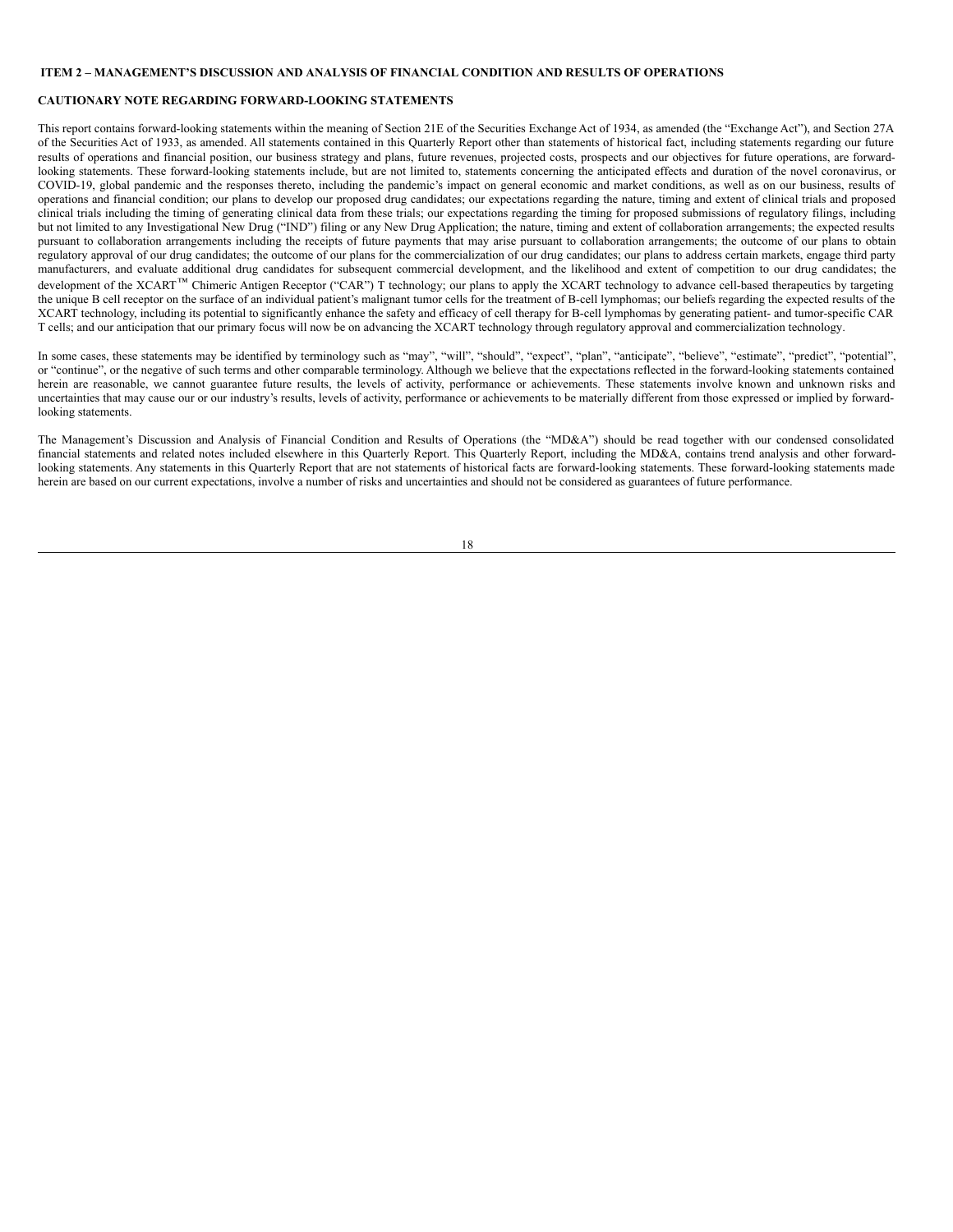Some factors that could cause actual results to differ materially include without limitation:

- the impact of natural disasters or public health emergencies, such as the COVID-19 global pandemic, on our financial condition and results of operations; our failure to meet the continued listing requirements of the Nasdaq Capital Market;
- our need to raise additional working capital in the future for the purpose of further developing our XCART technology and to continue as a going concern; our ability to finance our business;
- · our ability to successfully execute, manage and integrate key acquisitions and mergers, including integration of the acquisition of the XCART technology; product development and commercialization risks, including our ability to successfully develop the XCART technology;
- the impact of adverse safety outcomes and clinical trial results for CAR-T cell therapies;
- our ability to secure and maintain a manufacturer for the XCART technology;
- our ability to successfully commercialize our current and future drug candidates;
- · our ability to achieve milestone and other payments associated with our current and future co-development collaborations and strategic arrangements;
- the impact of new technologies on our drug candidates and our competition;
- changes in laws or regulations of governmental agencies;
- interruptions or cancellation of existing contracts;
- impact of competitive products and pricing;
- product demand and market acceptance and risks;
- the presence of competitors with greater financial resources;
- continued availability of supplies or materials used in manufacturing at the current prices;
- the ability of management to execute plans and motivate personnel in the execution of those plans;
- our ability to attract and retain key personnel;
- adverse publicity related to our products or the Company itself;
- adverse claims relating to our intellectual property;
- the adoption of new, or changes in, accounting principles;
- · the costs inherent with complying with statutes and regulations applicable to public reporting companies, such as the Sarbanes-Oxley Act of 2002;
- other new lines of business that the Company may enter in the future;
- general economic and business conditions, as well as inflationary trends; and
- · other factors set forth in the Risk Factors section of our Annual Report on Form 10-K and in subsequent filings with the SEC.

These factors are not necessarily all of the important factors that could cause actual results to differ materially from those expressed in the forward-looking statements in this Quarterly Report. Other unknown or unpredictable factors also could have material adverse effects on our future results, including, but not limited to, those discussed in the section titled "Risk Factors." The forward-looking statements in this Quarterly Report are made only as of the date of this Quarterly Report, and we do not undertake any obligation to publicly update any forward-looking statements to reflect subsequent events or circumstances. We intend that all forward-looking statements be subject to the safeharbor provisions of the Private Securities Litigation Reform Act of 1995.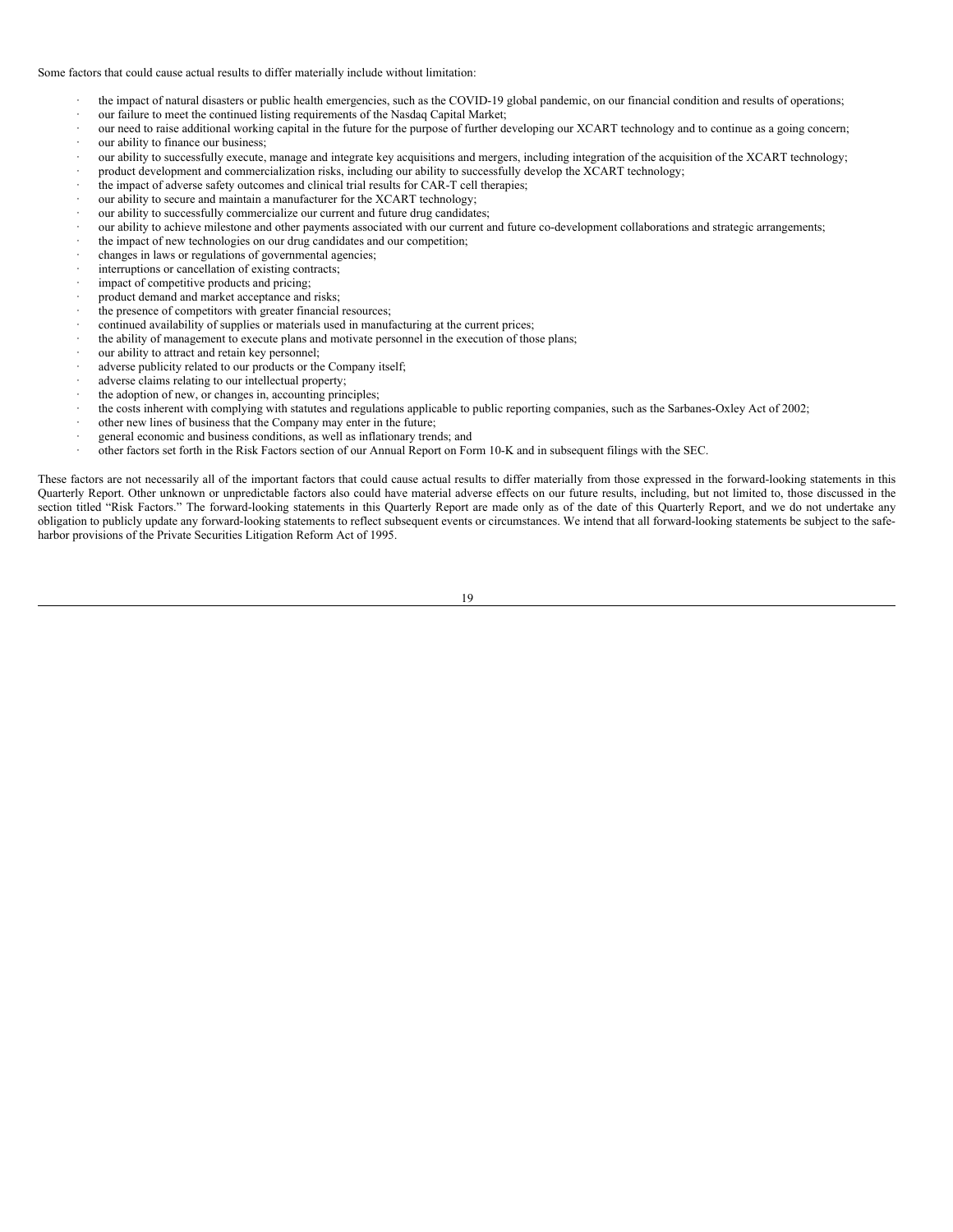## **BUSINESS OVERVIEW**

We are a biopharmaceutical company focused on progressing XCART<sup>™</sup>, a personalized CAR T platform technology engineered to target patient- and tumor-specific neoantigens. We are initially advancing cell-based therapeutics targeting the unique B-cell receptor on the surface of an individual patient's malignant tumor cells, for the treatment of B-cell lymphomas. XCART has the potential to fuel a robust pipeline of the therapeutic assets targeting high-value oncology indications. The XCART technology, developed by the Scripps Research Institute ("Scripps Research") in collaboration with the Shemyakin-Ovchinnikov Institute of Bioorganic Chemistry, is believed to have the potential to significantly enhance the safety and efficacy of cell therapy for B-cell lymphomas by generating patient- and tumor-specific CAR T cells. We are currently advancing XCART preclinical efforts through strategic collaborations with Scripps Research and Pharmsynthez.

Additionally, we are leveraging our proprietary drug delivery platform, PolyXen®, by partnering with biotechnology and pharmaceutical companies. PolyXen is an enabling platform technology which can be applied to protein or peptide therapeutics. It employs the natural polymer polysialic acid to prolong a drug's circulating half-life and potentially improve other pharmacological properties.

We incorporate our patented and proprietary technologies into a number of drug candidates currently under development with biotechnology and pharmaceutical industry collaborators to create what we believe will be the next-generation biologic drugs with improved pharmacological properties over existing therapeutics. Our drug candidates have resulted from our research activities or that of our collaborators and are in the development stage. As a result, we continue to commit a significant amount of our resources to our research and development activities and anticipate continuing to do so for the near future. To date, none of our drug candidates have received regulatory marketing authorization in the United States ("U.S.") by the U.S. Food and Drug Administration ("FDA") nor in any other territories by any applicable agencies. We are receiving ongoing royalties pursuant to a license of our PolyXen technology to an industry partner.

We also have oncology therapeutic investigational drug candidate XBIO-101™ (sodium cridanimod) for the treatment of progestin resistant endometrial cancer. We have exclusive rights to develop and commercialize XBIO-101 worldwide, except for specified countries in the Commonwealth of Independent States. XBIO-101 has been granted orphan drug designation by the FDA for the potential treatment of progesterone receptor negative endometrial cancer in conjunction with progesterone therapy. We commenced a Phase 2 trial under an IND in 2017, with first patient dosed in October 2017. We closed patient enrollment in the trial in March 2019 as a result of slower than expected progress on the trial resulting from patient enrollment and retention challenges and have suspended further development of XBIO-101. We currently have no plans to continue development of XBIO-101.

Although we hold a broad patent portfolio, the focus of our internal development efforts during the three and nine months ended September 30, 2020 and during 2019 was limited to winding down the XBIO-101 Phase 2 trial and preliminary development efforts associated with the XCART technology.

# **Critical Accounting Estimates**

The preparation of our financial statements in conformity with U.S. generally accepted accounting principles ("U.S. GAAP") requires us to make estimates, judgments and assumptions that affect the reported amounts of assets and liabilities at the date of the financial statements and the reported amounts of revenue, costs and expenses during the reporting period. On an ongoing basis, we evaluate our estimates that are based on historical experience and on various other assumptions that we believe to be reasonable under the circumstances. The result of these evaluations forms the basis for making judgments about the carrying values of assets and liabilities and the reported amount of expenses that are not readily apparent from other sources. Because future events and their effects cannot be determined with certainty, actual results and outcomes could differ materially from our estimates, judgments and assumptions.

There has been no material change to our critical accounting estimates since those critical accounting estimates described in our Annual Report on Form 10-K for the year ended December 31, 2019 filed with the SEC on March 26, 2020, as amended on April 29, 2020.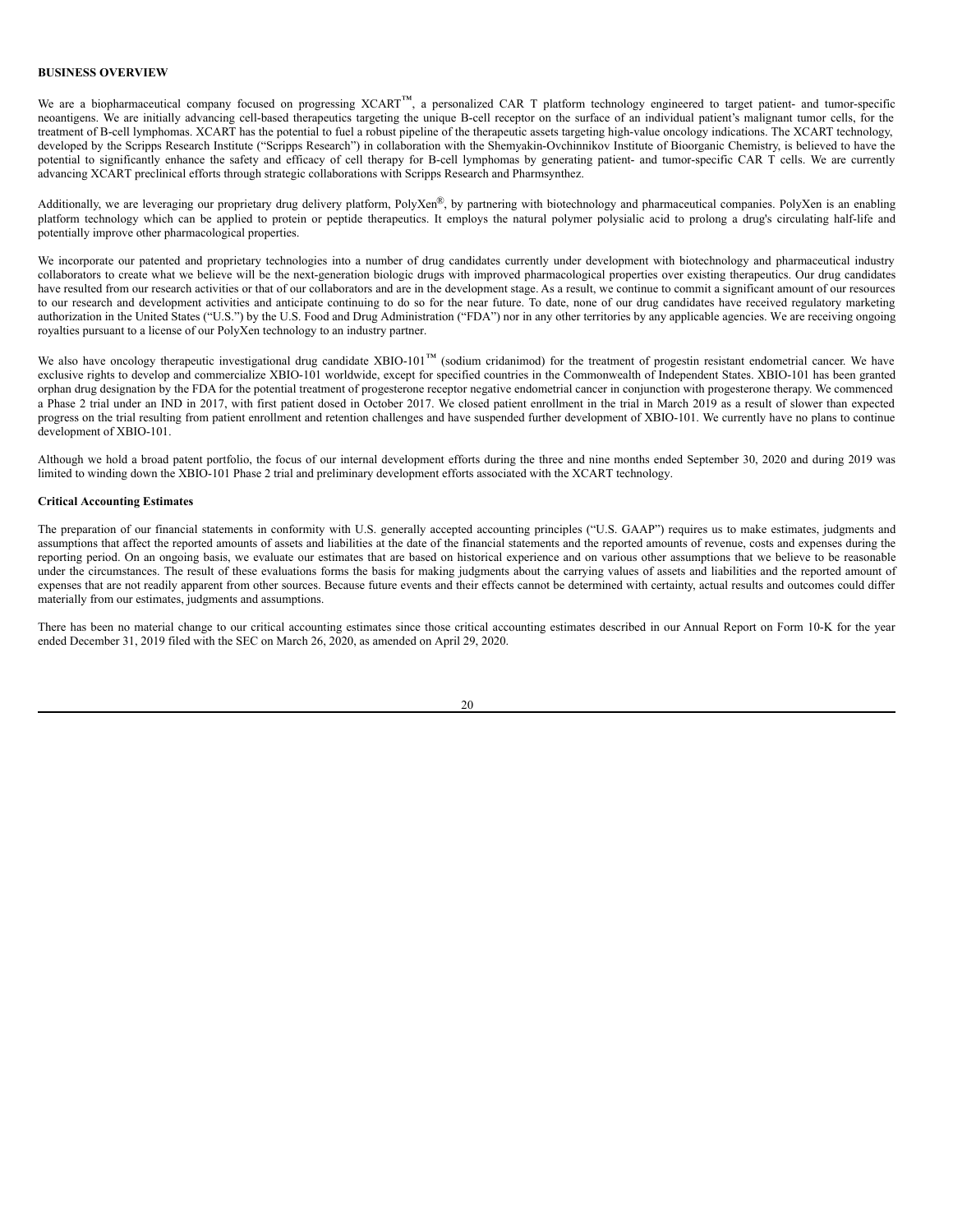## **Effects of the COVID-19 Pandemic**

During March 2020, a global pandemic was declared by the World Health Organization related to the rapidly growing outbreak of a novel strain of coronavirus, or COVID-19. The pandemic has significantly affected economic conditions in the U.S., accelerating during the first half of March and continuing into November, as federal, state and local governments react to the public health crisis with mitigation measures, creating significant uncertainties in the U.S. economy. We continue to evaluate the effects of the COVID-19 pandemic on our business, and while our operations were not materially affected during the first nine months of 2020 despite social distancing and other measures taken in response to the pandemic, the ultimate impact of the COVID-19 pandemic on our results of operations and financial condition is dependent on future developments, including the duration of the pandemic and the related extent of its severity, as well as its impact on macroeconomic conditions, which are uncertain and cannot be predicted at this time. If the global response to contain the COVID-19 pandemic escalates further or is unsuccessful, or if governmental decisions to ease pandemic related restrictions are ineffective, premature or counterproductive, we could experience a material adverse effect on our business, financial condition, results of operations and cash flows.

# **RESULTS OF OPERATIONS**

# *Comparison of Quarter Ended September 30, 2020 and 2019*

The comparison of our historical results of operations for the fiscal quarter ended September 30, 2020 to the fiscal quarter ended September 30, 2019 is as follows:

| <b>Description</b>                 | <b>Ouarter Ended</b><br>September 30, 2020 |                | <b>Ouarter Ended</b><br><b>September 30, 2019</b> |             | Increase<br>(Decrease) |             | Percentage<br>Change |  |
|------------------------------------|--------------------------------------------|----------------|---------------------------------------------------|-------------|------------------------|-------------|----------------------|--|
| Revenues:                          |                                            |                |                                                   |             |                        |             |                      |  |
| Royalty revenue                    |                                            | 115,934        | \$.                                               |             |                        | 115,934     | 100.0                |  |
| Operating costs and expenses:      |                                            |                |                                                   |             |                        |             |                      |  |
| Research and development           |                                            | (573,061)      |                                                   | (3,520,638) |                        | (2,947,577) | (83.7)               |  |
| General and administrative         |                                            | (804, 149)     |                                                   | (2,142,505) |                        | (1,338,356) | (62.5)               |  |
| Asset impairment charges           |                                            | (9,243,128)    |                                                   | (3,283,379) |                        | 5,959,749   | 181.5                |  |
| Total operating costs and expenses |                                            | (10,620,338)   |                                                   | (8,946,522) |                        | 1,673,816   | 18.7                 |  |
| Loss from operations               |                                            | (10, 504, 404) |                                                   | (8,946,522) |                        | 1,557,882   | 17.4                 |  |
| Other income (expense):            |                                            |                |                                                   |             |                        |             |                      |  |
| Other income (expense)             |                                            | 585            |                                                   | (223)       |                        | 808         | 362.3                |  |
| Interest income, net               |                                            | 24,931         |                                                   | 46,617      |                        | (21,686)    | (46.5)               |  |
| Loss before income taxes           |                                            | (10, 478, 888) | \$                                                | (8,900,128) | \$                     | 1,578,760   | 17.7                 |  |
| Income tax benefit                 |                                            | 2,918,518      |                                                   |             |                        | 2,918,518   | 100.0                |  |
| Net loss                           |                                            | (7,560,370)    |                                                   | (8,900,128) |                        | (1,339,758) | (15.1)               |  |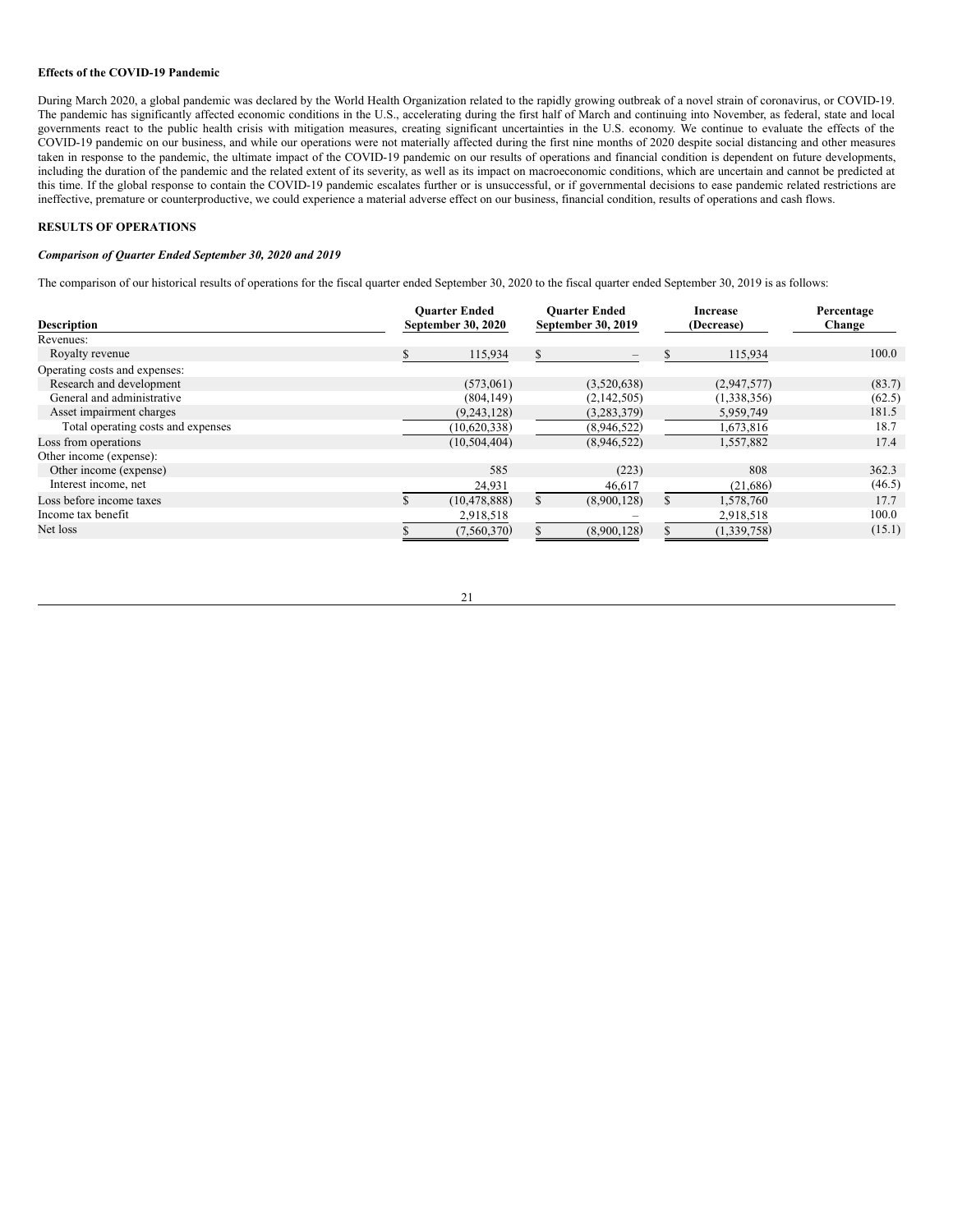#### **Revenue**

For the three months ended September 30, 2020, revenue represented royalty revenue related to our right to sublicense agreement with Takeda Pharmaceuticals Co. Ltd. ("Takeda"). Royalty payments earned on sales by the sublicensee during the second quarter of 2020 were recorded as revenue by us during the three months ended September 30, 2020. We anticipate recognizing these royalty payments as revenue when they are reliably measurable, which is upon receipt of reports from Takeda. As the reported sales are not reliably measurable until we receive notification from Takeda, we expect to recognize revenue from these royalty payments in the quarter subsequent to the actual sales by the sublicensee. We did not recognize any revenue for the three months ended September 30, 2019.

# **Research and Development Expenses**

Overall, research & development ("R&D") expenses for the three months ended September 30, 2020 decreased by \$2.9 million, or 83.7% to \$0.6 million from \$3.5 million in the comparable quarter in 2019 primarily due to in-process research and development ("IPR&D") expense of \$3.0 million. During the three months ended September 30, 2019, the Company expensed \$3.0 million of IPR&D associated with the Company's acquisition of the XCART technology. There was no similar expense in 2020. Excluding the \$3.0 million of IPR&D expense from total R&D expense of \$3.5 million, R&D expense for the three months ended September 30, 2019 was approximately \$0.5 million compared to \$0.6 million for the same period in 2020.

The table below sets forth the R&D costs incurred by the Company by category of expense for the quarters ended September 30, 2020 and 2019:

|                                                      | <b>Ouarter Ended.</b> |                           |  |                           |  |  |
|------------------------------------------------------|-----------------------|---------------------------|--|---------------------------|--|--|
| Category of Expense                                  |                       | <b>September 30, 2020</b> |  | <b>September 30, 2019</b> |  |  |
| IPR&D expense                                        |                       | $-$                       |  | 3,031,226                 |  |  |
| Outside services and contract research organizations |                       | 422,748                   |  | 313,957                   |  |  |
| Salaries and wages                                   |                       | 73.127                    |  | 72,809                    |  |  |
| Share-based expense                                  |                       | 13.078                    |  | 38,843                    |  |  |
| Other                                                |                       | 64,108                    |  | 63,803                    |  |  |
| Total research and development expense               |                       | 573,061                   |  | 3,520,638                 |  |  |

The increase in outside services and contract research organizations expense was primarily due to increased spending on our XCART pre-clinical development efforts, which were substantially offset by decreased spending on our XBIO-101 Phase 2 clinical trial during the three months ended September 30, 2020 compared to the same period in the prior year. Costs related to the phase 2 clinical trial were generally lower as we closed patient enrollment during the first quarter of 2019 and suspended further development of XBIO-101.

# **General and Administrative Expenses**

General and administrative expenses for the three months ended September 30, 2020 was \$0.8 million, decreasing by approximately \$1.3 million, or 62.5%, compared to the same period in the prior year, primarily due to \$1.1 million of transaction costs associated with the XCART acquisition incurred during the three months ended September 30, 2019. There was no similar expense for the comparable period in 2020. Excluding the \$1.1 million of transaction costs associated with the XCART acquisition from the total G&A expense of \$2.1 million, G&A expenses for the three months ended September 30, 2019 was \$1.0 million compared to \$0.8 million for the same period in 2020. The \$0.2 million, or 22.7%, decrease was primarily due to a decrease in share-based expense during the three months ended September 30, 2020 compared to the same period in 2019.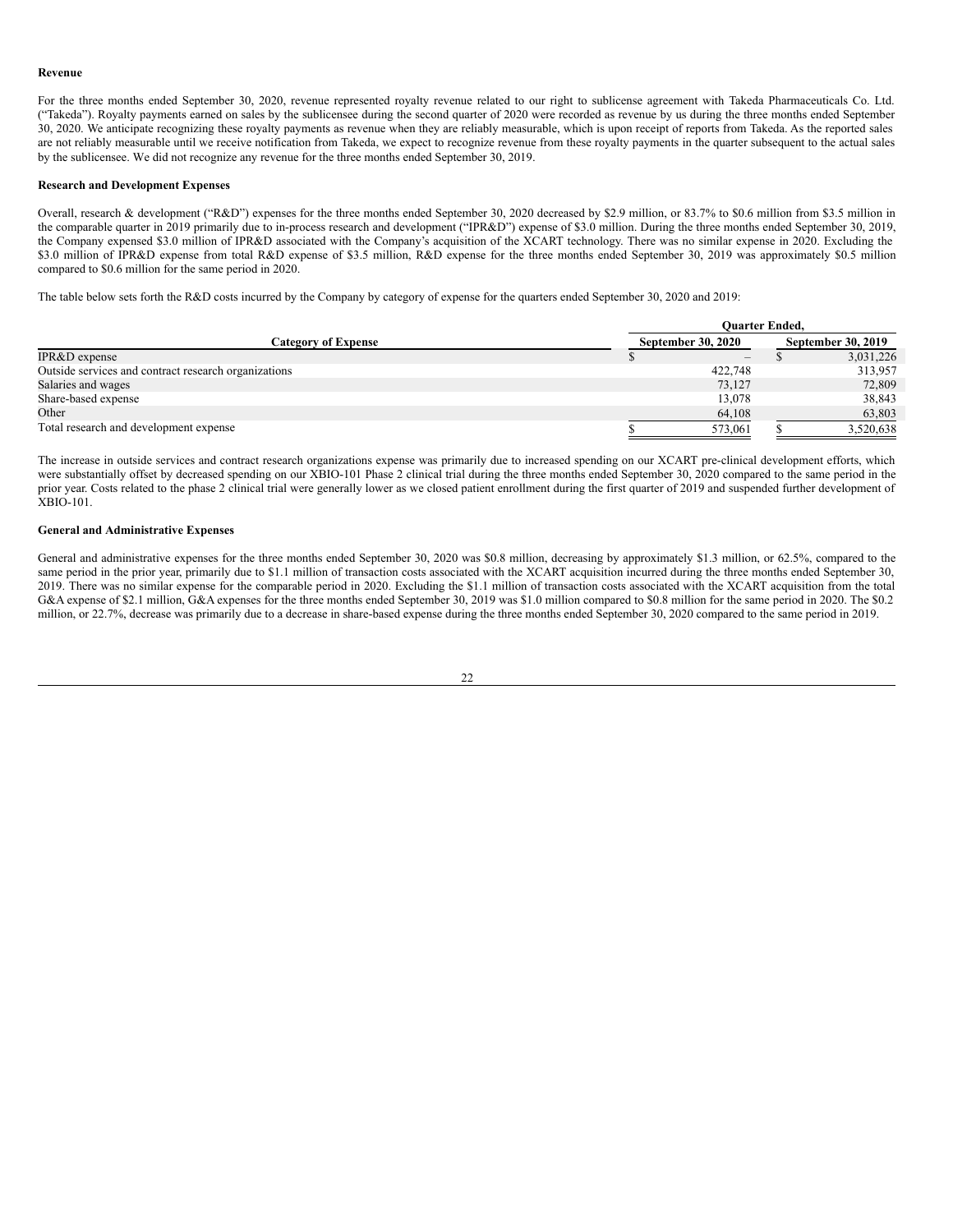## **Asset Impairment Charges**

Asset impairment charges were \$9.2 million for the three months ended September 30, 2020 compared to \$3.3 million for the three months ended September 30, 2019. During the third quarter of 2020, we recorded an asset impairment charge of \$9.2 million related to our IPR&D. During the third quarter of 2019, we recorded an asset impairment charge of \$3.3 million related to our Goodwill.

# **Other Income (Expense)**

Other income was approximately \$600 for the three months ended September 30, 2020 compared to approximately \$200 of other expense for the same period in 2019. This increase in other income was primarily related to changes in foreign currency exchange rates during the third quarter of 2020 as compared to the same period in 2019.

#### **Interest Income, net**

Interest income, net decreased to approximately \$25,000 during the three months ended September 30, 2020 as compared to approximately \$47,000 for the same period in the prior year. This decrease is primarily due to a decrease in cash and lower interest rates in the third quarter of 2020 as compared to the third quarter of 2019.

# **Income Tax Benefit**

Income tax benefit of \$2.9 million for the three months ended September 30, 2020 was due to the impairment of IPR&D during the third quarter of 2020. There was no similar benefit during the same period in the prior year.

# *Comparison of Nine Months Ended September 30, 2020 and 2019*

The comparison of our historical results of operations for the nine months ended September 30, 2020 to the nine months ended September 30, 2019 is as follows:

| <b>Description</b>                 | <b>Nine Months</b><br><b>Ended</b><br>September 30,<br>2020 | <b>Nine Months</b><br><b>Ended</b><br>September 30,<br>2019 | Increase<br>(Decrease) | Percentage<br>Change |
|------------------------------------|-------------------------------------------------------------|-------------------------------------------------------------|------------------------|----------------------|
| Revenues:                          |                                                             |                                                             |                        |                      |
| Royalty revenue                    | 285,610                                                     | \$                                                          | 285,610                | 100.0                |
| Operating costs and expenses:      |                                                             |                                                             |                        |                      |
| Research and development           | (1,240,612)                                                 | (4, 471, 939)                                               | (3,231,327)            | (72.3)               |
| General and administrative         | (2,519,515)                                                 | (3,896,657)                                                 | (1,377,142)            | (35.3)               |
| Asset impairment charges           | (9, 243, 128)                                               | (3,283,379)                                                 | 5,959,749              | 181.5                |
| Total operating costs and expenses | (13,003,255)                                                | (11,651,975)                                                | 1,351,280              | 11.6                 |
| Loss from operations               | (12,717,645)                                                | (11,651,975)                                                | 1,065,670              | 9.1                  |
| Other income:                      |                                                             |                                                             |                        |                      |
| Other income                       | 643                                                         | 267                                                         | 376                    | 140.8                |
| Interest income, net               | 105,043                                                     | 46,930                                                      | 58,113                 | 123.8                |
| Loss before income taxes           | (12,611,959)                                                | (11,604,778)                                                | 1,007,181              | 8.7                  |
| Income tax benefit                 | 2,918,518                                                   |                                                             | 2,918,518              | 100.0                |
| Net loss                           | (9,693,441)                                                 | (11,604,778)                                                | (1,911,337)            | (16.5)               |

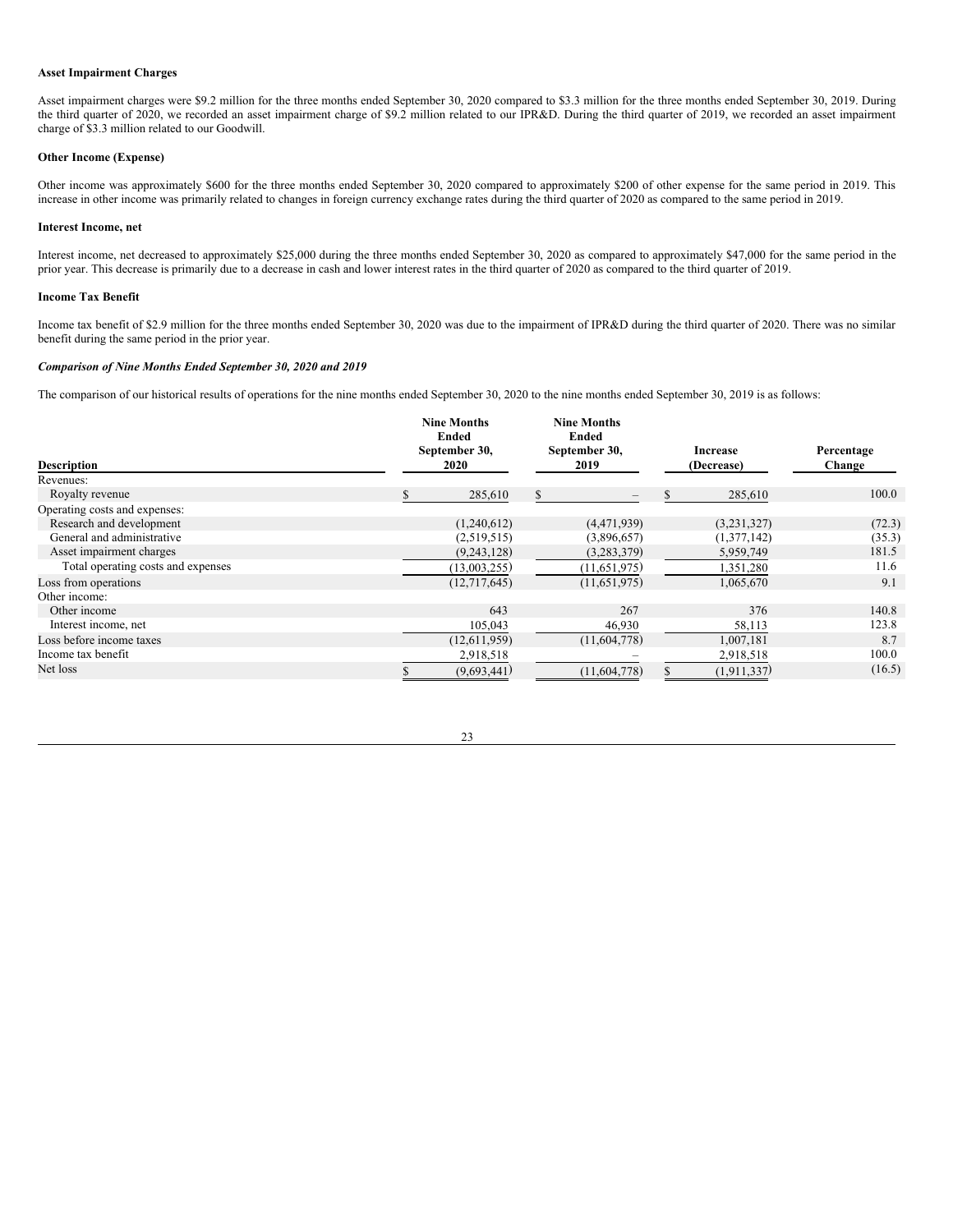#### **Revenue**

For the nine months ended September 30, 2020, revenue represented royalty revenue related to our right to sublicense agreement with Takeda. Royalty payments earned on sales by the sublicensee during the fourth quarter of 2019 and the first and second quarters of 2020 were recorded as revenue by us during the nine months ended September 30, 2020. We anticipate recognizing these royalty payments as revenue when they are reliably measurable, which is upon receipt of reports from Takeda. As the reported sales are not reliably measurable until we receive notification from Takeda, we expect to recognize revenue from these royalty payments in the quarter subsequent to the actual sales by the sublicensee. We did not recognize any revenue for the nine months ended September 30, 2019.

# **Research and Development Expenses**

Overall, R&D expenses for the nine months ended September 30, 2020 decreased by \$3.2 million, or 72.3% to \$1.2 million from \$4.5 million in the comparable period in 2019, primarily due to IPR&D expense of \$3.0 million. During the nine months ended September 30, 2019, the Company expensed \$3.0 million of IPR&D associated with the Company's acquisition of the XCART technology. There was no similar expense in 2020. Excluding the \$3.0 million of IPR&D expense from total R&D expense of \$4.5 million, R&D expense for the nine months ended September 30, 2019 was \$1.4 million compared to \$1.2 million for the nine months ended September 30, 2020, a decrease of \$0.2 million, or 13.9%.

The table below sets forth the R&D costs incurred by us, by category of expense, for the nine months ended September 30, 2020 and 2019:

|                                                      | <b>Nine Months Ended.</b> |                           |  |                    |  |  |
|------------------------------------------------------|---------------------------|---------------------------|--|--------------------|--|--|
| Category of Expense                                  |                           | <b>September 30, 2020</b> |  | September 30, 2019 |  |  |
| IPR&D expense                                        |                           | -                         |  | 3,031,226          |  |  |
| Outside services and contract research organizations |                           | 797.038                   |  | 986,369            |  |  |
| Salaries and wages                                   |                           | 275,024                   |  | 227,257            |  |  |
| Share-based expense                                  |                           | 39.372                    |  | 115,253            |  |  |
| Other                                                |                           | 129,178                   |  | 111,834            |  |  |
| Total research and development expense               |                           | 1.240.612                 |  | 4,471,939          |  |  |

The decrease in outside services and contract research organizations expense was primarily due to decreased spending on our XBIO-101 phase 2 clinical trial during the nine months ended September 30, 2020 as compared to same period in the prior year. Costs related to the phase 2 clinical trial were generally lower as we closed patient enrollment during the first quarter of 2019 and suspended further development of XBIO-101. The decrease in XBIO-101 costs were substantially offset by increased costs associated with our XCART pre-clinical development efforts. Salaries and wages increased during the nine months ended September 30, 2020 due to slightly higher employee related costs, which was partially offset by lower share-based expense.

## **General and Administrative Expenses**

General and administrative expenses decreased by approximately \$1.4 million, or 35.3% for the nine months ended September 30, 2020, to \$2.5 million from \$3.9 million in the comparable period in 2019, primarily due to \$1.1 million of transaction costs associated with the XCART acquisition incurred during the nine months ended September 30, 2019. There was no similar expense for the comparable period in 2020. Excluding the \$1.1 million of transaction costs associated with the XCART acquisition from total G&A expenses of \$3.9 million, G&A expenses for the nine months ended September 30, 2019 was \$2.8 million, compared to \$2.5 million for the nine months ended September 30, 2020, a decrease of \$0.3 million, or 9.8%. This decrease was primarily due to lower share-based expense and a gain on settlement of certain vendor amounts related to the closeout of our XBIO-101 trial. These decreases were partially offset by increased employee costs during the nine months ended September 30, 2020 compared to the same period in the prior year.

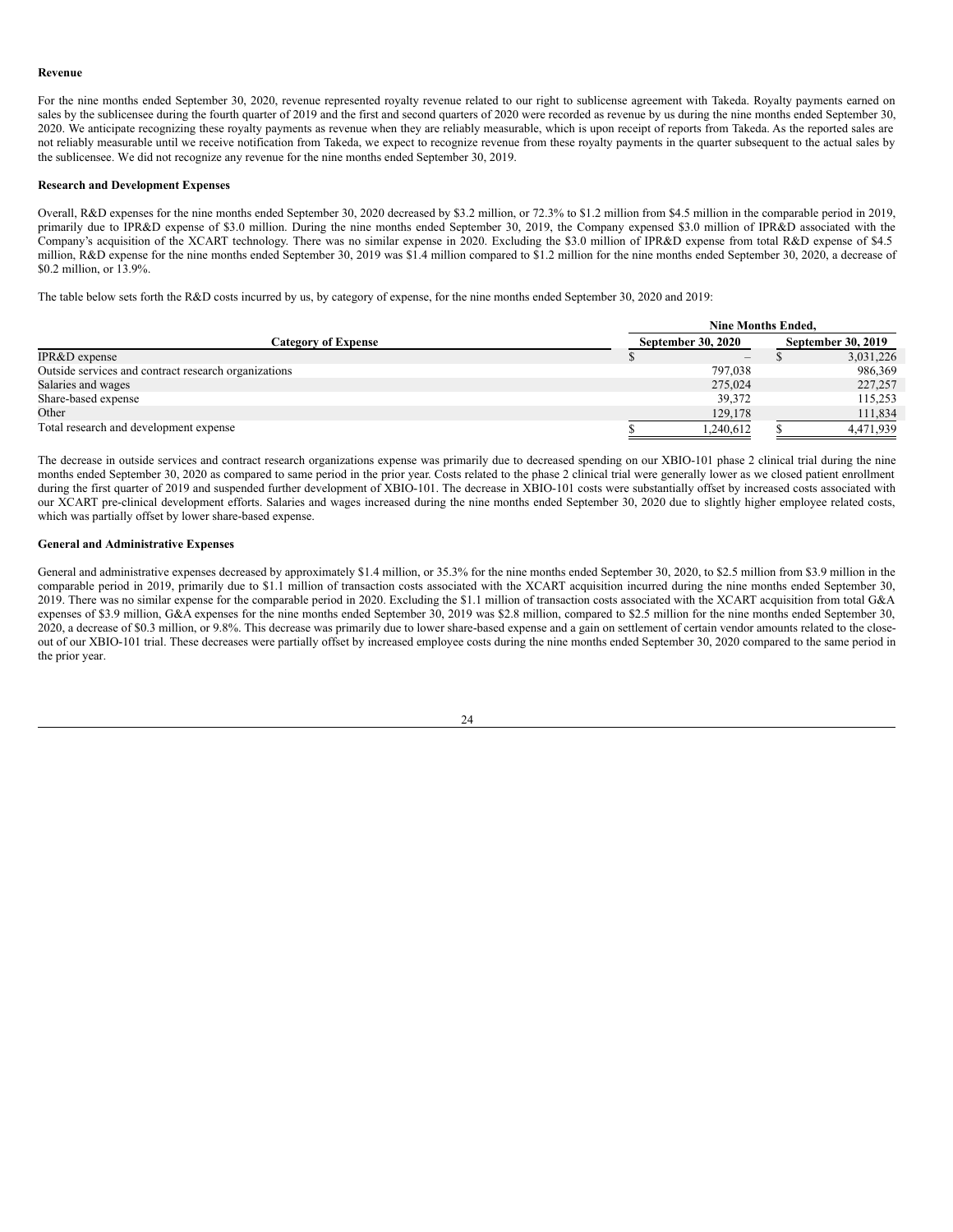## **Asset Impairment Charges**

Asset impairment charges were \$9.2 million for the nine months ended September 30, 2020 compared to \$3.3 million for the nine months ended September 30, 2019. During the nine months ended September 30, 2020, we recorded an asset impairment charge of \$9.2 million related to our IPR&D. During the nine months ended September 30, 2019, we recorded an asset impairment charge of \$3.3 million related to our Goodwill.

# **Other Income**

Other income was approximately \$600 for the nine months ended September 30, 2020 compared to approximately \$300 for the same period in 2019. This increase was primarily related to changes in foreign currency exchange rates during the nine months ended September 30, 2020 as compared to the same period in 2019.

#### **Interest Income, net**

Interest income, net increased to approximately \$105,000 during the nine months ended September 30, 2020 as compared to approximately \$47,000 for the same period in the prior year. This increase is primarily due to interest earned on the net proceeds from our July 2019 public offering for nine months in 2020 compared to two-and-half months in the comparable period in 2019.

### **Income Tax Benefit**

Income tax benefit of \$2.9 million for the nine months ended September 30, 2020 due to impairment of IPR&D during the third quarter of 2020. There was no similar benefit during the same period in the prior year.

#### **Non-GAAP Measures**

In the Company's narrative discussion of operations above, we exclude the impact of non-cash expenses and the impact of the Company's acquisition of the XCART technology from certain operating measures, which narrative discussion includes reconciliation of such adjusted financial measures to the directly comparable GAAP financial measure. We believe these adjusted operating measures may provide investors with useful information regarding our underlying performance from period to period and allow investors to better understand our results of operations. Management uses these adjusted measures when assessing the performance of the business.

## **Liquidity and Capital Resources**

We incurred a net loss of approximately \$9.7 million for the nine months ended September 30, 2020. We had an accumulated deficit of approximately \$175.7 million at September 30, 2020 as compared to an accumulated deficit of approximately \$166.0 million at December 31, 2019. Working capital was approximately \$7.2 million at September 30, 2020 and \$9.7 million at December 31, 2019, respectively. During the nine months ended September 30, 2020, our working capital decreased by \$2.5 million primarily due to our net loss for the nine months ended September 30, 2020. We expect to continue incurring losses for the foreseeable future and may need to raise additional capital or pursue other strategic alternatives in the near term in order to continue the pursuit of our business plan.

Our principal source of liquidity consists of cash. At September 30, 2020, we had approximately \$7.1 million in cash and \$0.8 million in current liabilities. At December 31, 2019, we had approximately \$10.4 million in cash and \$1.4 million in current liabilities.

We have historically relied upon sales of our equity securities to fund our operations. From 2005 until September 30, 2020 we have raised approximately \$76.0 million in proceeds from offerings of our common and preferred stock and received approximately \$20.0 million from revenue producing activities. More than 90% of the milestone and sublicense revenue received to date has been from a single collaborator, Takeda. We expect the majority of our funding through equity or equity-linked instruments, debt financings, corporate collaborations, related party funding and/or licensing agreements to continue as a trend for the foreseeable future.

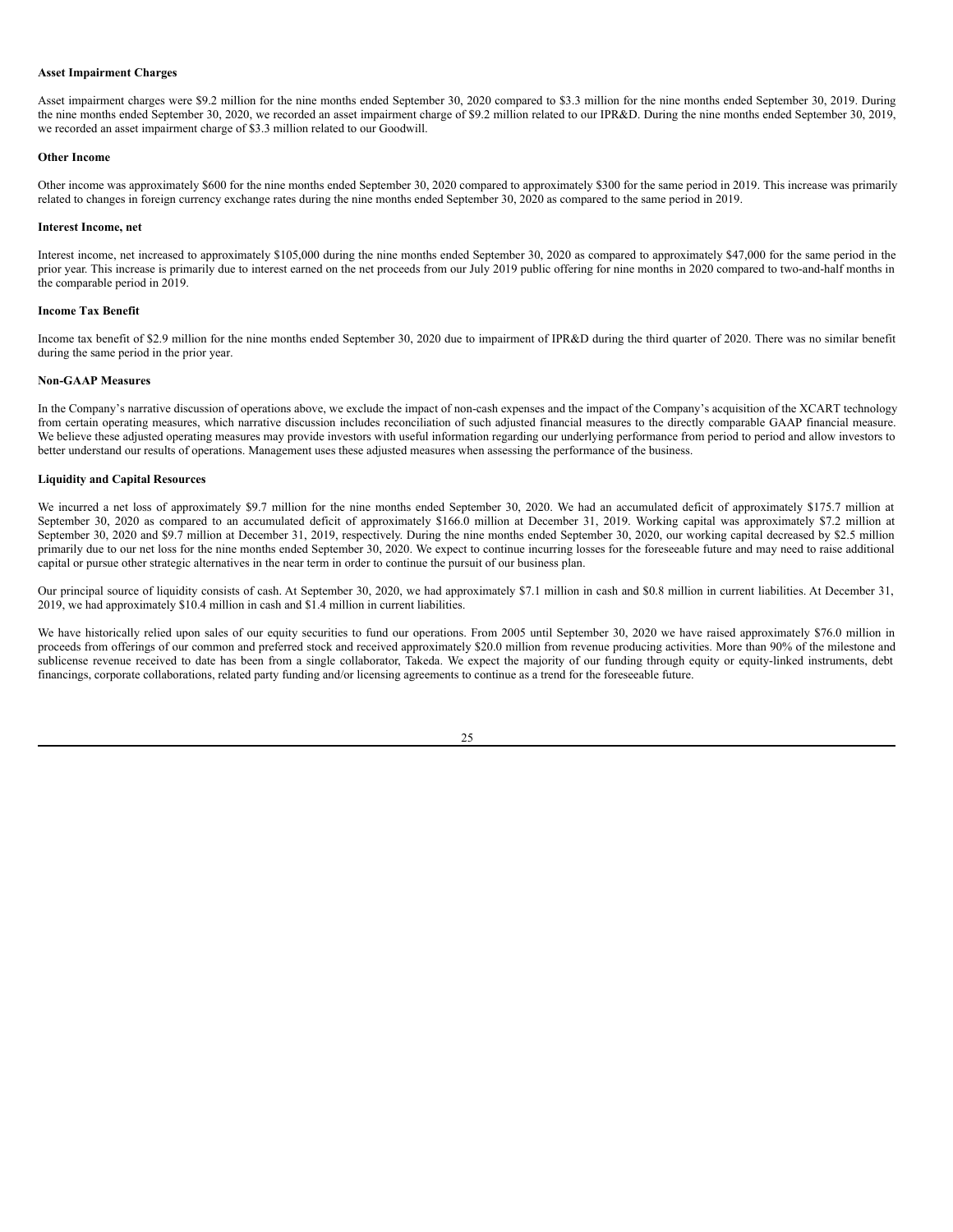Management evaluates whether there are conditions or events, considered in the aggregate, that raise substantial doubt about our ability to continue as a going concern within one year after the date that the financial statements are issued. We have incurred substantial losses since our inception, and we expect to continue to incur operating losses in the near-term. These factors raise substantial doubt about our ability to continue as a going concern. We believe that we have access to capital resources through possible public or private equity offerings, debt financings, corporate collaborations, related party funding, or other means to continue as a going concern. During 2019, we completed two stock offerings that resulted in \$16.1 million of net proceeds to us. We believe that our existing resources will be adequate to fund our operations through mid-2021. However, we anticipate we may need additional capital in the near term to pursue our business initiatives. The terms, timing and extent of any future financing will depend upon several factors, including the achievement of progress in our clinical development programs, our ability to identify and enter into licensing or other strategic arrangements, and factors related to financial, economic and market conditions, many of which are beyond our control.

# **Cash Flows from Operating Activities**

Cash flows used in operating activities for the nine months ended September 30, 2020 of approximately \$3.3 million was primarily due to our net loss for the period, offset by non-cash charges associated with asset impairment charges, deferred income taxes, share-based expense, and settlement of certain amounts payable to a vendor related to the close-out of our XBIO-101 trial. Cash flows used in operating activities for the nine months ended September 30, 2019 totaled approximately \$4.7 million, which was primarily due to our net loss for the period, offset by non-cash charges associated with asset impairment charges, acquired IPR&D and share-based expense.

## **Cash Flows from Investing Activities**

There were no cash flows from investing activities for the nine months ended September 30, 2020. Cash flows provided by investing activities for the nine months ended September 30, 2019 totaled \$2,000, which represented proceeds from the sale of property and equipment.

# **Cash Flow from Financing Activities**

There were no cash flows from financing activities for the nine months ended September 30, 2020. Cash flows provided by financing activities for the nine months ended September 30, 2019 totaled approximately \$16.1 million representing net proceeds from our registered direct offering in March 2019 and our public offering in July 2019.

## **Contractual Obligations and Commitments**

As of September 30, 2020, there were no material changes in our contractual obligations and commitments from those disclosed in our Annual Report on Form 10-K for the year ended December 31, 2019, filed with the SEC on March 26, 2020, as amended on April 29, 2020.

## **Off Balance Sheet Arrangements**

We do not have any off-balance sheet financing arrangements that have or are reasonably likely to have a current or future material effect on our financial condition, change in financial condition, revenues or expenses, results of operations, liquidity, capital expenditures, or capital resources.

#### **Recent Accounting Standards**

See Note 2 in our Annual Report on Form 10-K for the year ended December 31, 2019, filed with the SEC on March 26, 2020, as amended on April 29, 2020, for a discussion of recent accounting standards.

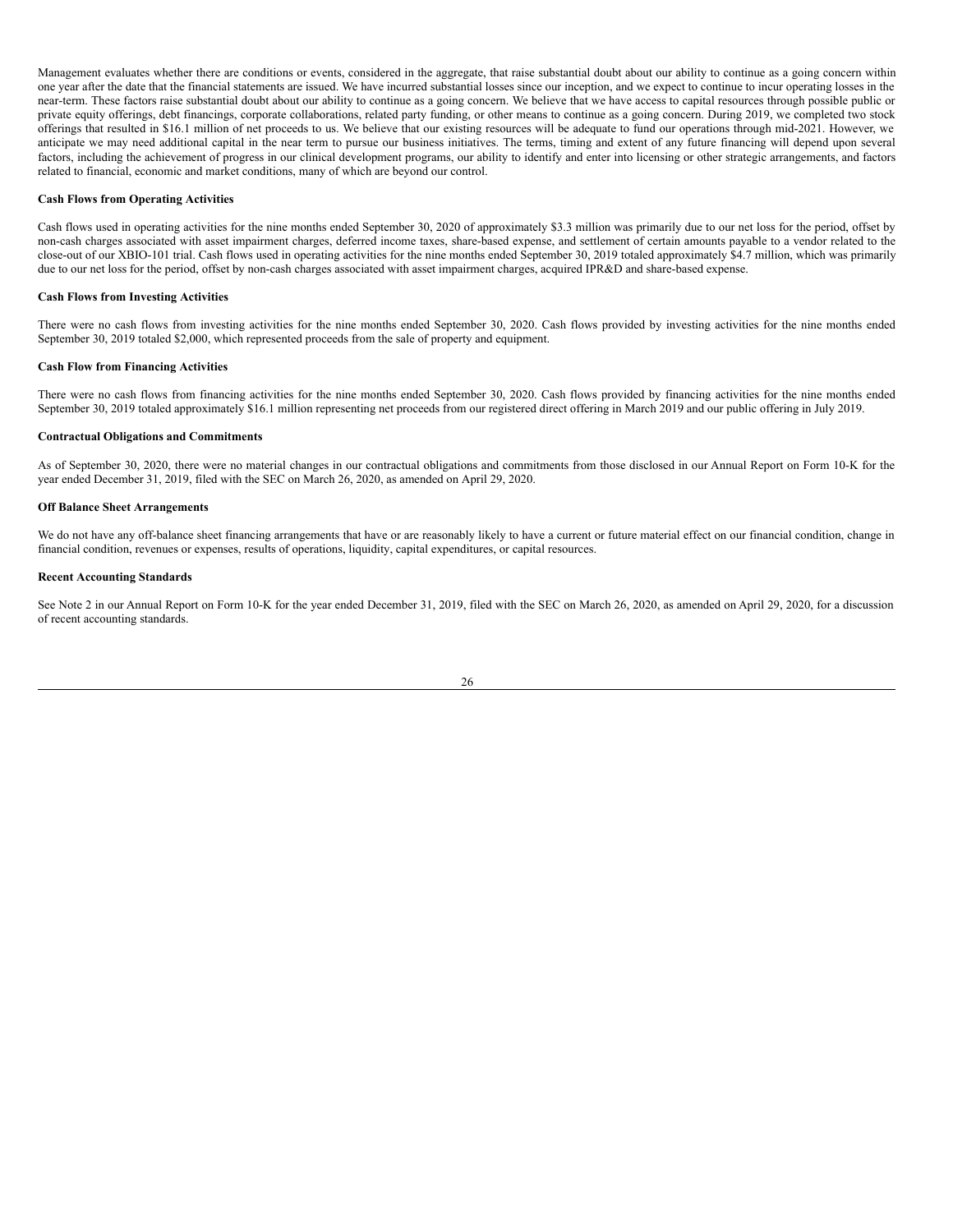## **Critical Accounting Policies and Estimates**

Our condensed consolidated financial statements are prepared in accordance with U.S. GAAP. The preparation of our condensed consolidated financial statements requires us to make estimates, assumptions and judgments that affect the reported amounts of assets, liabilities, revenue, costs and expenses. We base our estimates and assumptions on historical experience and other factors that we believe to be reasonable under the circumstances. We evaluate our estimates and assumptions on an ongoing basis. Our actual results may differ from these estimates. There have been no material changes in our critical accounting policies from those disclosed in our Annual Report on Form 10-K for the year ended December 31, 2019 filed with the SEC on March 26, 2020, as amended on April 29, 2020.

# <span id="page-26-0"></span>**ITEM 3 – QUANTITATIVE AND QUALITATIVE DISCLOSURES ABOUT MARKET RISK**

We are not required to provide the information required by this Item because we are a "smaller reporting company" (as defined in Rule 12b-2 of the Securities Exchange Act of 1934, as amended (the "Exchange Act")).

# <span id="page-26-1"></span>**ITEM 4 – CONTROLS AND PROCEDURES**

# **Evaluation of Disclosure Controls and Procedures**

Our management, with the participation of our Chief Executive Officer (principal executive officer) and Chief Financial Officer (principal financial officer), evaluated the effectiveness of our disclosure controls and procedures as defined in Rules 13a-15(e) or 15d-15(e) under the Securities Exchange Act of 1934, as amended (the "Exchange Act"), as of the end of the period covered by this Quarterly Report.

Based on this evaluation, our management, including our Chief Executive Officer and Chief Financial Officer, concluded that as of the end of the period covered by this Quarterly Report, our disclosure controls and procedures are designed at a reasonable assurance level and are effective to provide reasonable assurance that information we are required to disclose in reports that we file or submit under the Exchange Act is recorded, processed, summarized, and reported within the time periods specified in the SEC's rules and forms, and that such information is accumulated and communicated to our management, including our Chief Executive Officer and Chief Financial Officer, as appropriate, to allow timely decisions regarding required disclosure.

# **Changes in Internal Control over Financial Reporting**

There were no changes in our internal control over financial reporting that occurred during the period covered by this Quarterly Report that would have materially affected, or are reasonably likely to materially affect, our internal control over financial reporting.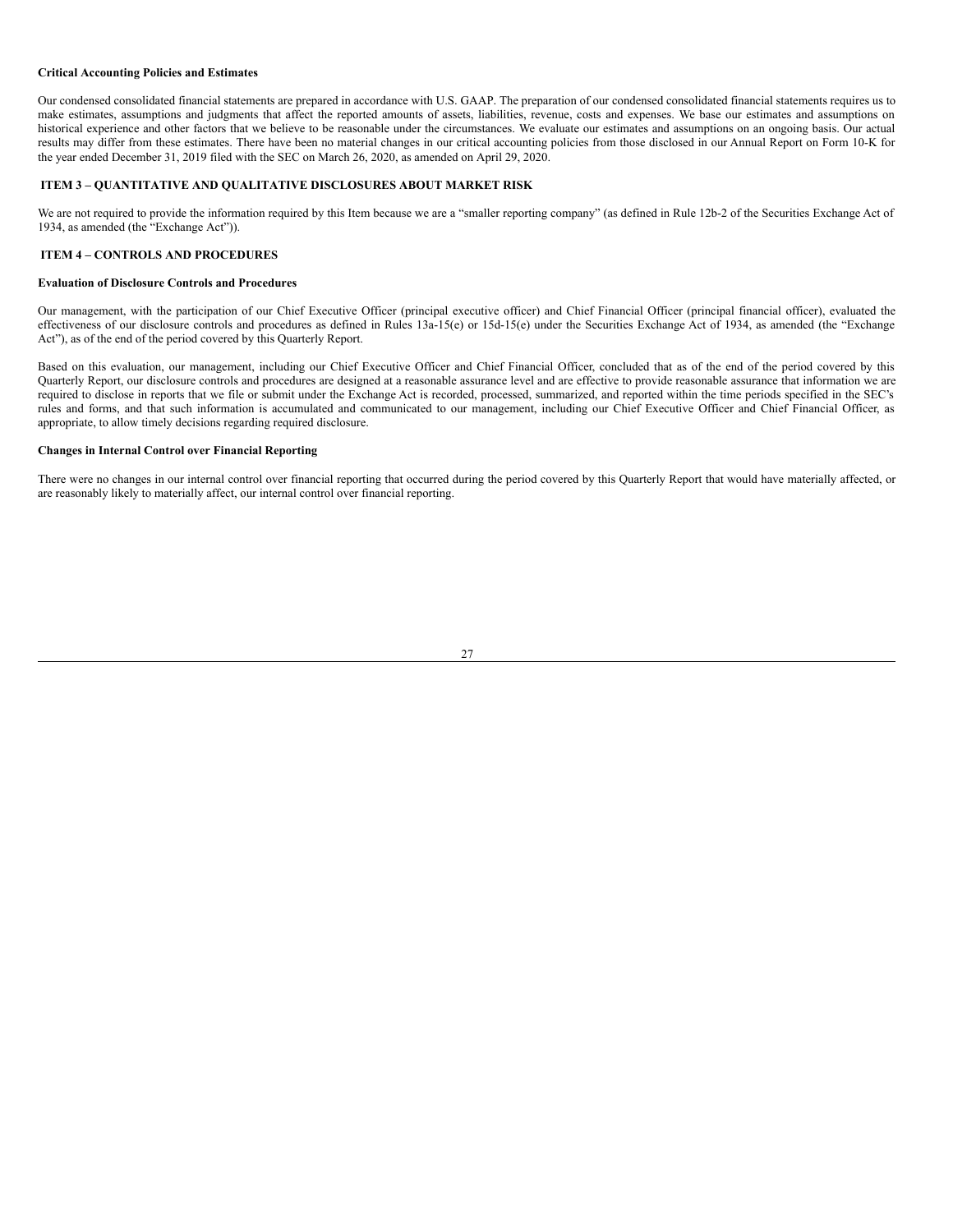## <span id="page-27-0"></span>**PART II – OTHER INFORMATION**

# <span id="page-27-1"></span>**ITEM 1 – LEGAL PROCEEDINGS**

We are not currently subject to any material legal proceedings, nor, to our knowledge, is any material legal proceeding threatened against us. From time to time, we may be a party to certain legal proceedings, incidental to the normal course of our business. While the outcome of these legal proceedings cannot be predicted with certainty, we do not expect that these proceedings will have a material effect upon our financial condition or results of operations.

## <span id="page-27-2"></span>**ITEM 1A – RISK FACTORS**

Except as provided below, there have been no material changes to the risk factors previously disclosed in our Annual Report on Form 10-K for the year ended December 31, 2019 filed with the SEC on March 26, 2020, as amended on April 29, 2020, and as updated by our Quarterly Reports on Form 10-Q for the quarter ended March 31, 2020 and for the quarter ended June 30, 2020.

# Our failure to meet the continued listing requirements of The Nasdaq Capital Market could result in a de-listing of our common stock. Failure to regain compliance with Nasdaq listing rules could affect the market price of our Common Stock and liquidity and reduce our ability to raise capital.

Currently, our Common Stock trades on the Nasdaq Capital Market. On October 29, 2020, the Company received a written notification (the "Notice") from the Listing Qualifications Department of the NASDAQ Stock Market LLC ("Nasdaq") notifying the Company that the closing bid price for its common stock had been below \$1.00 for 30 consecutive business days and that the Company therefore is not in compliance with the minimum bid price requirement for continued inclusion on The Nasdaq Capital Market under Nasdaq Listing Rule 5550(a)(2) (the "Bid Price Requirement"). The Notice has no immediate effect on the listing of the Company's common stock on the Nasdaq Capital Market.

Under the Nasdaq Listing Rules, the Company has a period of 180 calendar days from the date of the Notice to regain compliance with the Bid Price Requirement. Accordingly, the Company has until April 27, 2021 (the "Compliance Date"), to regain compliance with the Bid Price Requirement. To regain compliance, the closing bid price of the Company's common stock must be at least \$1.00 for a minimum of ten consecutive business days prior to the Compliance Date. In the event the Company does not regain compliance by the Compliance Date, the Company may be eligible for an additional 180 calendar day compliance period. To qualify for this second compliance period, the Company will be required to meet the continued listing requirement for market value of publicly held shares and all other initial listing standards for The Nasdaq Capital Market, with the exception of the Bid Price Requirement, and will need to provide written notice of its intention to cure the deficiency during the second compliance period, by effecting a reverse stock split, if necessary.

The Company intends to monitor the closing bid price of its common stock and may, if appropriate, consider available options to regain compliance with the Bid Price Requirement. However, there can be no assurance that the Company will be able to regain compliance with the Bid Price Requirement, or will otherwise be in compliance with other Nasdaq Listing Rules. If we fail to regain compliance with the Nasdaq Listing Rules, including the Bid Price Requirement, we could be delisted and our stock would be considered a penny stock under regulations of the SEC, and would therefore be subject to rules that impose additional sales practice requirements on broker-dealers who sell our securities. The additional burdens imposed upon broker-dealers by these requirements could discourage broker-dealers from effecting transactions in our common stock, which could severely limit the market liquidity of our common stock and stockholder's ability to sell our securities in the secondary market. If our common stock were to be delisted from the NASDAQ Capital Market, the liquidity of our common stock would be would be materially affected, which would decrease the attractiveness of our common stock to investors and result in a decline in the market price of our common stock. Also, it may be difficult for us to raise additional capital if we are not listed on a major exchange.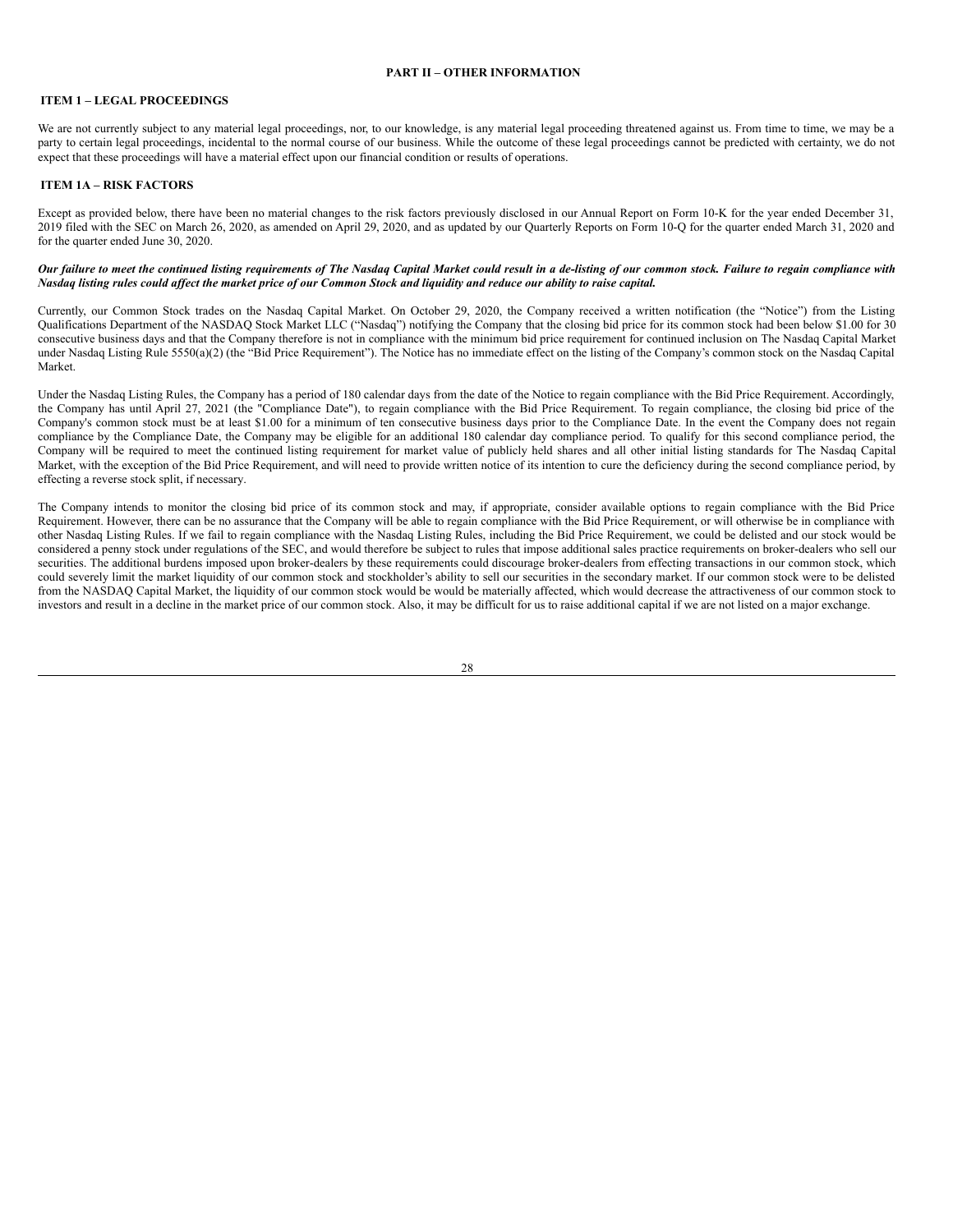# Our financial condition, results of operations, business and cash flow may be negatively affected by a public health crisis such as the recent coronavirus (COVID-19) *outbreak.*

We may face risks related to health epidemics and pandemics or other outbreaks of communicable diseases. During March 2020, a global pandemic was declared by the World Health Organization related to the rapidly growing outbreak of a novel strain of coronavirus (COVID-19). The global spread of COVID-19 has created, and continues to create, significant volatility, uncertainty and economic disruption, including significant volatility in the capital markets. The extent to which the COVID-19 pandemic affects our business, operations, financial results and the trading price of our common stock will depend on numerous evolving factors that we may not be able to accurately predict, including: the duration and scope of the pandemic; governmental and business actions that have been and continue to be taken in response to the pandemic (including mitigation efforts such as stay at home and other social distancing orders) and the impact of the pandemic on economic activity and actions taken in response (including stimulus efforts such as the Families First Coronavirus Act and the Coronavirus Aid, Relief, and Economic Security Act).

Although the Company's operations were not materially affected in the nine months ended September 30, 2020 despite social distancing and other measures taken in response to the pandemic, the ultimate impact of the COVID-19 pandemic on our results of operations and financial condition is dependent on future developments, including the duration of the pandemic and the related extent of its severity, as well as its impact on macroeconomic conditions, which are uncertain and cannot be predicted at this time. If the global response to contain the COVID-19 pandemic escalates further or is unsuccessful, or if governmental decisions to ease pandemic related restrictions are ineffective, premature or counterproductive, we could experience a material adverse effect on our business, financial condition, results of operations and cash flows.

# <span id="page-28-0"></span>**ITEM 2 – UNREGISTERED SALES OF EQUITY SECURITIES AND USE OF PROCEEDS**

None.

# <span id="page-28-1"></span>**ITEM 3 – DEFAULTS UPON SENIOR SECURITIES**

None.

# <span id="page-28-2"></span>**ITEM 4 – MINE SAFETY DISCLOSURES**

Not applicable.

# <span id="page-28-3"></span>**ITEM 5 – OTHER INFORMATION**

None.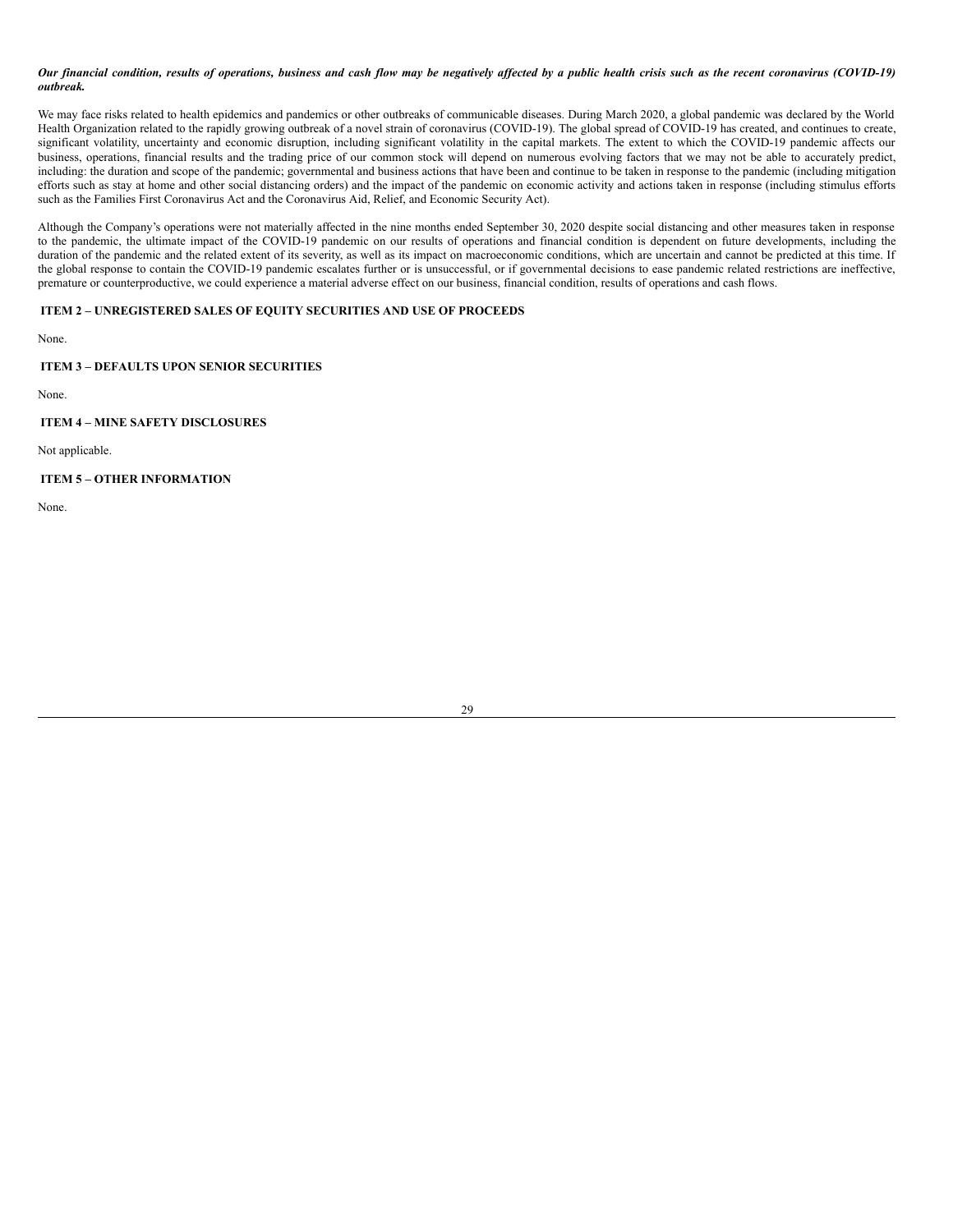## <span id="page-29-0"></span>**ITEM 6 – EXHIBITS**

The following exhibits are incorporated herein by reference or filed as part of this report.

# **EXHIBIT**

- **NUMBER DESCRIPTION**
- 31.1\* Certification of Jeffrey F. Eisenberg, Principal Executive Officer, pursuant to Section 302 of the [Sarbanes-Oxley](#page-31-0) Act of 2002.
- 31.2\* Certification of James Parslow, Principal Financial Officer, pursuant to Section 302 of the [Sarbanes-Oxley](#page-32-0) Act of 2002.
- 32.1\*\*Certifications of Jeffrey F. Eisenberg, Principal Executive Officer, and James Parslow, Principal Financial Officer, pursuant to Section 906 of the [Sarbanes-Oxley](#page-33-0) Act of 2002.
- 101.INS\* Inline XBRL Instance Document The instance document does not appear in the interactive data file because its XBRL tags are embedded within the inline XBRL document.
- 101.SCH\* Inline XBRL Taxonomy Extension Schema Document
- 101.CAL\* Inline XBRL Taxonomy Extension Calculation Linkbase Document
- 101.DEF\* Inline XBRL Taxonomy Extension Definition Linkbase Document
- 101.LAB\* Inline XBRL Taxonomy Extension Label Linkbase Document
- 101.PRE\* Inline XBRL Taxonomy Extension Presentation Linkbase Document
- 104\* The cover page of this Quarterly Report on Form 10-Q for the quarter ended September 30, 2020, formatted in Inline XBRL (included within the Exhibit 101 attachments).
	- \* Filed herewith.<br>\*\* Fybibit 32.1 is
	- Exhibit 32.1 is being furnished and shall not be deemed to be "filed" for purposes of Section 18 of the Securities Exchange Act of 1934, as amended, or otherwise subject to the liability of that section, nor shall such exhibits be deemed to be incorporated by reference in any registration statement or other document filed under the Securities Act of 1933, as amended or the Securities Exchange Act of 1934, as amended, except as otherwise stated in such filing.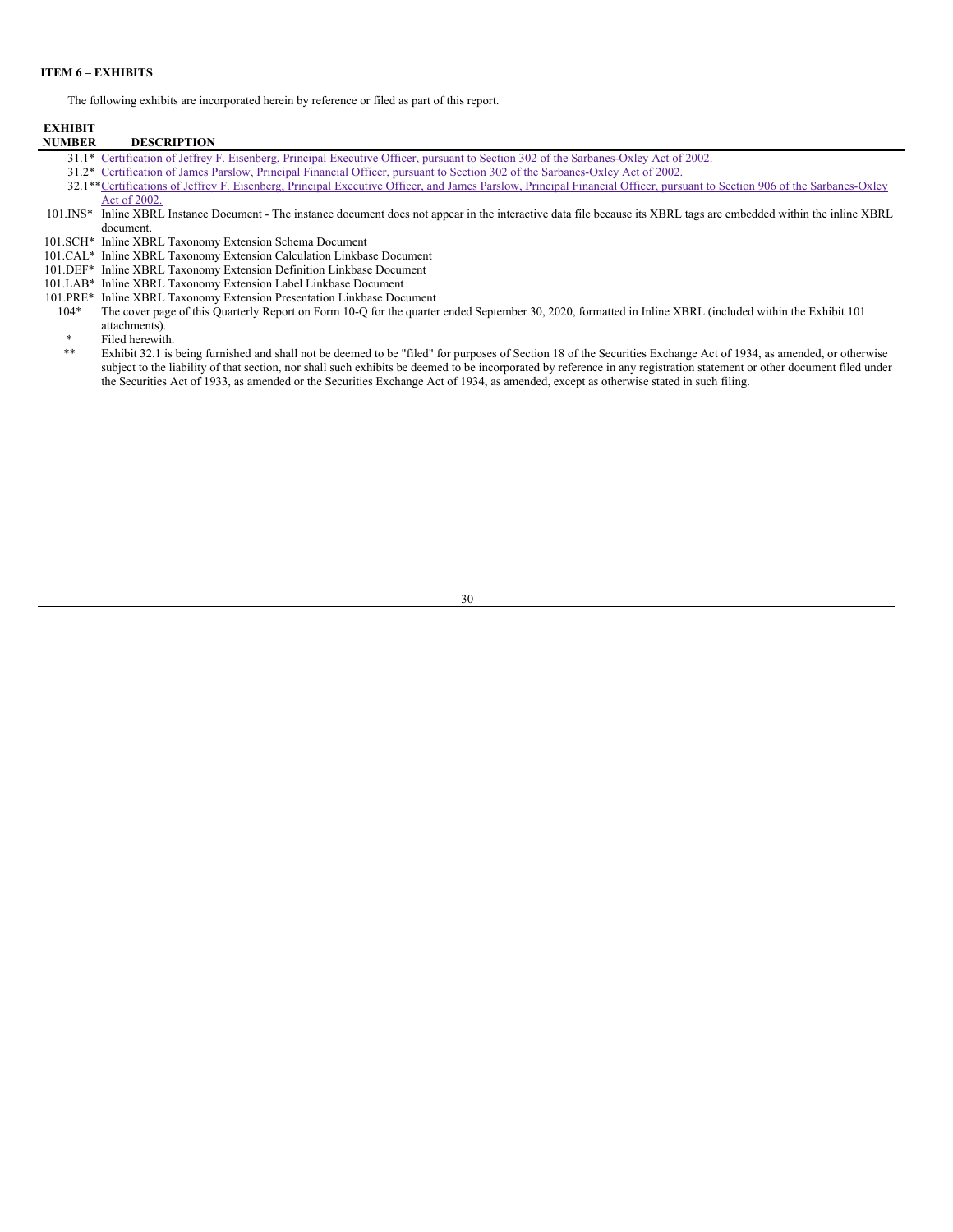## <span id="page-30-0"></span>**SIGNATURES**

Pursuant to the requirements of Section 13 or 15(d) of the Securities Exchange Act of 1934, the registrant has duly caused this report to be signed on its behalf by the undersigned, thereunto duly authorized.

# **XENETIC BIOSCIENCES, INC.**

November 12, 2020 By: /S/ JEFFREY F. EISENBERG Jeffrey F. Eisenberg

Chief Executive Officer (Principal Executive Officer)

By: /S/ JAMES PARSLOW

James Parslow Chief Financial Officer (Principal Financial Officer and Principal Accounting Officer)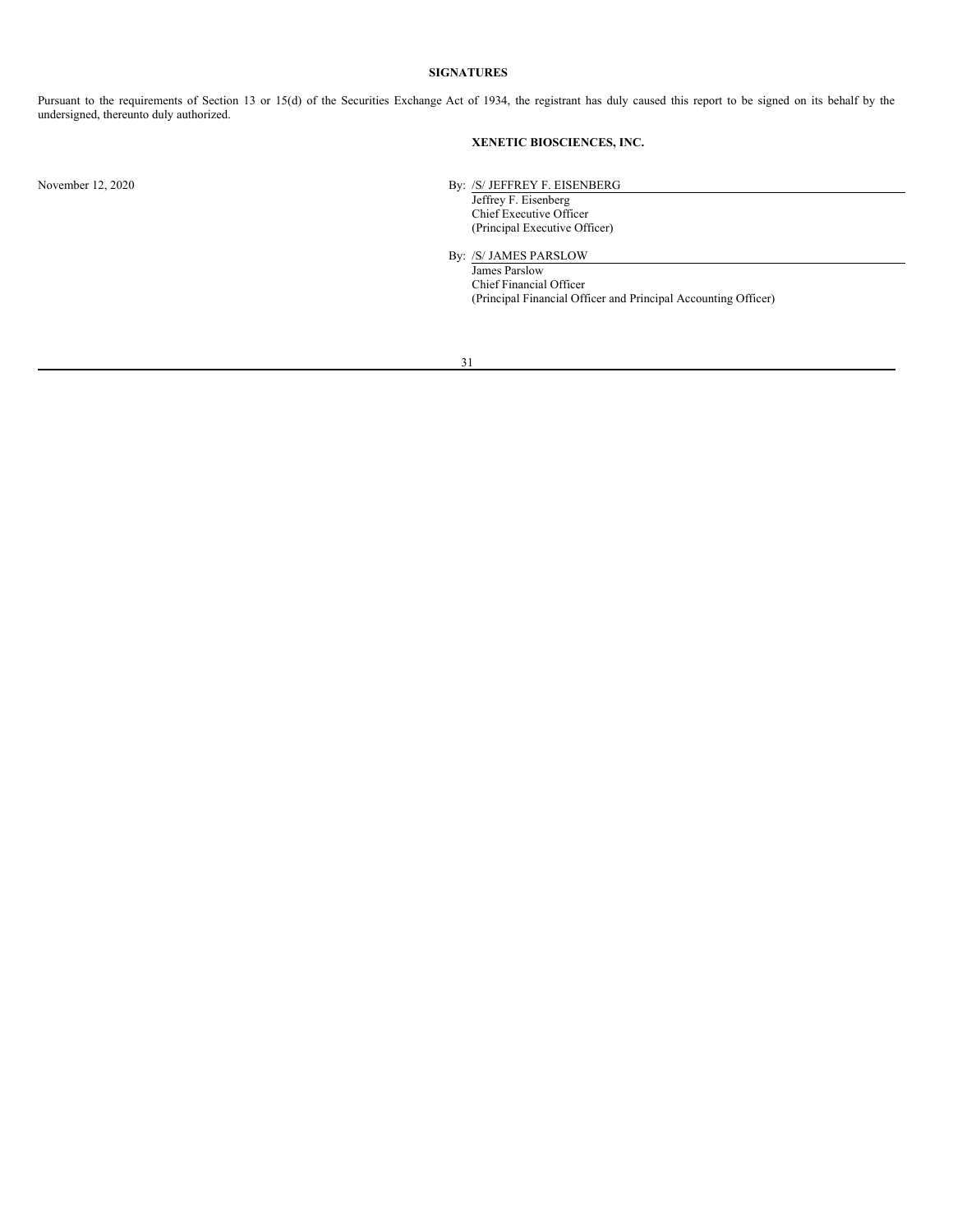<span id="page-31-0"></span>I, Jeffrey F. Eisenberg, certify that:

- 1. I have reviewed this Quarterly Report on Form 10-Q of Xenetic Biosciences, Inc.;
- 2. Based on my knowledge, this report does not contain any untrue statement of a material fact or omit to state a material fact necessary to make the statements made, in light of the circumstances under which such statements were made, not misleading with respect to the period covered by this report;
- 3. Based on my knowledge, the financial statements, and other financial information included in this report, fairly present in all material respects the financial condition, results of operations and cash flows of the registrant as of, and for, the periods presented in this report;
- 4. The registrant's other certifying officer(s) and I are responsible for establishing and maintaining disclosure controls and procedures (as defined in Exchange Act Rules 13a-15(e) and 15d-15(e)) and internal control over financial reporting (as defined in Exchange Act Rules 13a-15(f) and 15d-15(f)) for the registrant and have:
	- (a) Designed such disclosure controls and procedures, or caused such disclosure controls and procedures to be designed under our supervision, to ensure that material information relating to the registrant, including its consolidated subsidiaries, is made known to us by others within those entities, particularly during the period in which this report is being prepared;
	- (b) Designed such internal control over financial reporting, or caused such internal control over financial reporting to be designed under our supervision, to provide reasonable assurance regarding the reliability of financial reporting and the preparation of financial statements for external purposes in accordance with generally accepted accounting principles;
	- (c) Evaluated the effectiveness of the registrant's disclosure controls and procedures and presented in this report our conclusions about the effectiveness of the disclosure controls and procedures, as of the end of the period covered by this report based on such evaluation; and
	- (d) Disclosed in this report any change in the registrant's internal control over financial reporting that occurred during the registrant's most recent fiscal quarter (the registrant's fourth fiscal quarter in the case of an annual report) that has materially affected, or is reasonably likely to materially affect, the registrant's internal control over financial reporting; and
- 5. The registrant's other certifying officer(s) and I have disclosed, based on our most recent evaluation of internal control over financial reporting, to the registrant's auditors and the audit committee of the registrant's board of directors (or persons performing the equivalent functions):
	- (a) All significant deficiencies and material weaknesses in the design or operation of internal control over financial reporting which are reasonably likely to adversely affect the registrant's ability to record, process, summarize and report financial information; and
	- (b) Any fraud, whether or not material, that involves management or other employees who have a significant role in the registrant's internal control over financial reporting.

Date: November 12, 2020

By: /s/ JEFFREY F. EISENBERG Jeffrey F. Eisenberg Chief Executive Officer (Principal Executive Officer)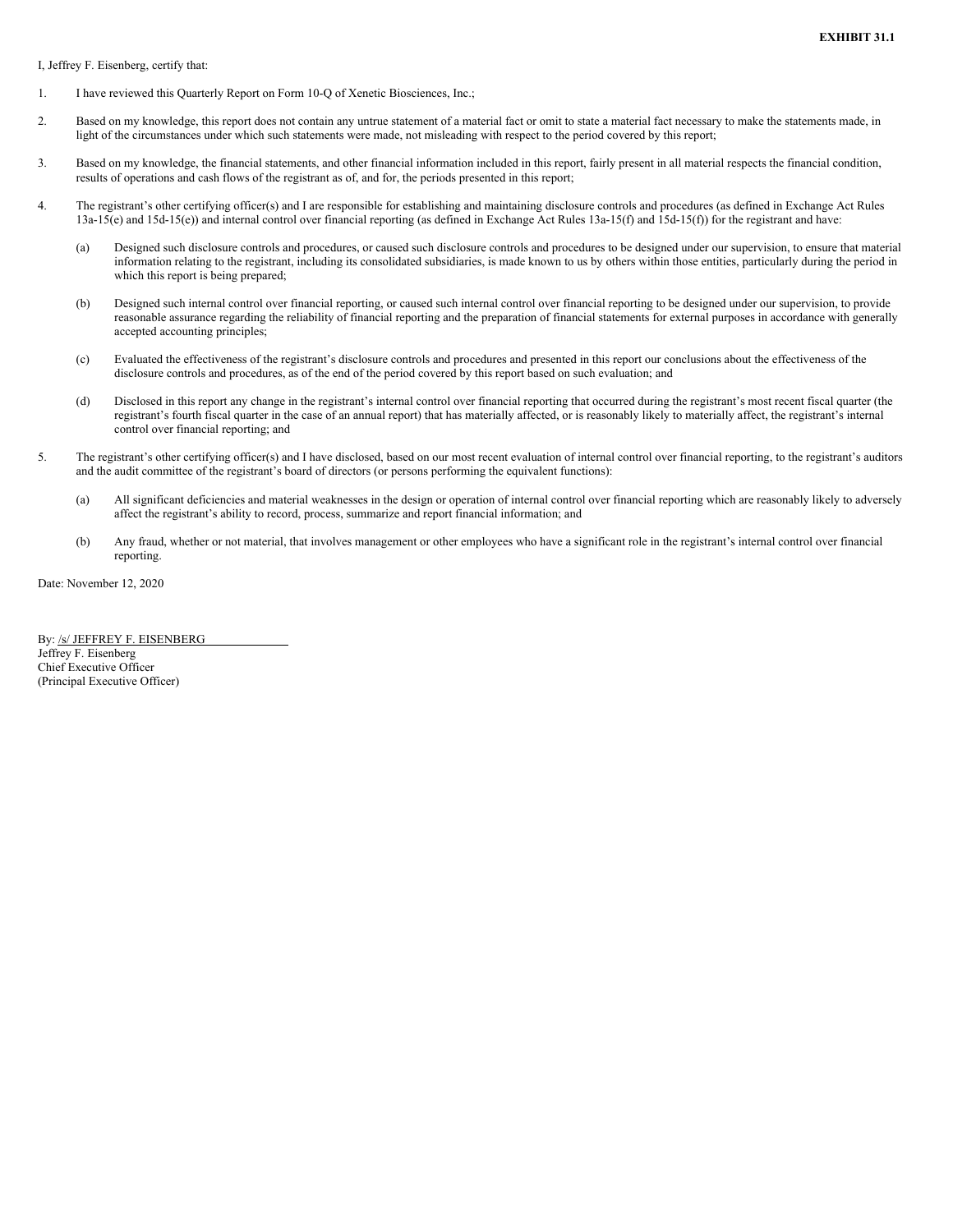<span id="page-32-0"></span>I, James Parslow, certify that:

- 1. I have reviewed this Quarterly Report on Form 10-Q of Xenetic Biosciences, Inc.;
- 2. Based on my knowledge, this report does not contain any untrue statement of a material fact or omit to state a material fact necessary to make the statements made, in light of the circumstances under which such statements were made, not misleading with respect to the period covered by this report;
- 3. Based on my knowledge, the financial statements, and other financial information included in this report, fairly present in all material respects the financial condition, results of operations and cash flows of the registrant as of, and for, the periods presented in this report;
- 4. The registrant's other certifying officer(s) and I are responsible for establishing and maintaining disclosure controls and procedures (as defined in Exchange Act Rules 13a-15(e) and 15d-15(e)) and internal control over financial reporting (as defined in Exchange Act Rules 13a-15(f) and 15d-15(f)) for the registrant and have:
	- (a) Designed such disclosure controls and procedures, or caused such disclosure controls and procedures to be designed under our supervision, to ensure that material information relating to the registrant, including its consolidated subsidiaries, is made known to us by others within those entities, particularly during the period in which this report is being prepared;
	- (b) Designed such internal control over financial reporting, or caused such internal control over financial reporting to be designed under our supervision, to provide reasonable assurance regarding the reliability of financial reporting and the preparation of financial statements for external purposes in accordance with generally accepted accounting principles;
	- (c) Evaluated the effectiveness of the registrant's disclosure controls and procedures and presented in this report our conclusions about the effectiveness of the disclosure controls and procedures, as of the end of the period covered by this report based on such evaluation; and
	- (d) Disclosed in this report any change in the registrant's internal control over financial reporting that occurred during the registrant's most recent fiscal quarter (the registrant's fourth fiscal quarter in the case of an annual report) that has materially affected, or is reasonably likely to materially affect, the registrant's internal control over financial reporting; and
- 5. The registrant's other certifying officer(s) and I have disclosed, based on our most recent evaluation of internal control over financial reporting, to the registrant's auditors and the audit committee of the registrant's board of directors (or persons performing the equivalent functions):
	- (a) All significant deficiencies and material weaknesses in the design or operation of internal control over financial reporting which are reasonably likely to adversely affect the registrant's ability to record, process, summarize and report financial information; and
	- (b) Any fraud, whether or not material, that involves management or other employees who have a significant role in the registrant's internal control over financial reporting.

Date: November 12, 2020

By: /s/ JAMES PARSLOW James Parslow Chief Financial Officer (Principal Financial and Principal Accounting Officer)